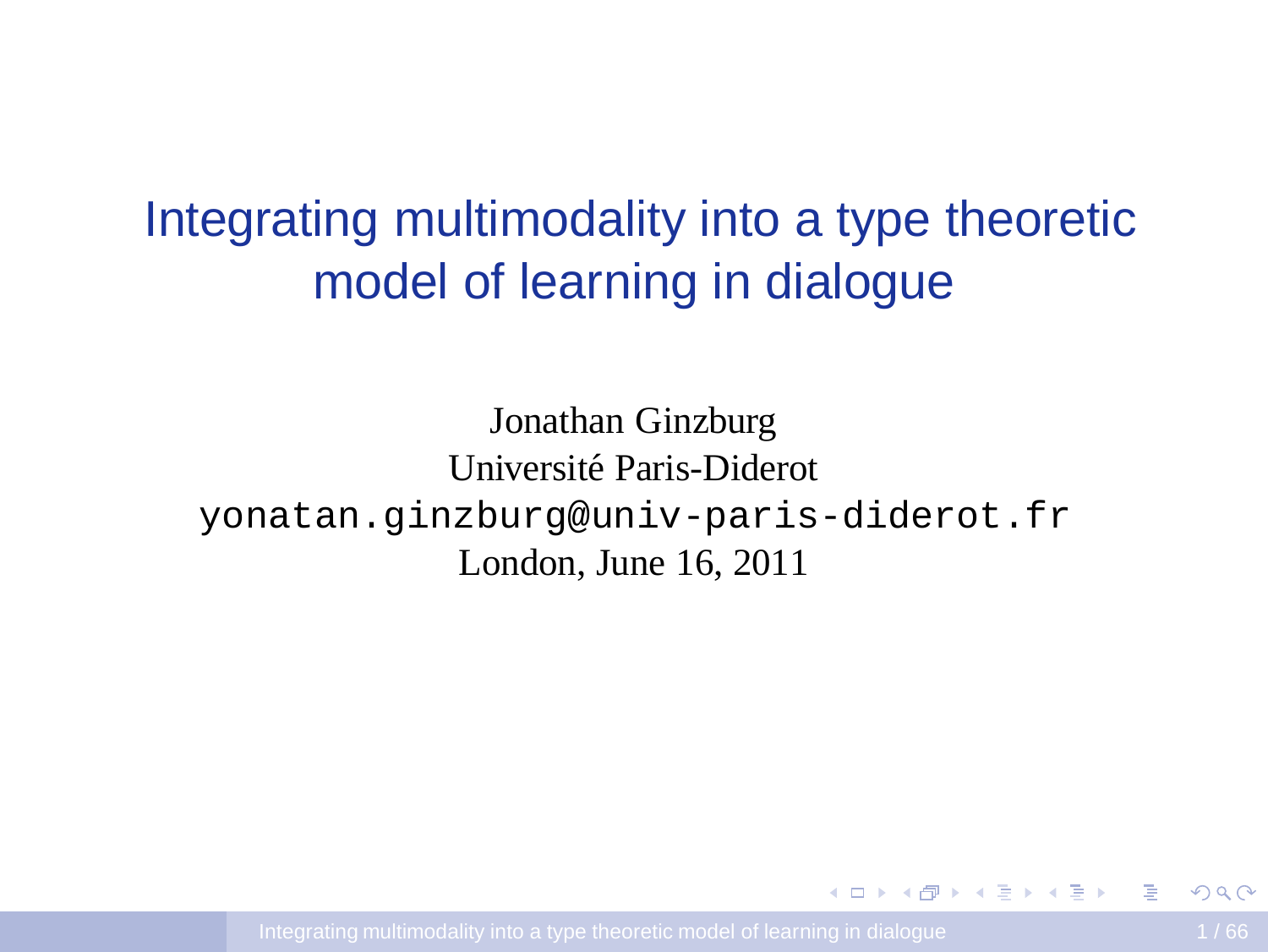## Some issues in Language Learning

- Perennial question: nativism *or* empiricism?
- More sensible question: given what priors which learning regimen leads to successful language learning? (Clark & Lappin, 2010)
- Next question: division of labour between inductive and interactive?
- Most grammar induction work ignores conversational interaction.

**KORK ERKERK ER KRENE**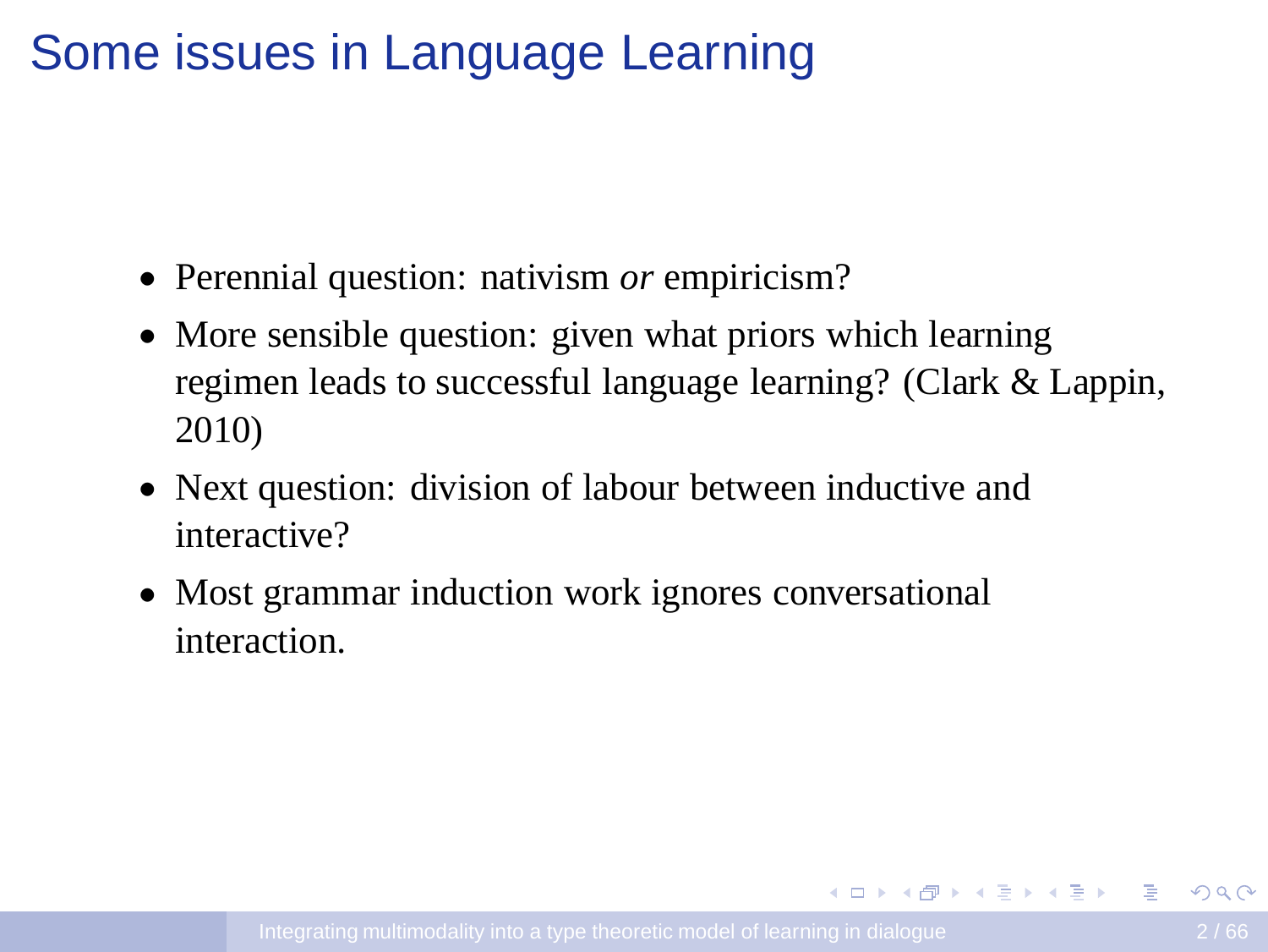## Some issues in Language Learning

- Interactive learning has the advantage that it is potentially fast (thereby helping to explain e.g. *fast mapping*).
- It potentially solves the convergence problem faced by inductive learners, without the biologically problematic assumptions faced by strongly nativist approaches (Chater & Christiansen, 2008) .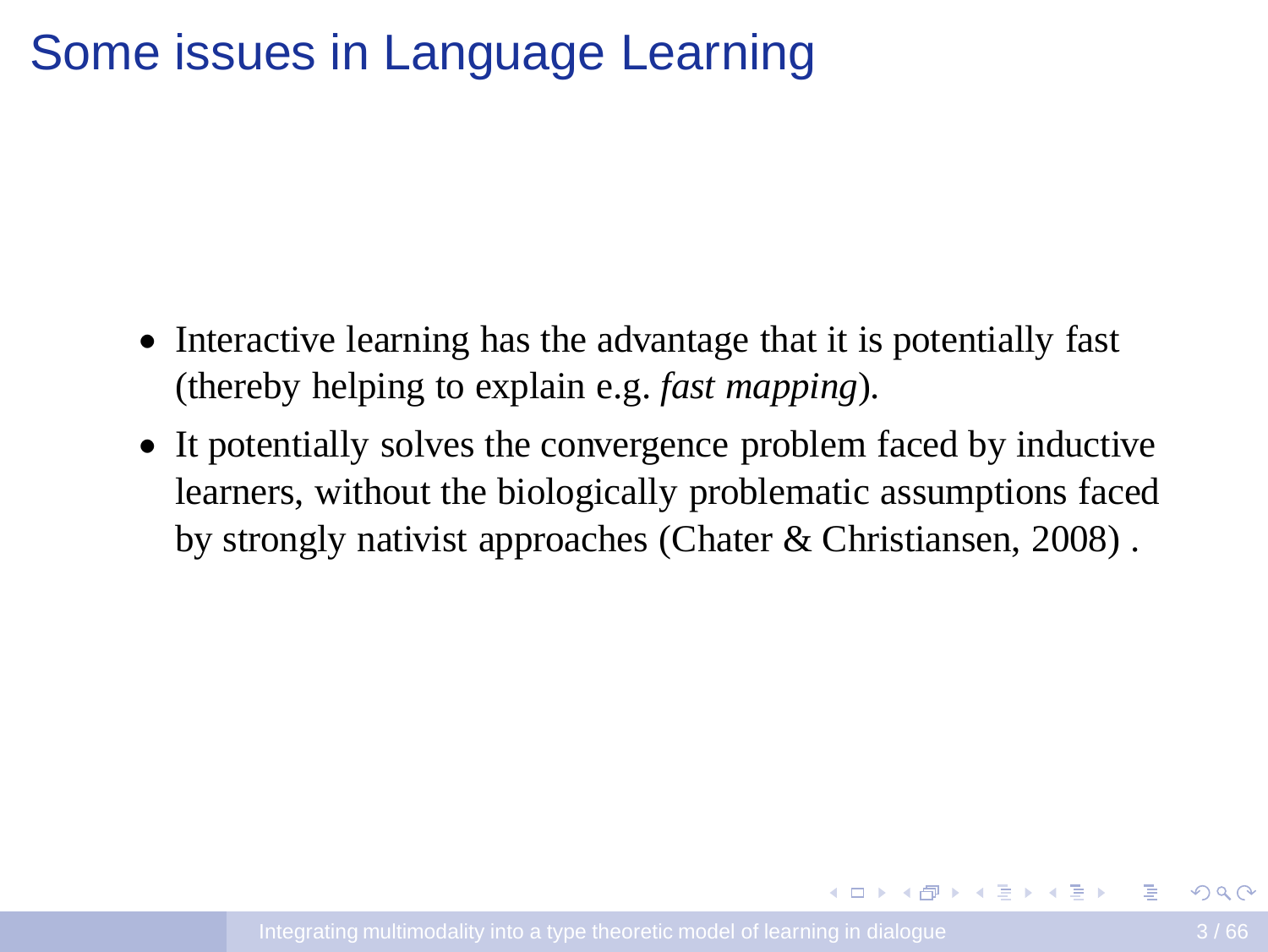## A suggestive answer: Macura's simulation

- Macura's simulation (Macura, 2007; Macura & Ginzburg, 2008)
- The model contains an ALife environment in which the foraging efficiency and lexicon dynamics of populations that possess and lack metacommunicative interaction capabilities are compared.
- The environment contains:
	- *plants*: represent different meanings
	- *agents*: distributed randomly in the environment
- Agents forage for food and when proximate to one another engage in a brief conversational interaction concerning plants that are visible to them.

**KORK EXTERNE MORE**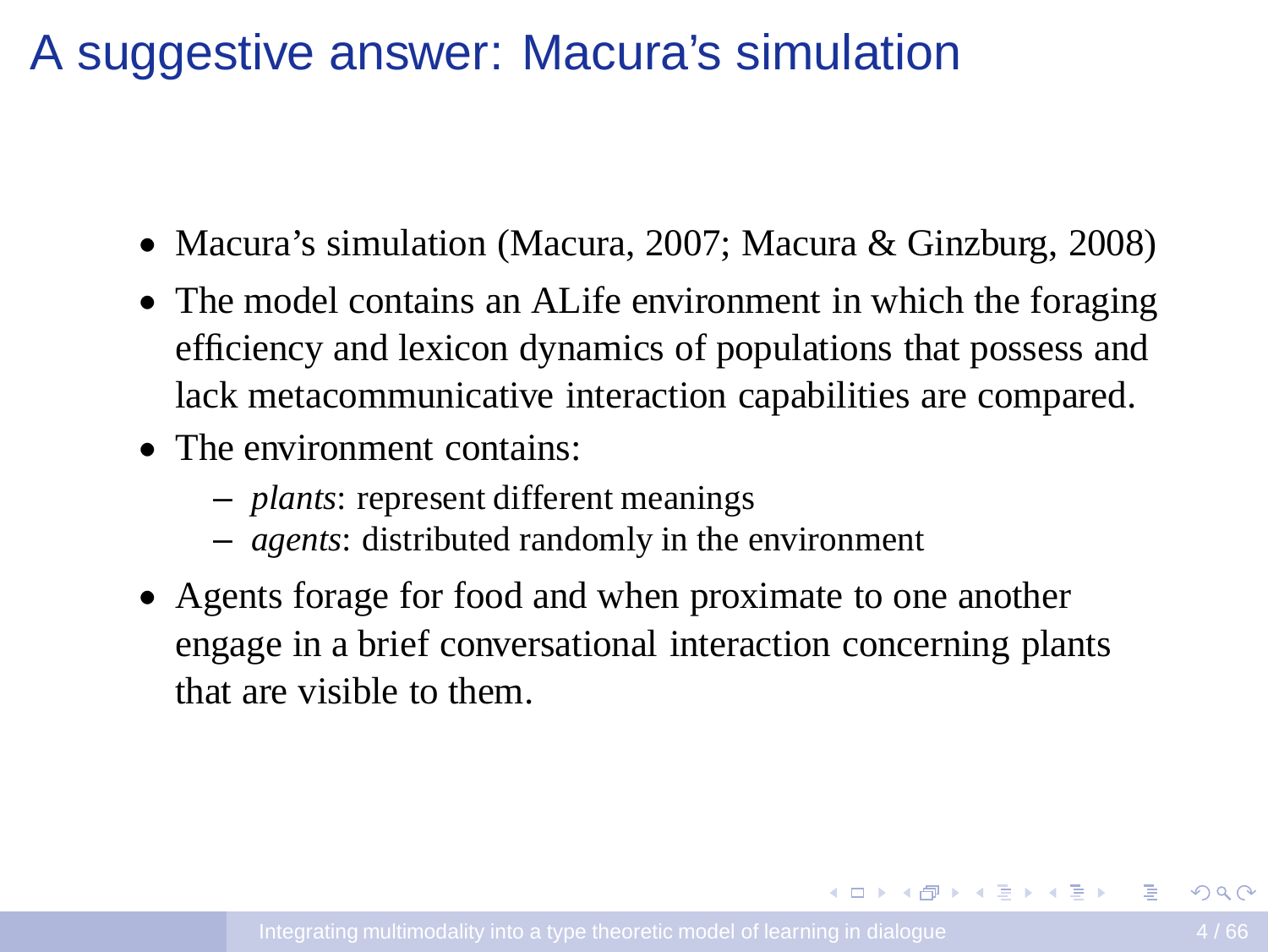#### The Agents Agent Properties

- An agent has the following parameters:
	- *vision*
	- *adulthood age*
	- *max age*
	- *vitality*
	- *hunger*
	- *memory*: location and plant type of last plant consumed
	- *private lexicon*: an association matrix which stores the association scores for every plant-word pair based on past experiences:

| $m_1$    | ...      | $m_N$    |          |
|----------|----------|----------|----------|
| $w_1$    | $S_{11}$ | ...      | $S_{1N}$ |
| $\vdots$ | $\vdots$ | $\vdots$ | $\vdots$ |
| $w_M$    | $S_{M1}$ | ...      | $S_{MN}$ |

 $\equiv$ 

イロト イ押 トイヨ トイヨ トー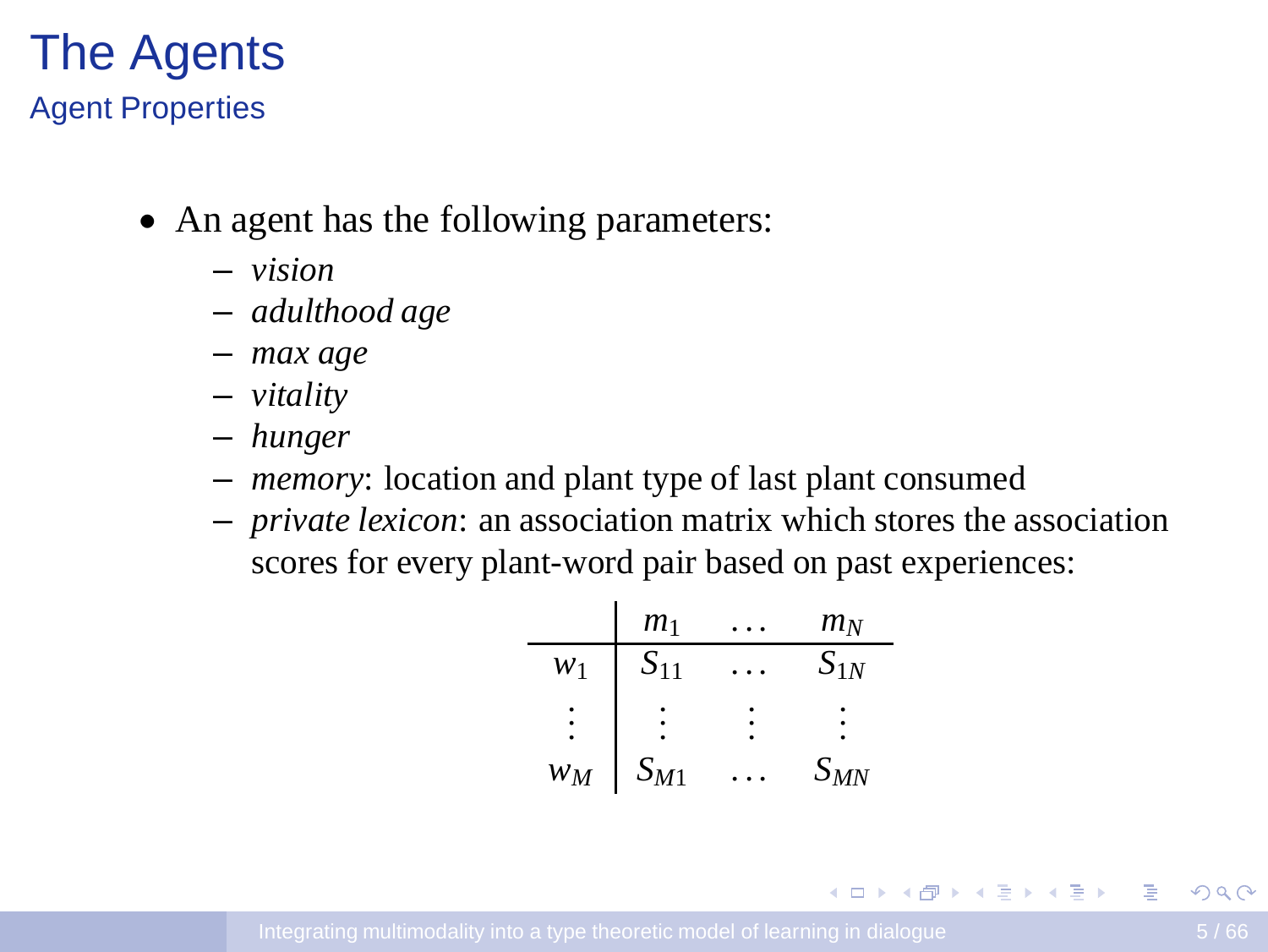#### The Agents Agent Types

#### Three types of communicative agents:

- **CR**: capable of asking clarification questions,
- Introspective: lacking the capability of asking clarification
- Hybrid: capable of both introspection and CR.

イロト イ押ト イヨト イヨト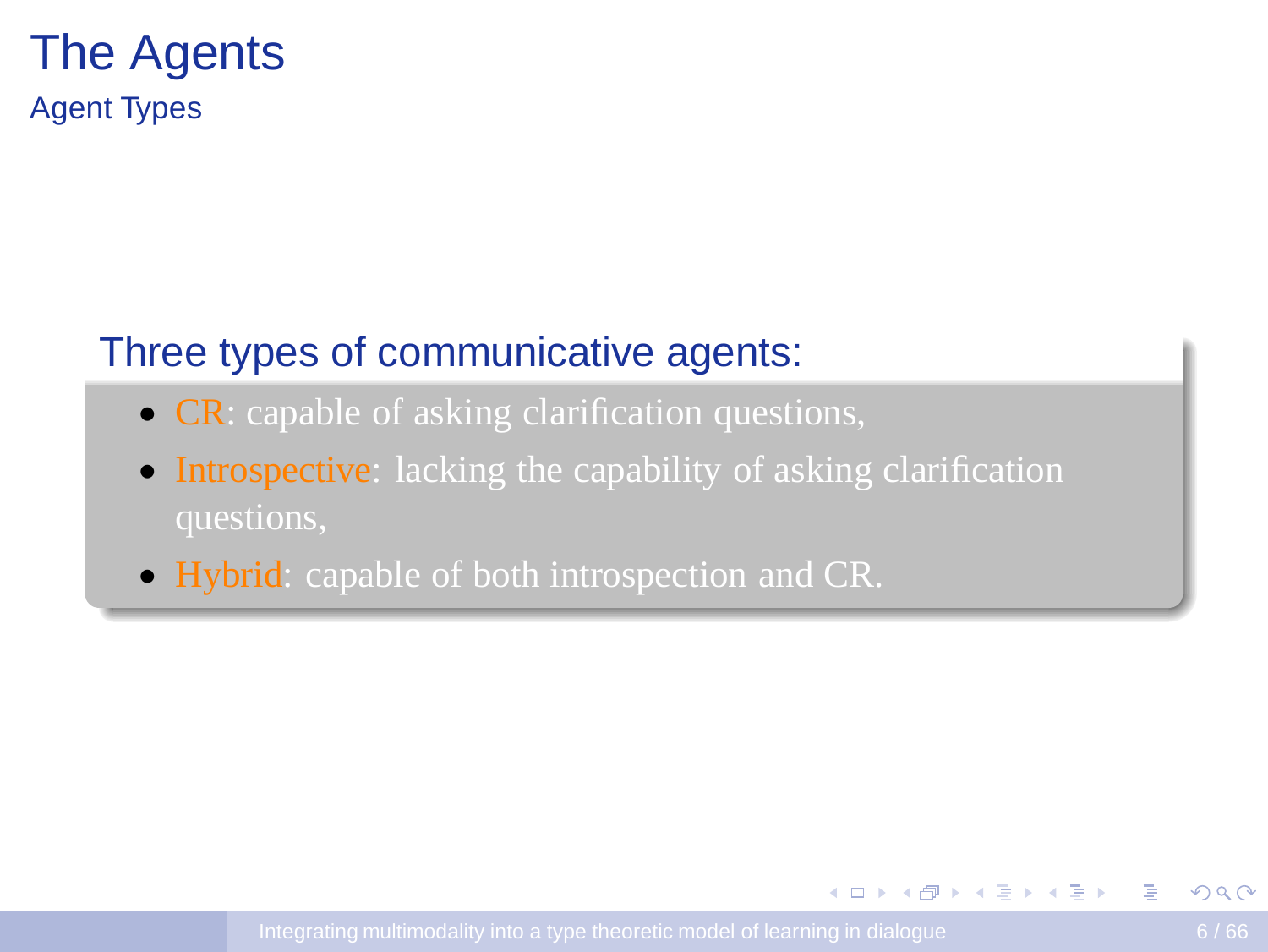#### Communication Protocol

- 1 agent  $A_1$  sees agent  $A_2$ , where  $A_1 \rightarrow \text{speaker}$  and  $A_2 \rightarrow \text{hearer}$
- 2 *A*<sup>1</sup> looks around for plants in vision
	- $-$  **if** plants in vision a plant  $P_1$  that is picked as topic of conversation depends on  $A_1$ 's state of hunger
	- **else if** there are no plants in vision, exit the dialogue if not hungry, otherwise ask for food location Ask for food location
- 3 *A*<sup>1</sup> chooses word *w<sup>i</sup>* with the highest association score for the topic *P*<sup>1</sup>
	- $-$  **if** no words associated with plant  $P_1$  exit dialogue
	- **else if** two or more words with highest score chose one word at random
- 4  $A_1$  sends  $w_i$  to  $A_2$
- The way that  $A_2$  grounds  $w_i$  depends on  $A_2$  type.

イロメイタメイミメイミメーヨー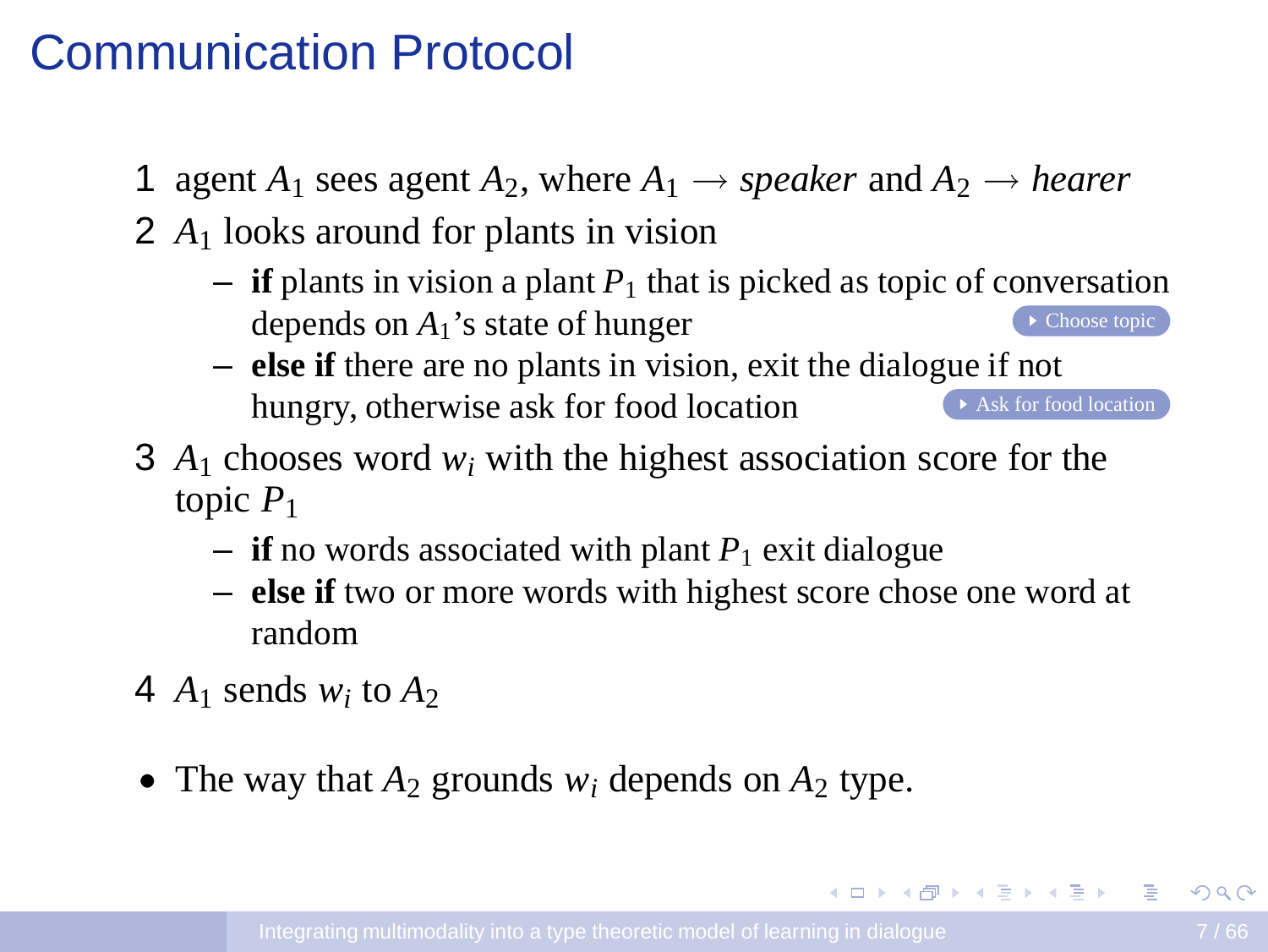## Communication Protocol

- Introspective strategy:
	- $-$  **if** no plants in vision  $\rightarrow$  exit dialogue, **else**
	- $-$  *A*<sub>2</sub> hears *w<sub>i</sub>* and for every plant in vision increases the association score of  $(P_n \rightarrow w_i)$  by 1
- **CR** strategy:
	- **if** no plants in vision or *w<sup>i</sup>* not in lexicon or mismatch between internal state and context  $\rightarrow$  ask a CR " $w_i$ ?"
	- **else** if the perceived plant is in context, increase score by 1

**KORK ERKERK ER KRENE**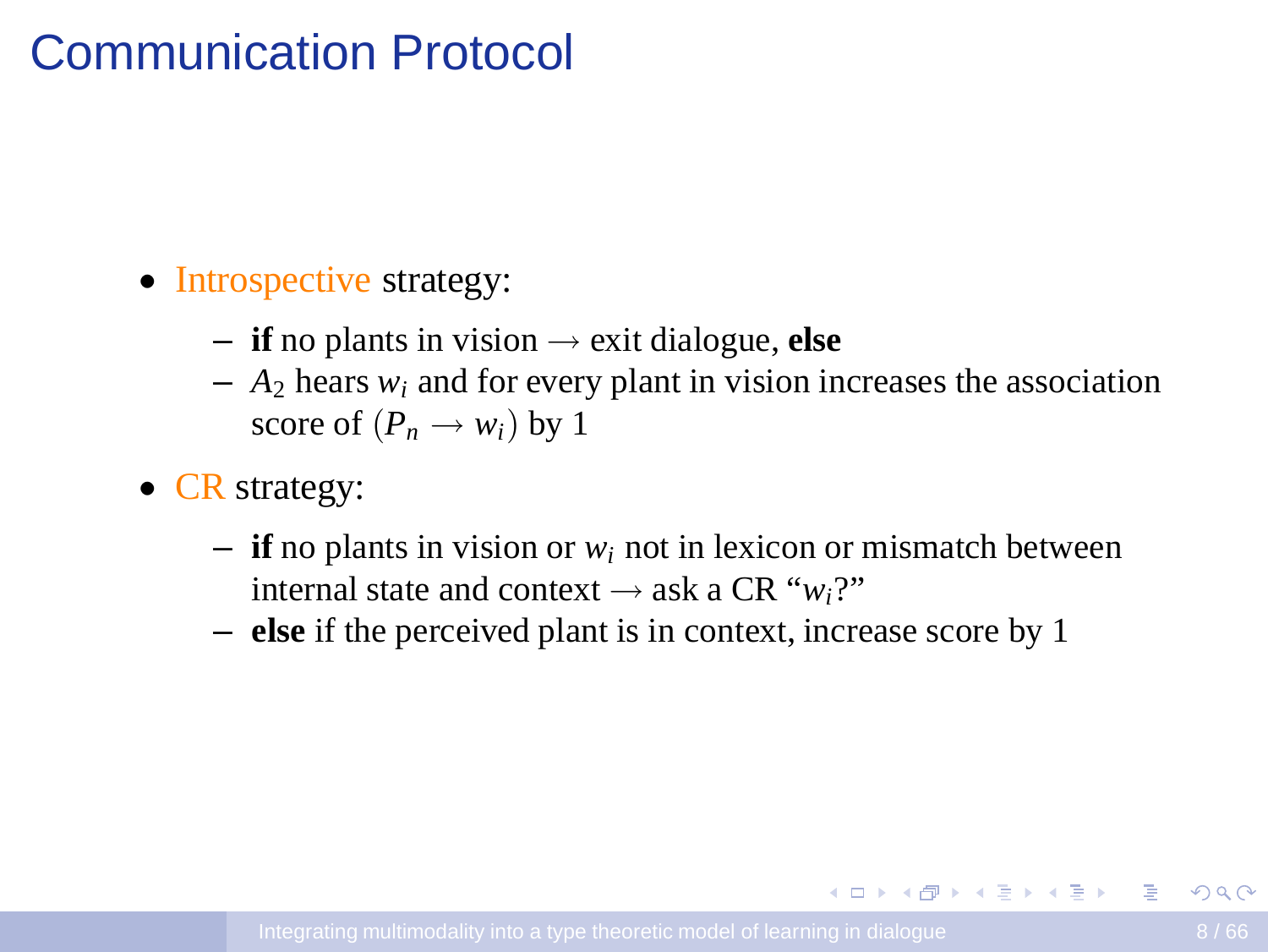## Generational Turnover

- Implementation of *natality* and *mortality*.
- For every agent that dies a new infant agent is born to an adult agent with the highest vitality that is not currently a parent to another infant.
- Infants have an empty lexicon and inherit their parent's type.
- Infants follow their parents and listen to their dialogues learning only by introspection.
- Upon reaching the *adulthood age* the infant stops following the parent and is able to communicate with other agents and have children.

**KORK ERKERKERKER**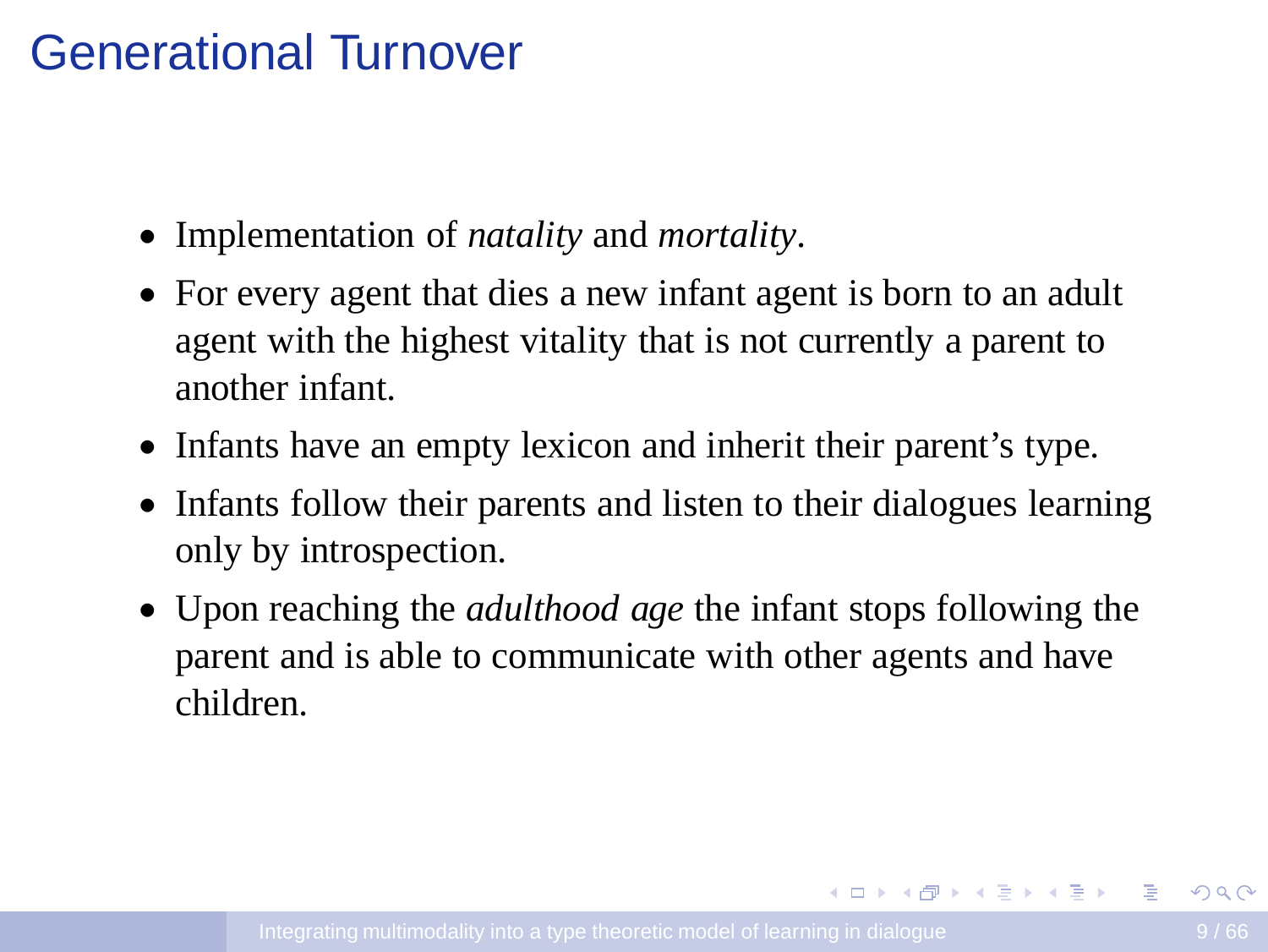## Macura's simulation: main result

#### Multi-generational model

- The lexicon diverges at a faster rate for an introspective population, eventually collapsing to one single form which is
- This contrasts sharply with MCI capable populations in which a lexicon is maintained.

イロト イ押 トイヨ トイヨ トー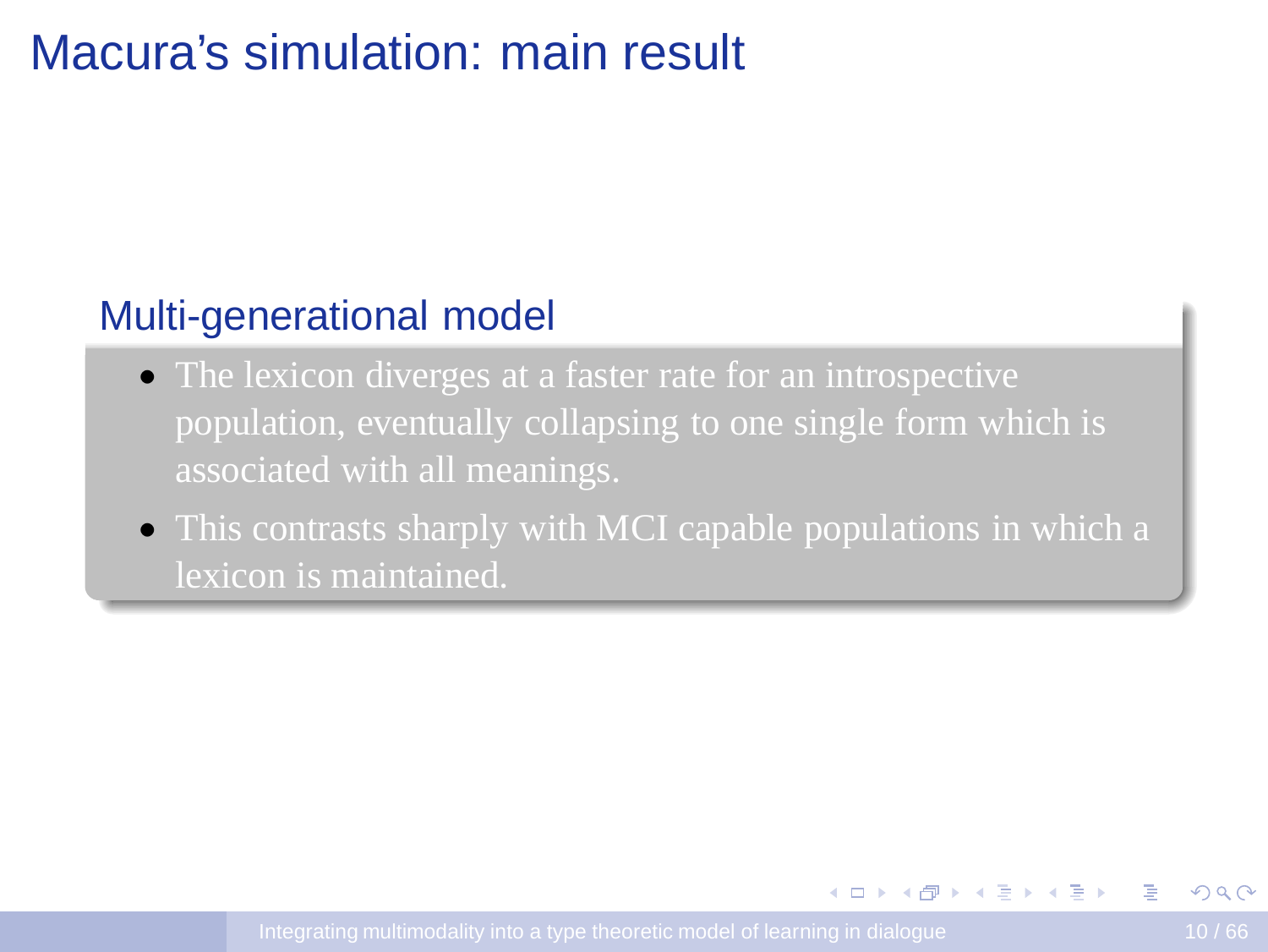#### The Rest of Today's Talk

- Semantics and Dialogue in KoS (QUD–driven interaction)
- Interacting at the one word stage (Visual situation–driven interaction)
- Incorporating multimodality

イロメ (例) マミメマミメーキー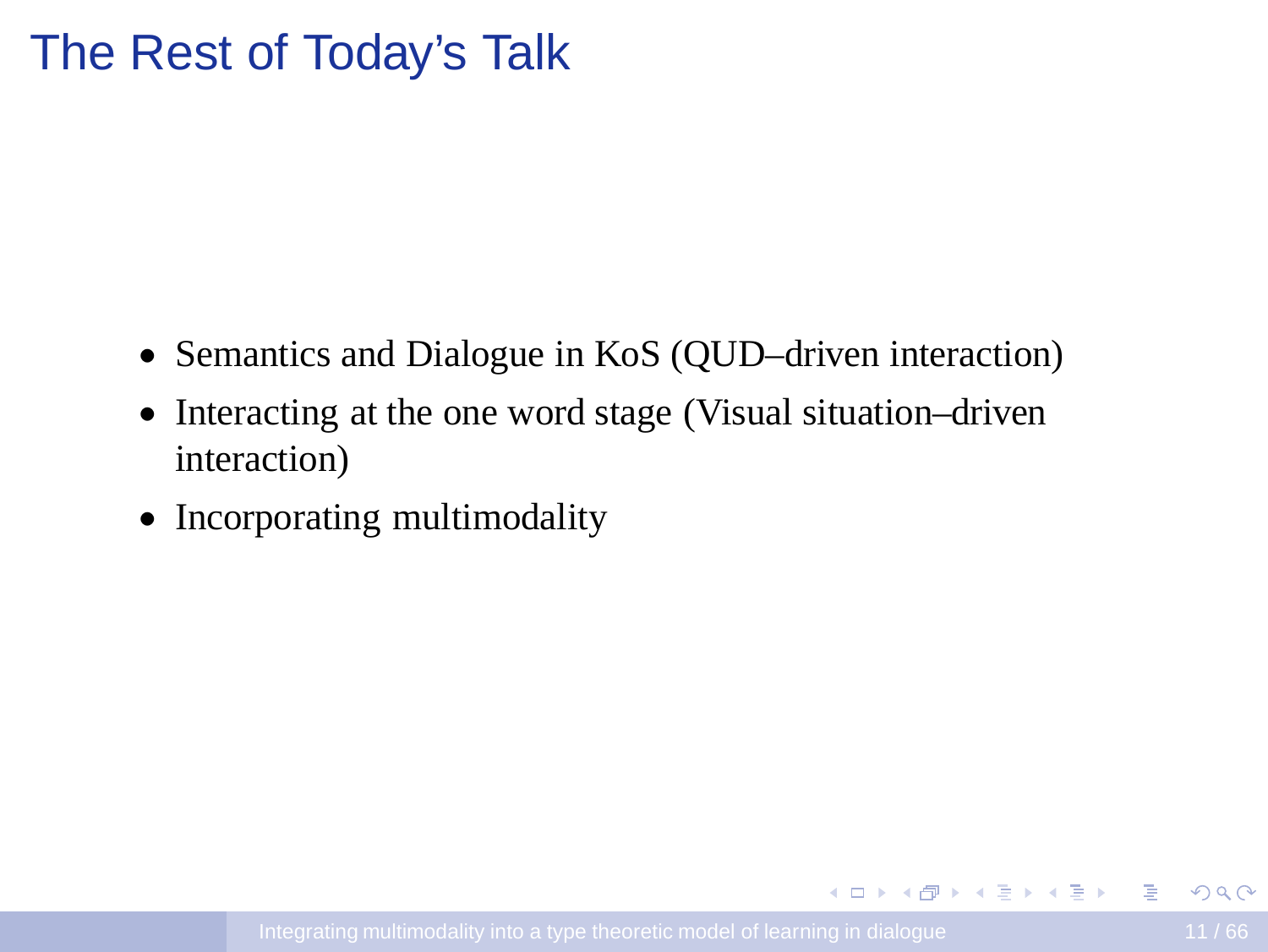#### Where we are now

#### [Semantics and Dialogue in KoS](#page-11-0)

[Interacting at the one word stage](#page-33-0) [Child Utterances](#page-34-0)

[Incorporating multimodality](#page-45-0)

[Some examples](#page-50-0)

[Conclusions and Future Work](#page-63-0) References67

<span id="page-11-0"></span> $\mathbf{E} = \mathbf{A} \oplus \mathbf{A} + \mathbf{A} \oplus \mathbf{A} + \mathbf{A} \oplus \mathbf{A} + \mathbf{A} \oplus \mathbf{A}$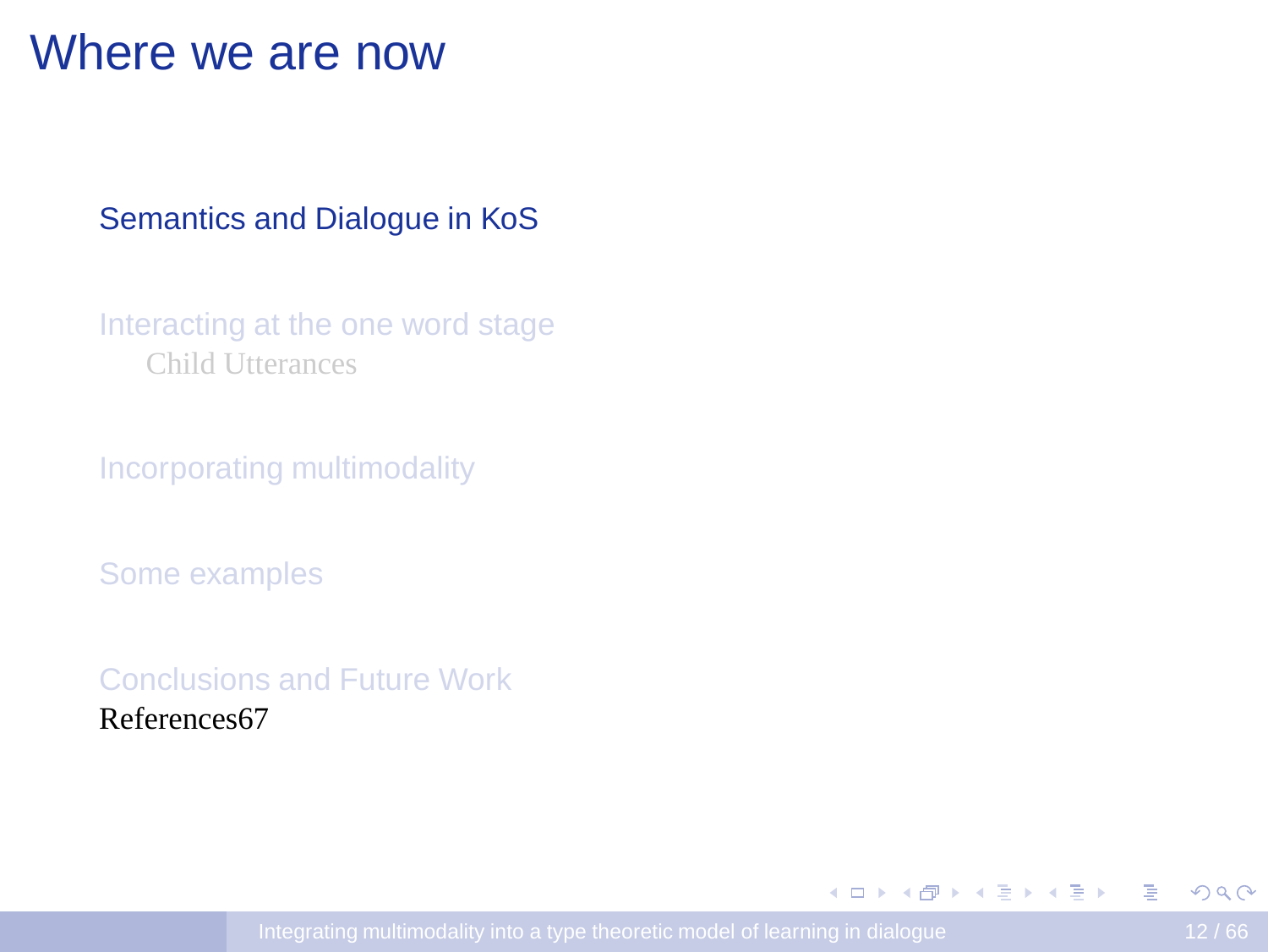## Interaction *in* the grammar?

- Grammar as pertaining to disembodied, decontextualized combinatorial system (Chomsky, Hauser, Chomsky, & Fitch, 2002)
- Grammar as an adaptation driven by communication.(Pinker and Bloom, 1990, Pinker and Jackendoff, 2005)
- Interaction is intrinsically built into grammar (Wittgenstein, Bakhtin, . . . , Ginzburg, *The Interactive Stance*, Oxford University Press, 2012.)
- The meaning of words or constructions involves notions that irreducibly involve notions of interaction.

**KORK ERKERKERKER**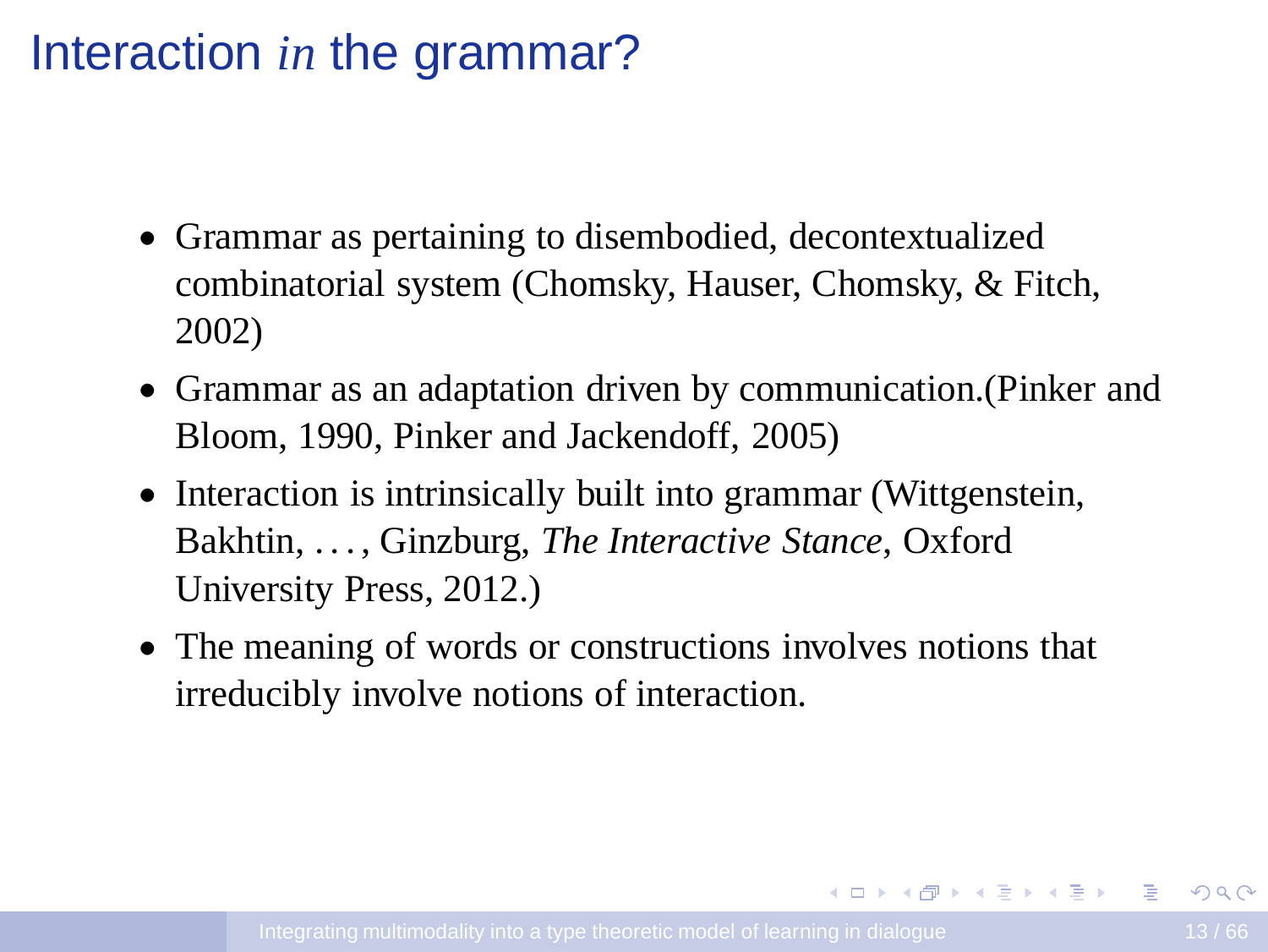# Interaction *in* the grammar: evidence from non-sentential utterances

- Evidence from NSU<sub>s</sub>:
	- (1) a. A: *Yes.*; meaning of 'yes': *p*, where *p*? is the current issue under discussion.
		- b. A:*Bye.*; meaning of 'bye': A seeks to disengage from a conversation with B which has involved at least some discussion.
		- c. A: *mmh.*; meaning of 'mmh': A acknowledges understanding of B's latest utterance.
		- d. B: Did Jo leave? A: *Jo?*; intended content meaning of reprise fragment 'u?': A asks B what is the intended reference of B's (sub-utterance) u under condition of phonological segmental identity.
		- e. B: Did Jo leave? A: *Why?*; meaning of metacommunicative 'Why?': A asks B of the cause of an utterance by B, an utterance the issue which it raises remains under discussion.  $\mathbf{A} = \mathbf{A} \oplus \mathbf{A} \oplus \mathbf{A} \oplus \mathbf{A} \oplus \mathbf{A} \oplus \mathbf{A}$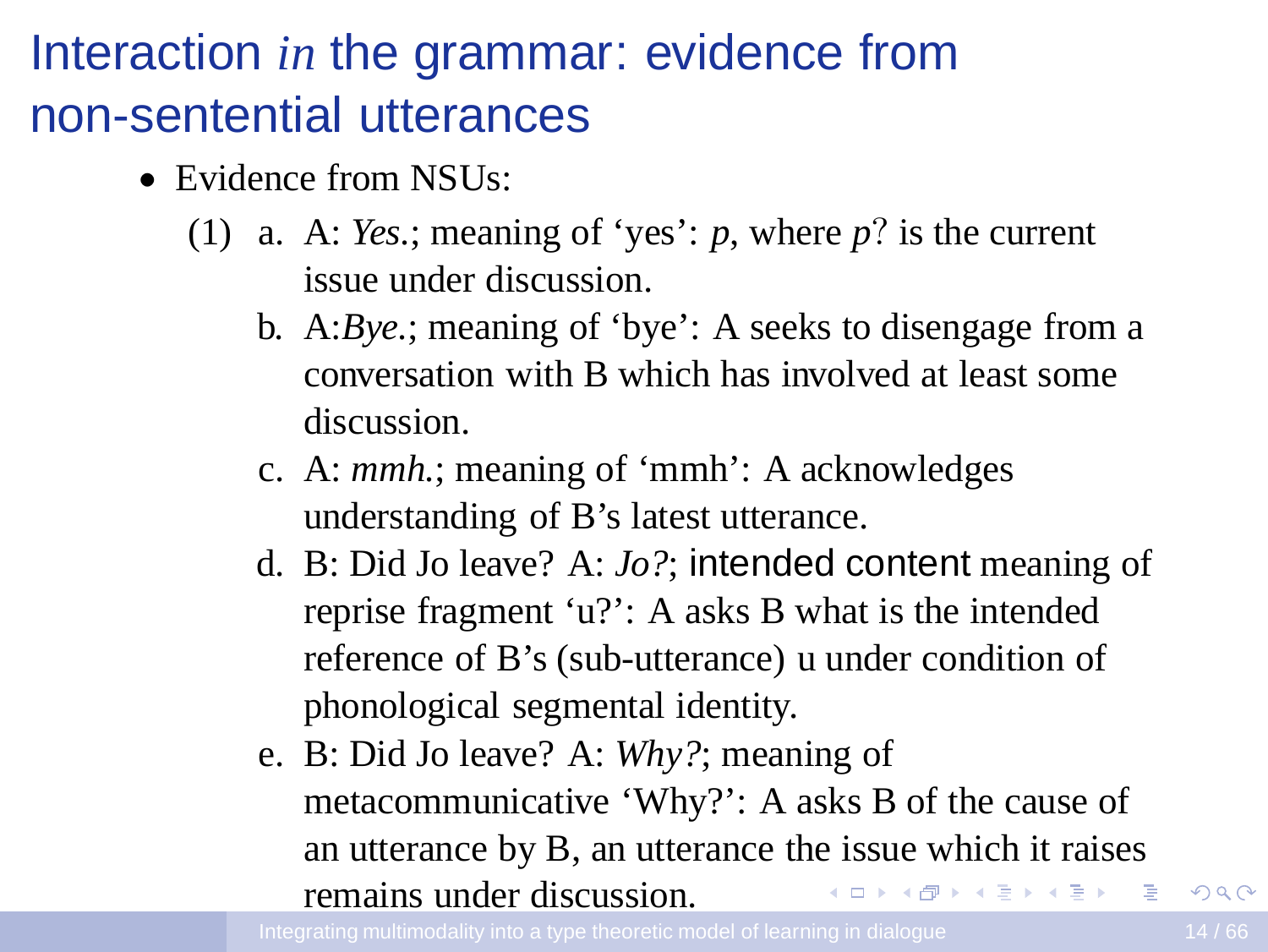#### Dialogue Oriented Constructionism

• *Dialogue Oriented Constructionism* (DOC) (see e.g. Ginzburg & Sag, 2000; Ginzburg & Cooper, 2004; Schlangen, 2003; Purver, 2004; Fernández, 2006; Ginzburg, Fernández, & Schlangen, 2011), combines a view of grammar inspired by developments in construction grammar and HPSG (see e.g. Fillmore & Kay, 1999; Sag, 1997) and the modelling of dialogue context in the KoS framework (Ginzburg, 1996; Larsson, 2002; Cooper, 2005; Ginzburg, 2011).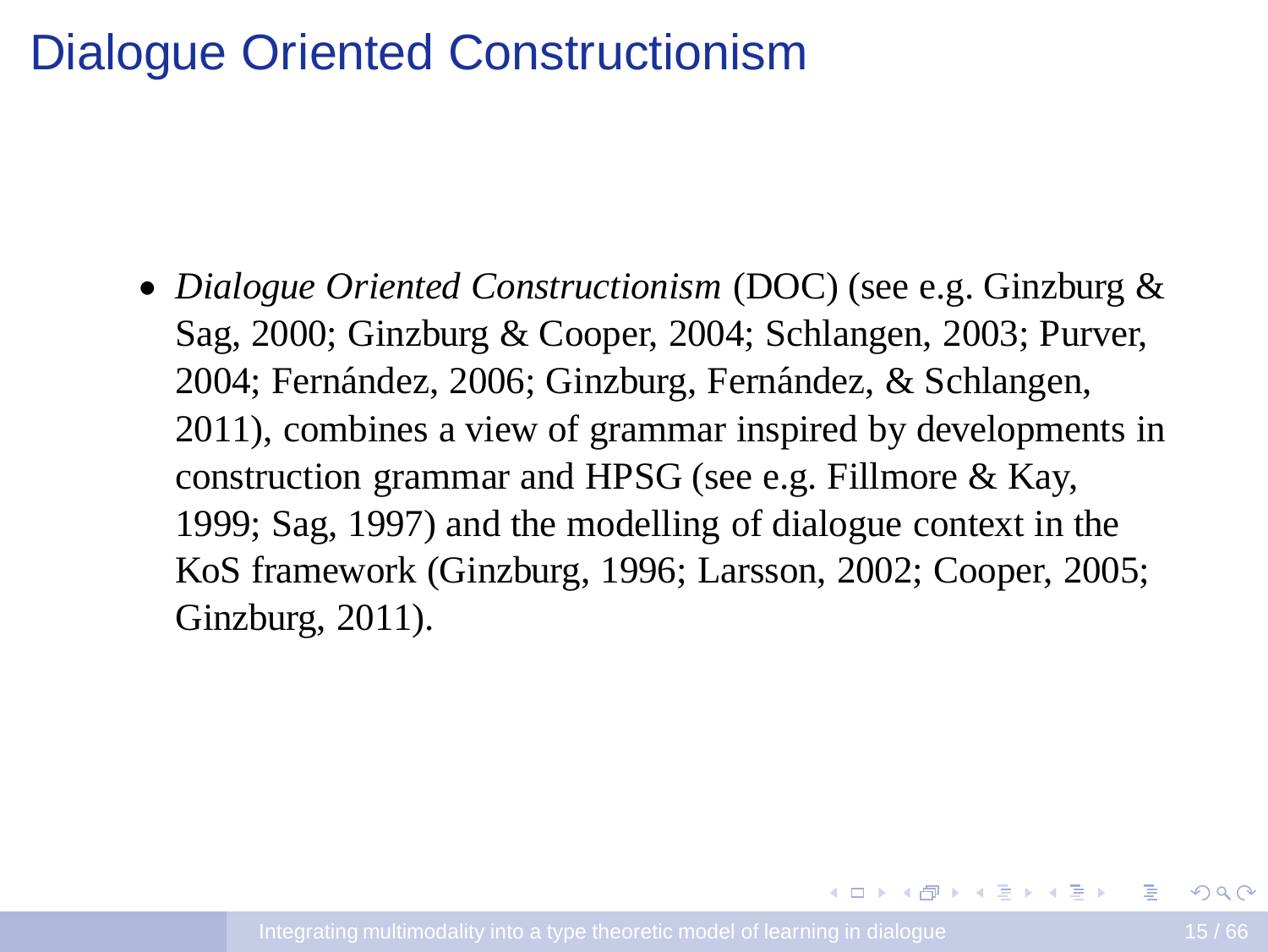# KoS: Linking up the external world, grammar, and interaction

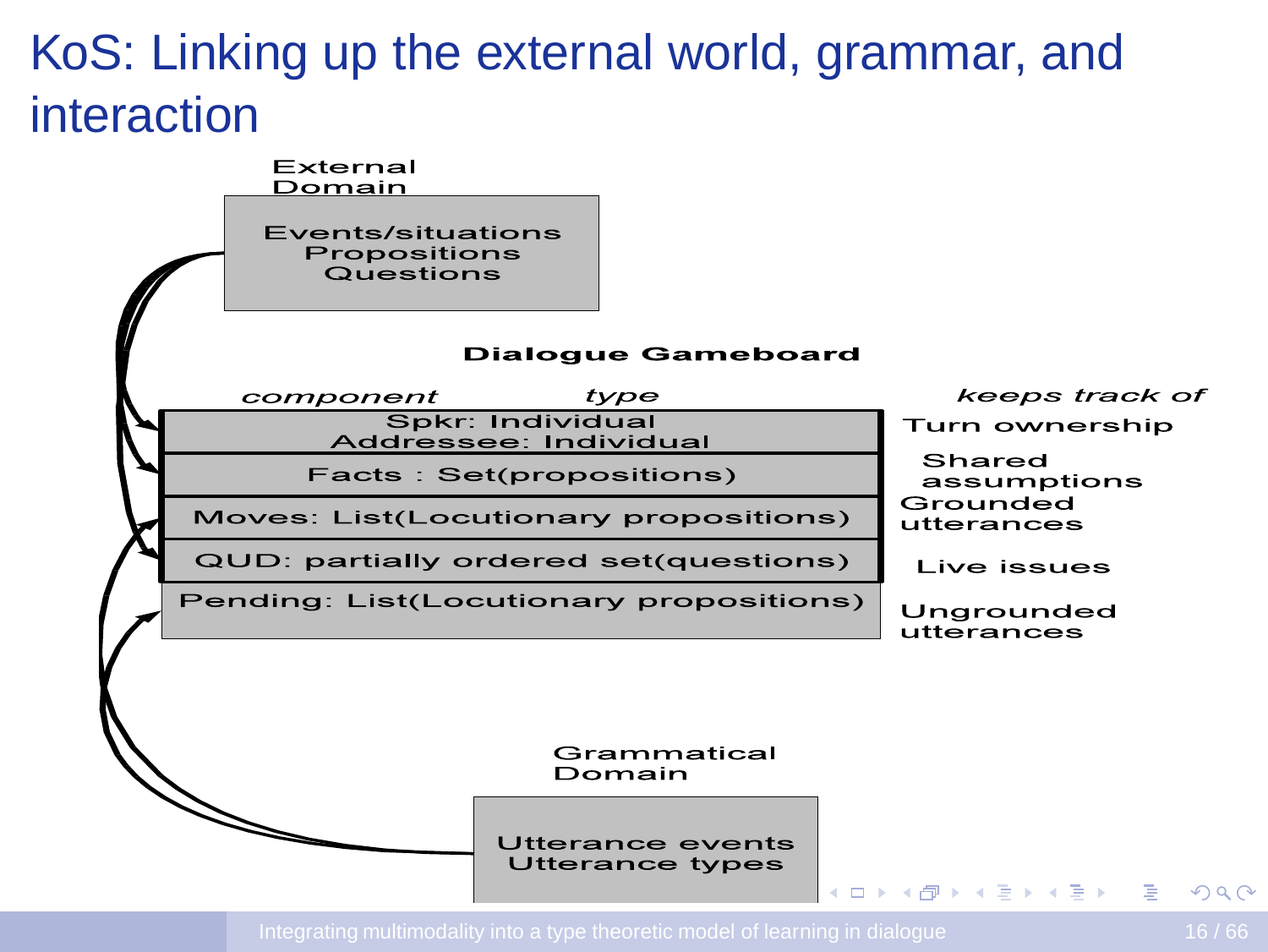## Simple assertion and querying: ingredients

- Querying: increment QUD with *q* (*q* becomes discourse topic)
- Assertion: increment QUD with *p*? (*p*? becomes discourse topic)
- Acceptance: decrement *p*? from QUD, increment FACTS with *p*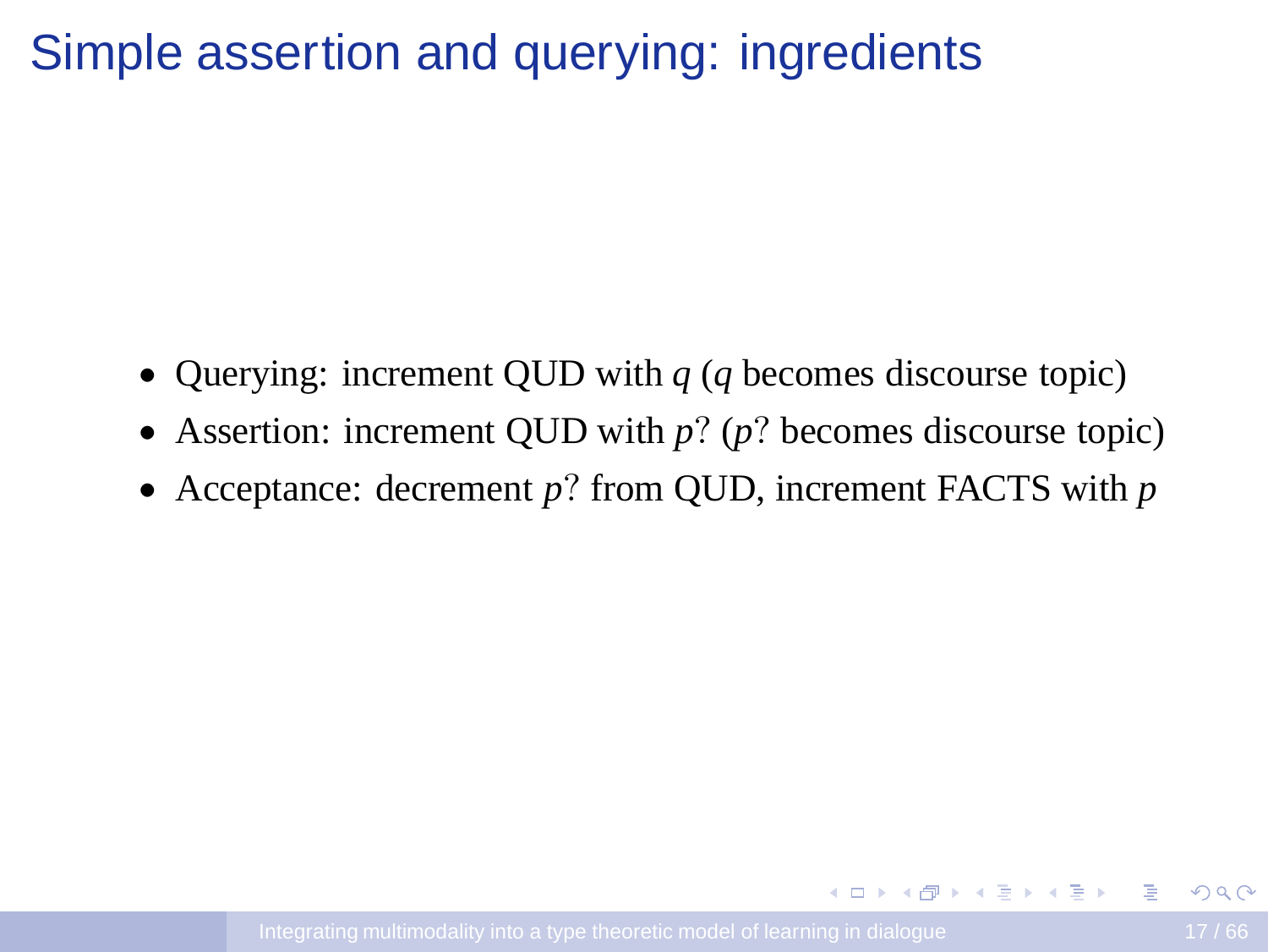## A simple example

(2) a. A: Hi

B: Hi

A: Who's coming tomorrow?

B: Several colleagues of mine (are coming).

A: I see.

B: Mike (is coming) too.

÷.

イロト イ押 トイヨ トイヨ トー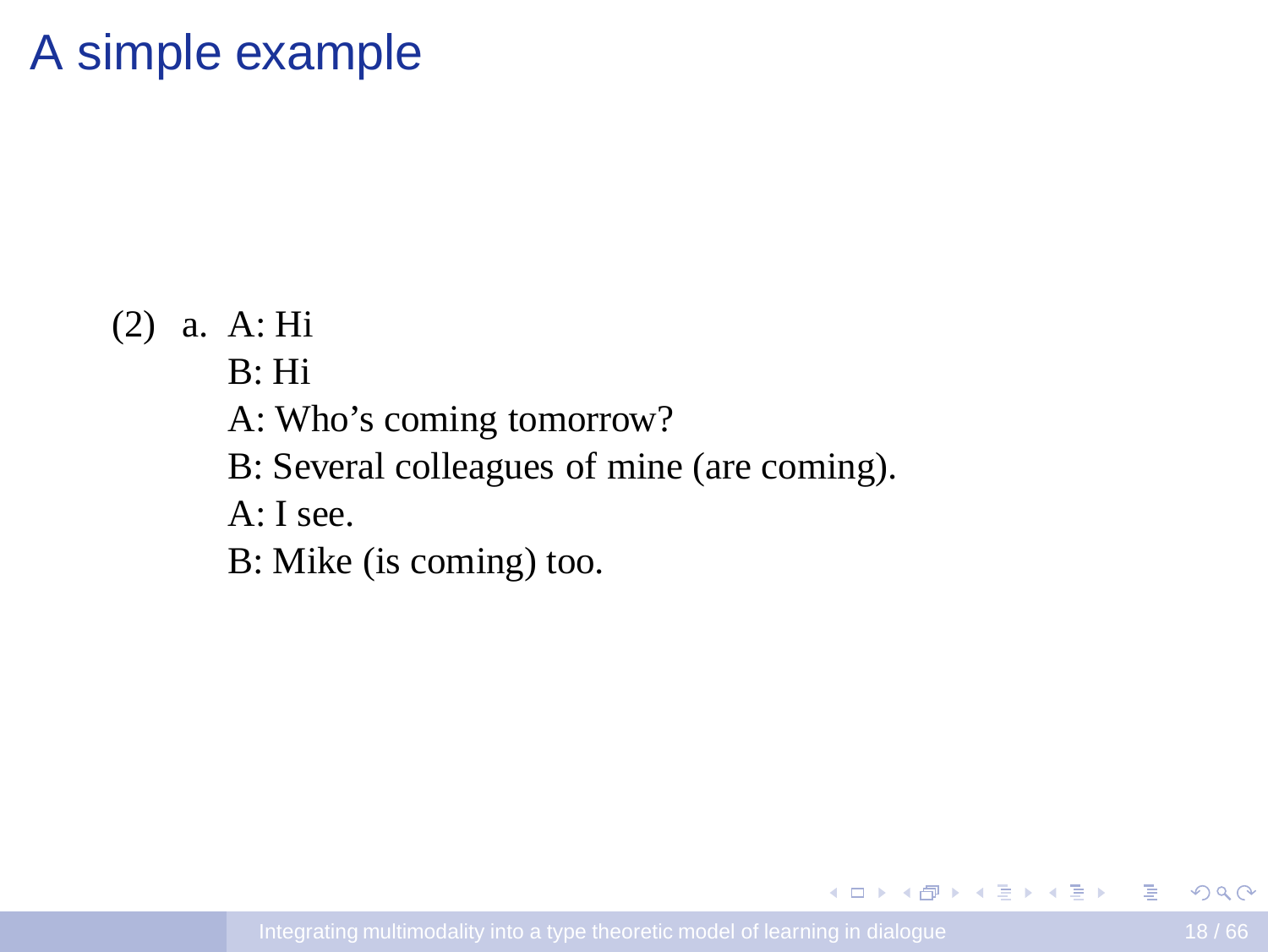# A simple example

| Utt.    | <b>DGB</b> Update                       | Rule                      |
|---------|-----------------------------------------|---------------------------|
|         | (Conditions)                            |                           |
| initial | $MOVES = \langle \rangle$               |                           |
|         | $QUD = \langle \rangle$                 |                           |
|         | $FACTS = cg1$                           |                           |
| 1       | LatestMove := $Greet(A, B)$             | greeting                  |
| 2       | LatestMove := $CounterGreet(B,A)$       | countergreeting           |
| 3       | LatestMove := $Ask(A,B,q0)$             | Free Speech               |
|         | $OUD := \langle q0 \rangle$             | Ask QUD-incrementation    |
| 4       | LatestMove := $\text{assert}(B, A, p1)$ | <b>OSPEC</b>              |
|         | (About(p1,q0))                          |                           |
|         | $QUD := \langle p1?, q0 \rangle$        | Assert QUD-incrementation |
| 5       | LatestMove := $Accept(A, B, p1)$        | Accept                    |
|         | $OUD := \langle q0 \rangle$             | Fact update/QUD downdate  |
|         | $FACTS := cg1 \wedge p1$                |                           |
| 6       | LatestMove := $\text{assert}(B,A,p2)$   | <b>OSPEC</b>              |
|         | (About(p2,q0))                          |                           |
|         | $QUD := \langle p2?, q0 \rangle$        | Assert QUD-incrementation |

**K ロ ▶ K 倒 ▶ K 重 ▶ K 重 ▶ 一重**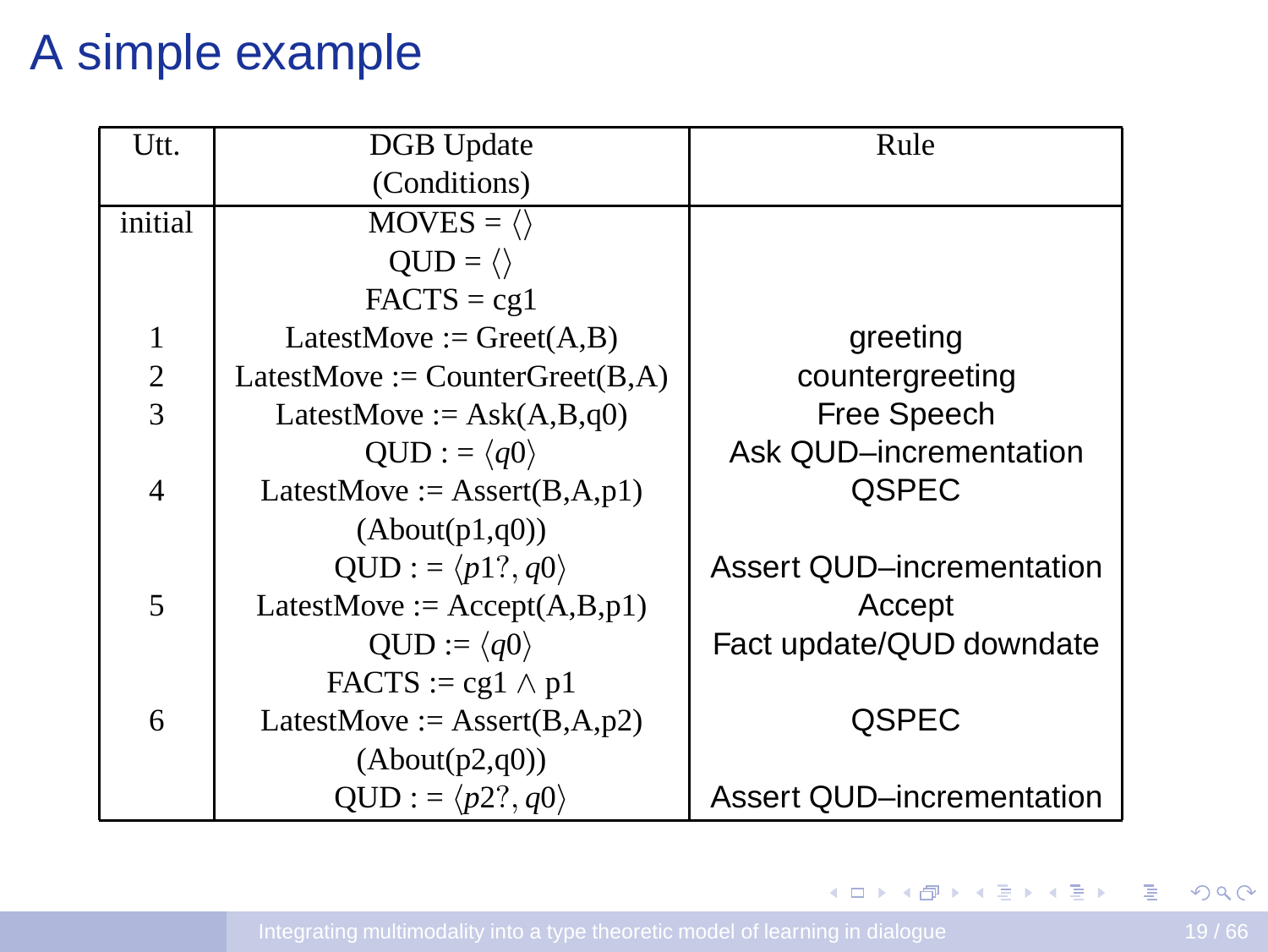# Content construction for NSUs in a Dialogue–oriented constructionist grammar

- Yes—informal meaning: max-qud's proposition
- $max-qud([ )$
- $\sqrt{ }$  $\begin{array}{c} \begin{array}{c} \begin{array}{c} \end{array} \\ \begin{array}{c} \end{array} \end{array} \end{array}$ phon : yes cat = adv : syncat max-qud : PolarQuestn cont = max-qud([]): Prop 1  $\begin{array}{c} \begin{array}{c} \begin{array}{c} \begin{array}{c} \end{array} \\ \end{array} \end{array} \end{array}$

**ADAM BAKER**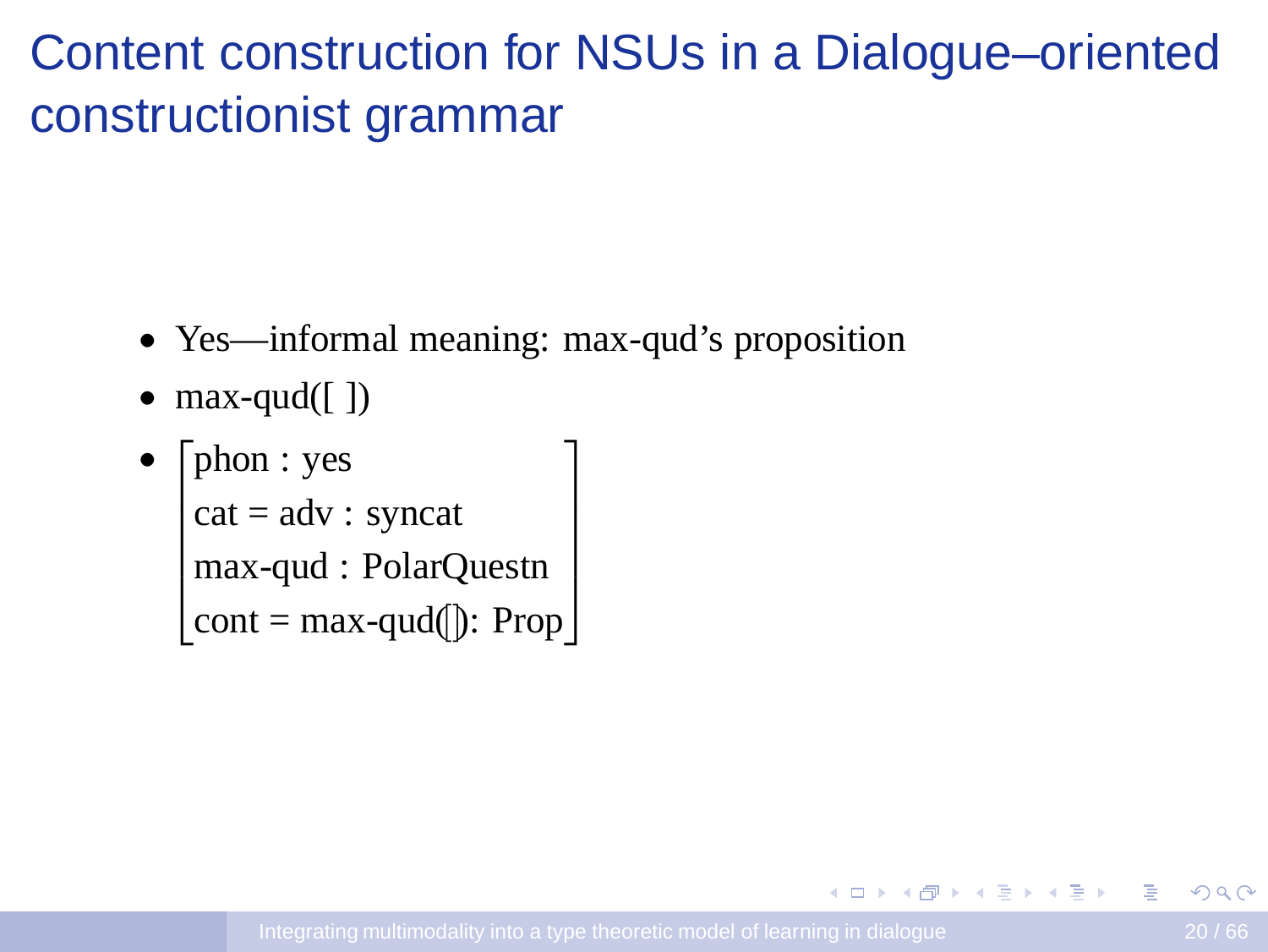# Content construction for NSUs in a Dialogue–oriented constructionist grammar

- Short answer—informal meaning: Function application of max-qud to fragment's content; syn parallelism with FEC
- max-qud(frag.cont)

```
• ⊺

               cat = V[+fin] : syncat
               hd-dtr : \begin{bmatrix} cat = max-qud.fec.cat : Syncat \end{bmatrix}∧ sign
               max-qud : WhQuestn
               cont = max-qud(hd-dtr.cont) : Prop
                                                                                                                                                                                          1
                                                                                                                                                                                          \begin{array}{c|c|c|c|c|c} \hline \multicolumn{1}{c|c|}{\multicolumn{1}{c|c|}{\multicolumn{1}{c|c|}{\multicolumn{1}{c|c|}{\multicolumn{1}{c|c|}{\multicolumn{1}{c|c|}{\multicolumn{1}{c|c|}{\multicolumn{1}{c|c|}{\multicolumn{1}{c|c|}{\multicolumn{1}{c|c|}{\multicolumn{1}{c|c|}{\multicolumn{1}{c|c|}{\multicolumn{1}{c|c|}{\multicolumn{1}{c|c|}{\multicolumn{1}{c|c|}{\multicolumn{1}{c|c|}{\multicolumn{1}{c
```
4 ロ ) 4 何 ) 4 ヨ ) 4 ヨ )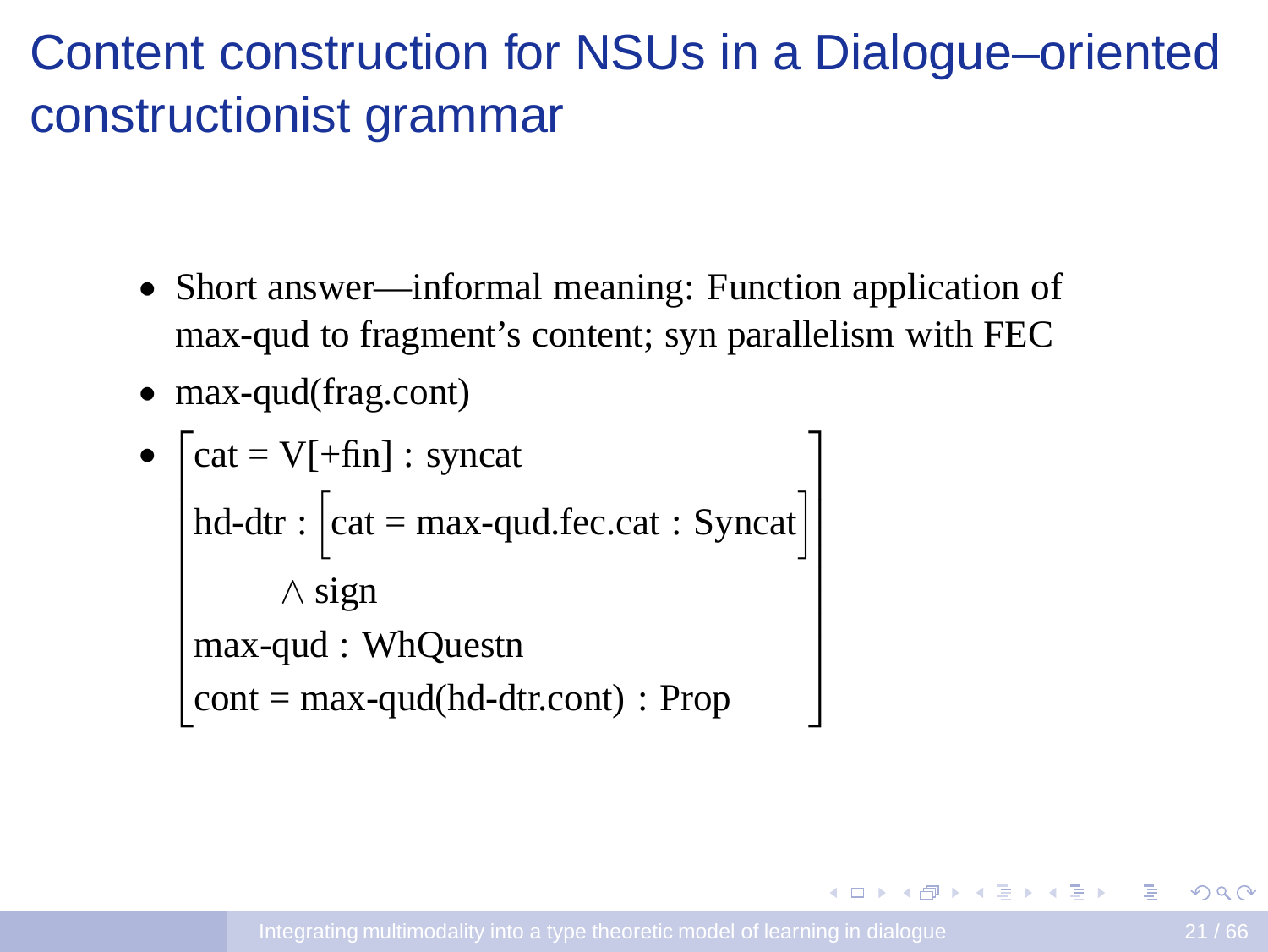#### An utterance type

(3)

\n
$$
IGH = \n\begin{bmatrix}\nPHON: is georges here \\
CAT = V[+fin, +root]: syncat \\
\text{constits} = \n\begin{cases}\n\text{is, georges, here, is georges here} \\
\text{is, georges, here, is georges here}\n\end{cases}\n\end{bmatrix}
$$
\nSelf (sign)

\n
$$
\begin{bmatrix}\n\text{spkr: IND} \\
\text{addr: IND} \\
\text{c1 : address(s, a)} \\
\text{c1 : address(s, a)} \\
\text{c2: Named(g, 'georges')}\n\end{bmatrix}
$$
\nroot = Ask(spkr, addr, ?\n\begin{bmatrix}\n\text{sit} = s0 \\
\text{sit-type} = \text{In}(l,g)\n\end{bmatrix}\n: IlocProp

**K ロ ▶ K 御 ▶ K 重 ▶ K 重 ▶ │ 重**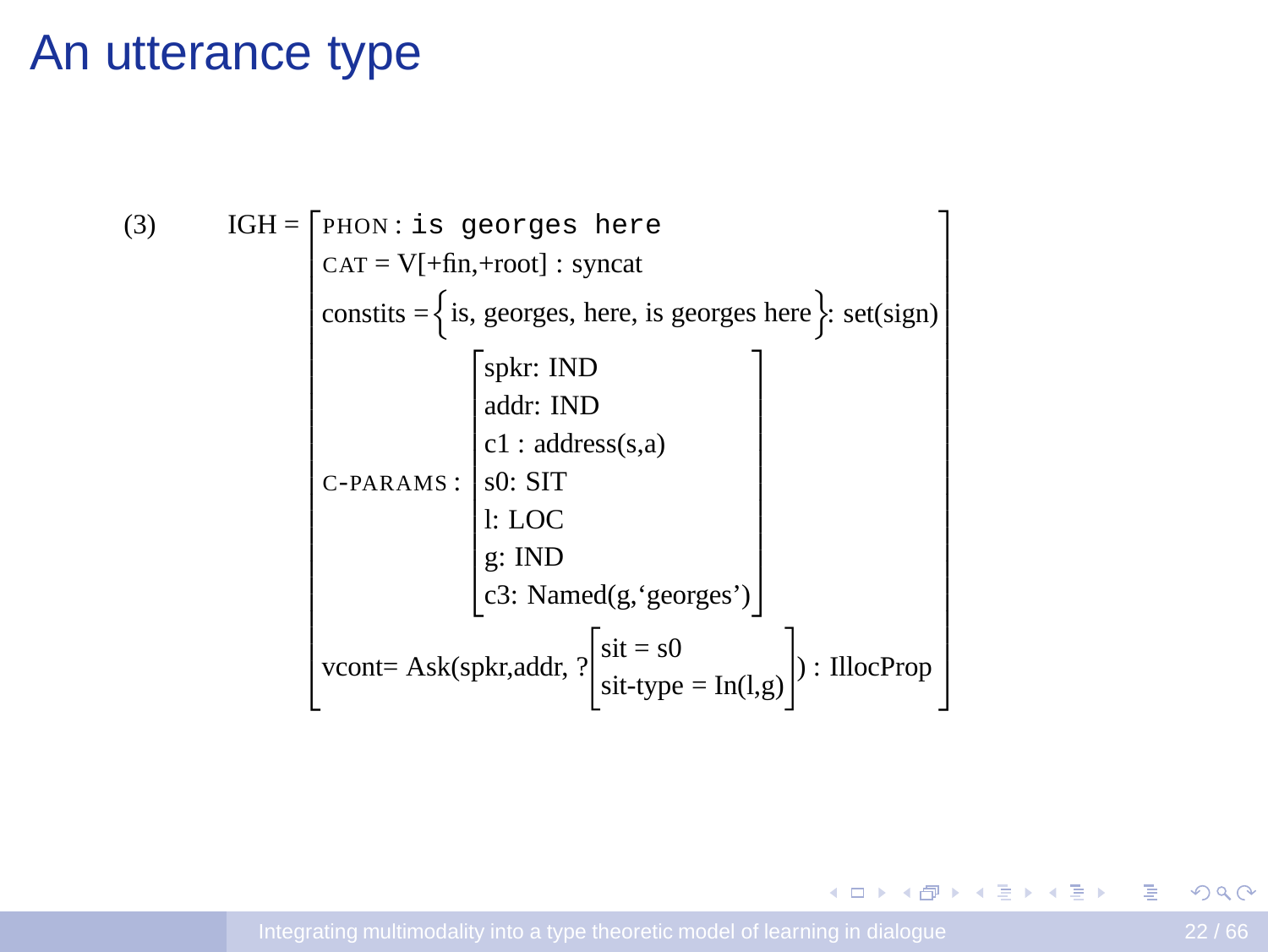# A witness for IGH

 $(4)$ 

phon = izjorjhiya

\n
$$
cat = V[+fin, +root]
$$
\nconstits = { $u1(iz), u2(jori),$ 

\n $u3(hiya), u4(izjorihiya)$ }\n
$$
s = {split}
$$
\n
$$
sc_1 = b
$$
\n
$$
sc_2 = b
$$
\n
$$
sc_3 = b
$$
\n
$$
c_4 = b
$$
\n
$$
c_5 = b
$$
\n
$$
c_6 = b
$$
\n
$$
c_7 = b
$$
\n
$$
c_8 = 0
$$
\n
$$
c_9 = 0
$$
\n
$$
c_1 = 0
$$
\n
$$
c_2 = p_1
$$
\n
$$
c_3 = p_2
$$
\n
$$
c_4 = 0
$$
\n
$$
c_5 = p_3
$$
\n
$$
c_6 = p_4
$$
\n
$$
c_7 = p_5
$$
\n
$$
c_8 = p_6
$$
\n
$$
c_9 = p_7
$$
\n
$$
c_1 = a_2
$$
\n
$$
c_2 = p_7
$$
\n
$$
c_3 = p_7
$$
\n
$$
c_4 = p_6
$$
\n
$$
c_5 = p_7
$$
\n
$$
c_6 = p_7
$$
\n
$$
c_7 = p_8
$$
\n
$$
c_8 = p_9
$$
\n
$$
c_9 = p_0
$$
\n
$$
c_1 = p_0
$$
\n
$$
c_1 = p_0
$$
\n
$$
c_2 = p_1
$$
\n
$$
c_3 = p_1
$$
\n
$$
c_4 = p_0
$$
\n
$$
c_5 = p_1
$$
\n
$$
c_6 = p_1
$$
\n
$$
c_7 = p_2
$$
\n
$$
c_8 = p_3
$$
\n
$$
c_9 = p_4
$$
\n
$$
c_9 = p_5
$$
\n
$$
c_1 = p_6
$$
\n
$$
c_1 = p_6
$$
\n
$$
c_2
$$

 $\overline{1}$  $\mathcal{L}$  $\mathbf{r}$  $\mathbf{r}$ 7  $\mathbf{r}$  $\mathbf{r}$  $\mathbf{r}$  $\mathcal{L}$  $\mathbf{r}$  $\mathbf{r}$  $\mathbf{r}$  $\mathbf{r}$  $\mathbf{r}$  $\mathbf{r}$  $\mathbf{r}$  $\mathbf{r}$  $\mathbf{r}$  $\mathbf{r}$ 7  $\mathbf{r}$  $\mathbf{r}$  $\mathbf{r}$ 7  $\mathbf{r}$  $\mathbf{r}$  $\mathbf{r}$ 1

重

イロトス部 トスミドスミドー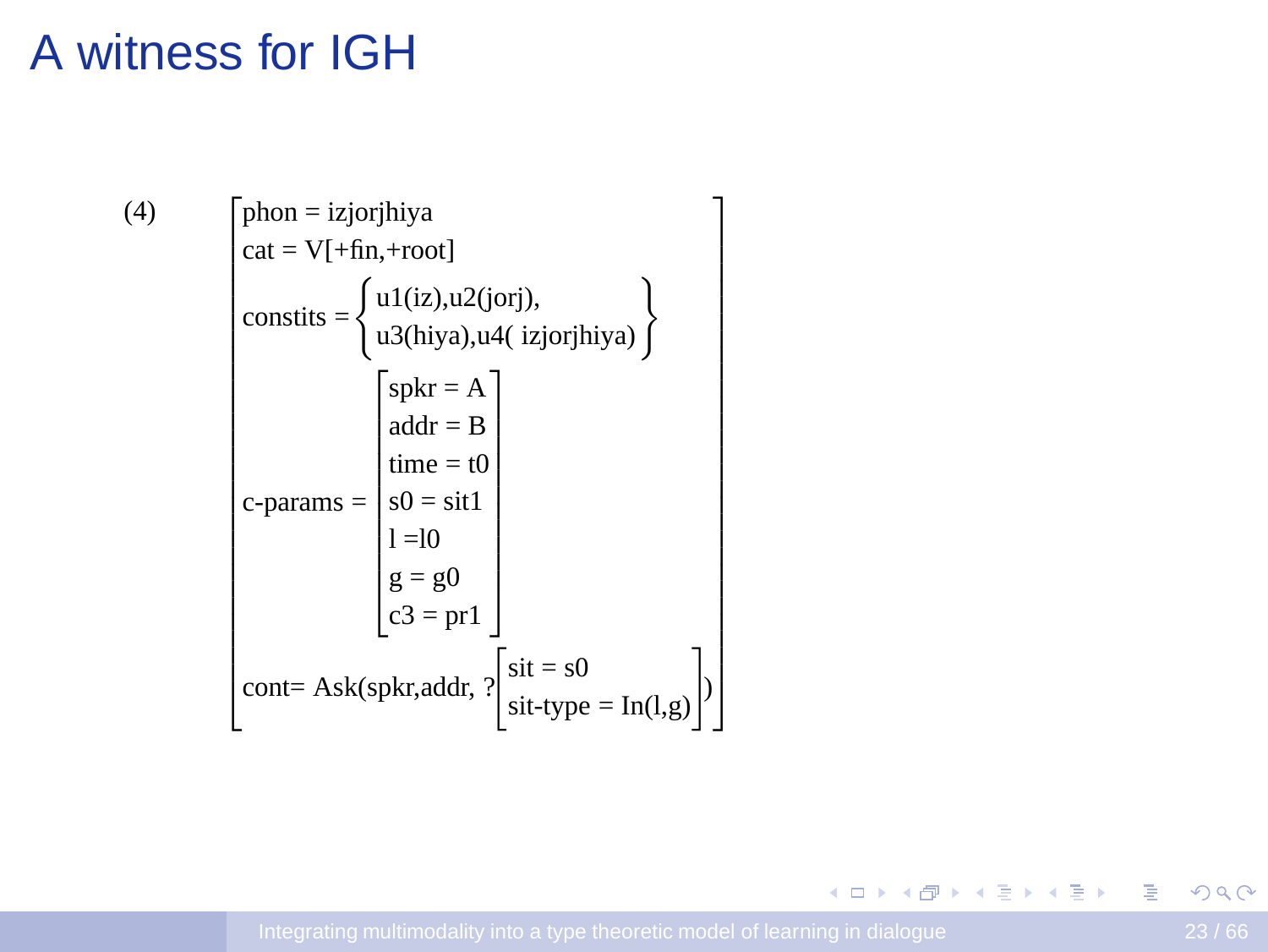#### A witness for IGH

• Typing constraints: izjorjhiya : is georges here, cat = V[+fin,+root] A, B : IND; l0 : LOC . . .

イロメ (例) マミメマミメーキー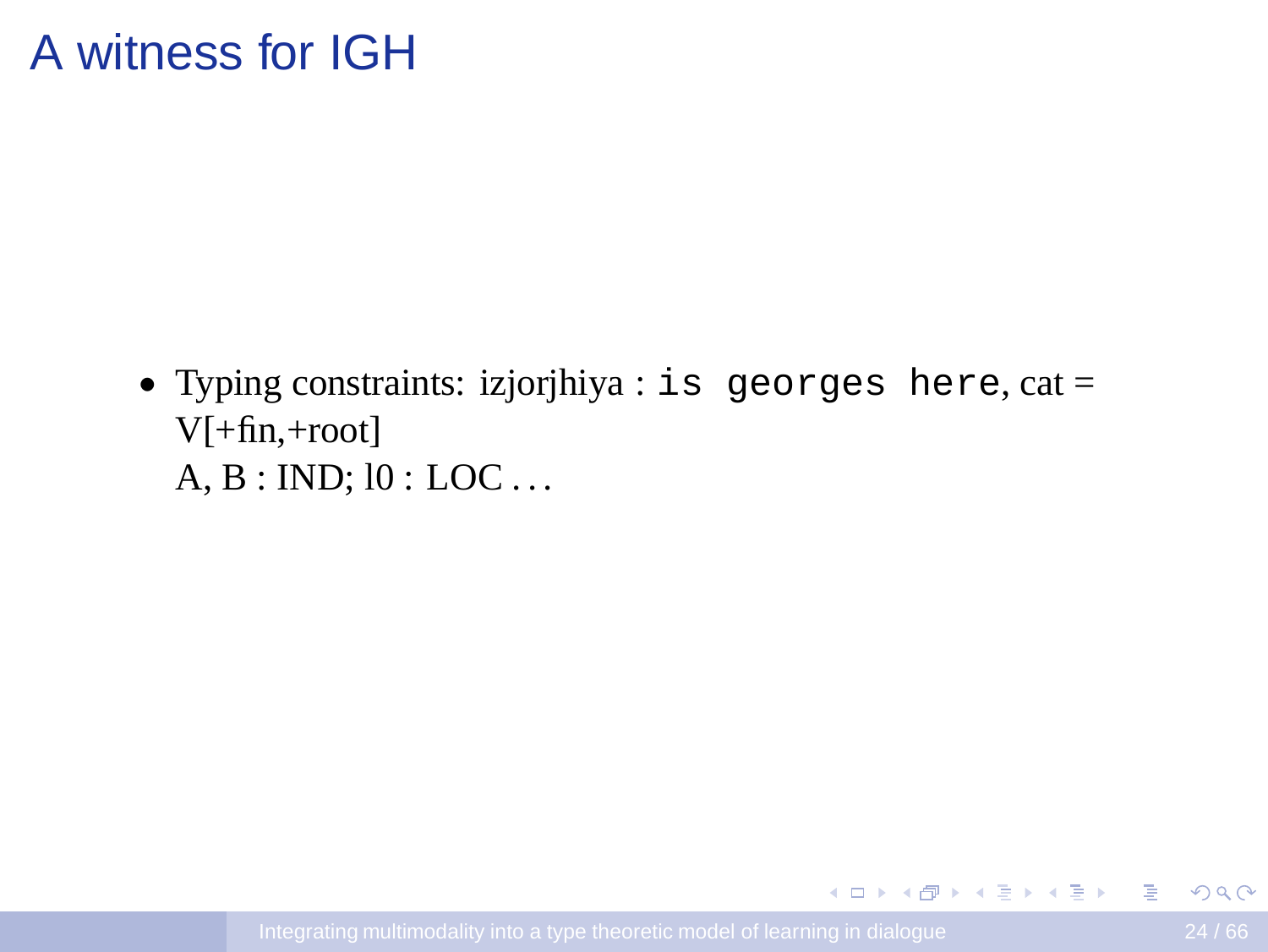## Incorporating metacommunicative interaction

- Grounding: utterance type fully classifies utterance token
- CRification: utterance type calculated is weak (e.g. incomplete word recognition); need further information to spell out token (e.g. incomplete contextual resolution).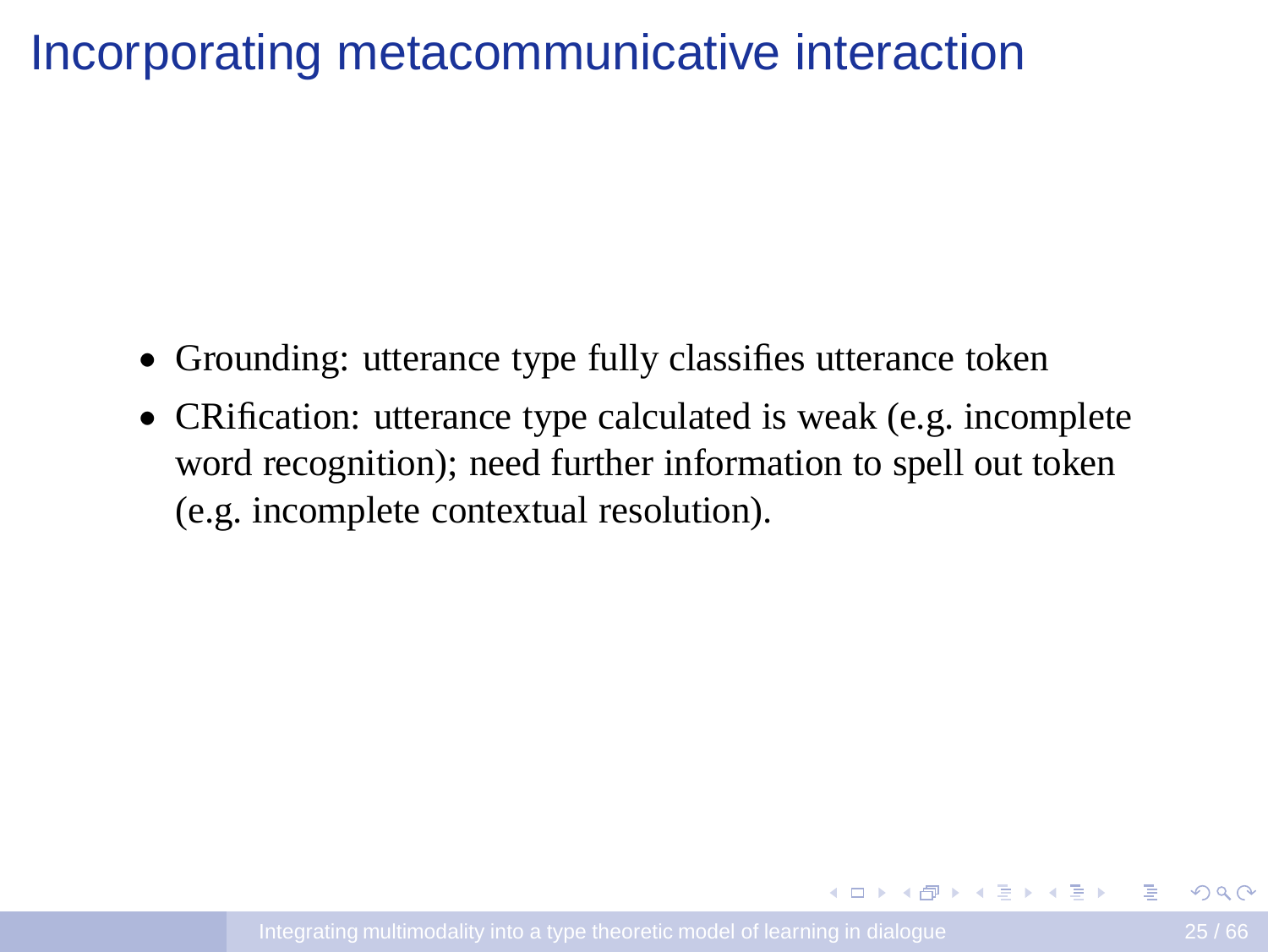## Pending: composition

- Utterances are kept track of in a contextual attribute PENDING in the immediate aftermath of the speech event.
- Given a presupposition that *u* is the most recent speech event and that  $T_u$  is a grammatical type that classifies  $u$ , a record of the form  $\int$ sit = u  $s$ it-type =  $T_u$ # (of type LocProp (*locutionary proposition*)), gets added to PENDING.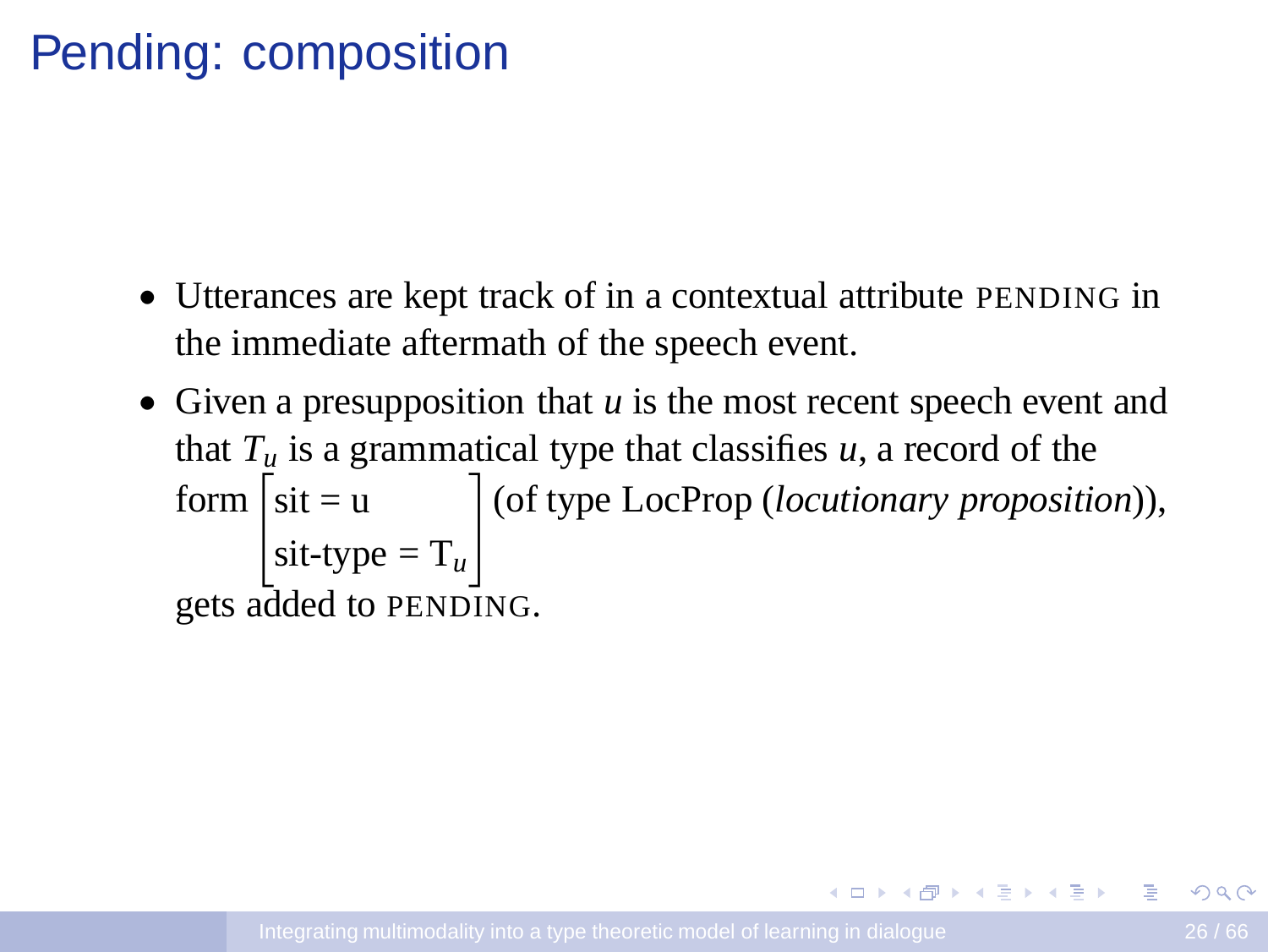# Grounding and Clarification Interaction

- Grounding (Clark, 1996), utterance *u* understood: update MOVES with *u*
- Clarification Interaction:
	- 1. *u* remains for future processing in PENDING;
	- 2. a clarification question calculated from u, CO(u) updates OUD (CQ(u) becomes discourse topic)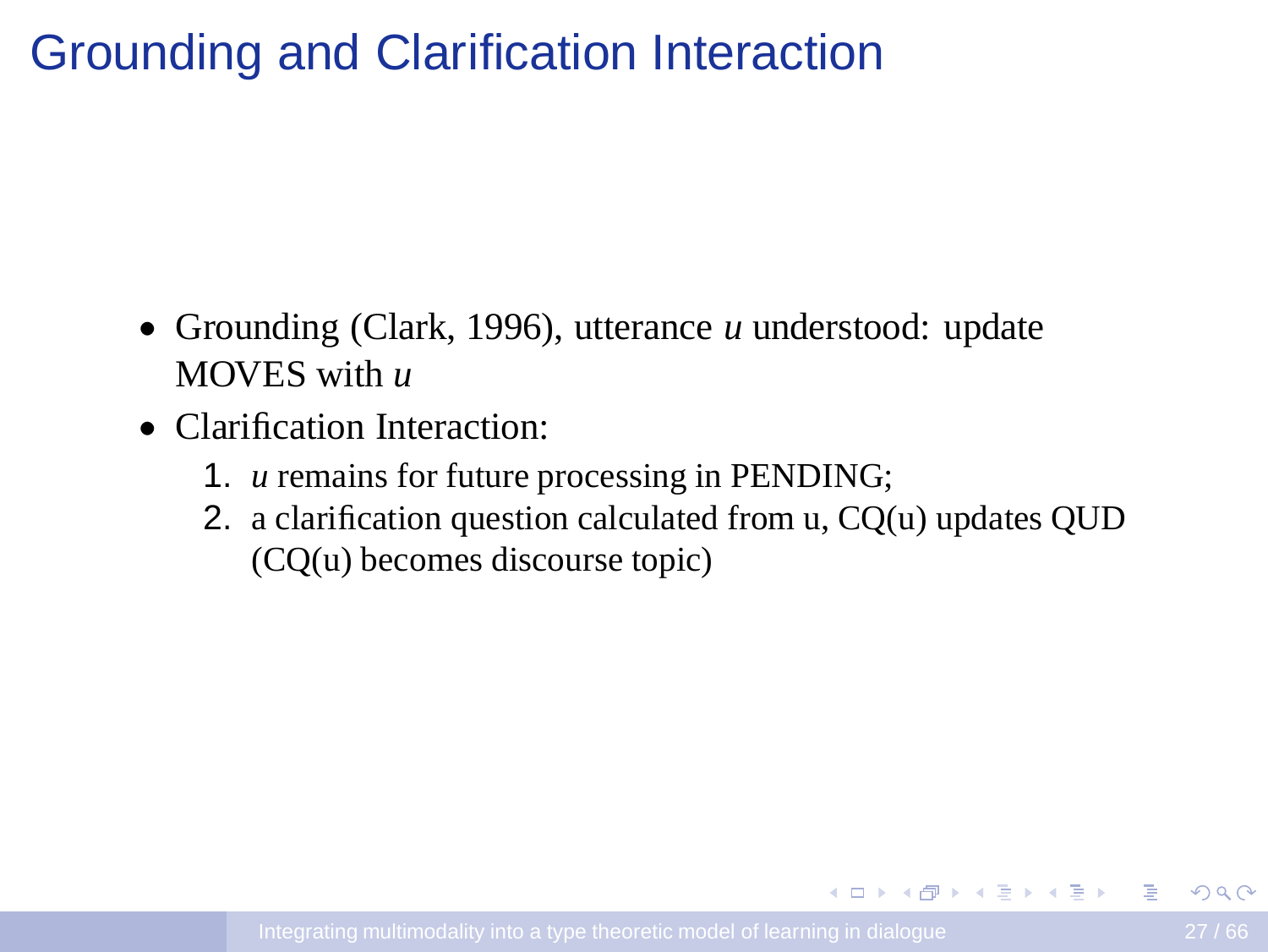#### Parameter Identification

- Parameter identification: the accommodated MaxQUD is the issue *What did spkr mean by u1?*
- Parameter identification: Input:

```

Spkr : Ind
\overline{\phantom{a}}MaxPending : LocProp
                                                             1
                                                             \overline{\phantom{a}}
```

```
u1 ∈ MaxPending.sit.constits
```
Output:  $\lceil$  $\vert$ MaxQUD = What did spkr mean by u1? LatestMove : LocProp c1: CoProp(LatestMove.cont,MaxQUD) 1  $\overline{\phantom{a}}$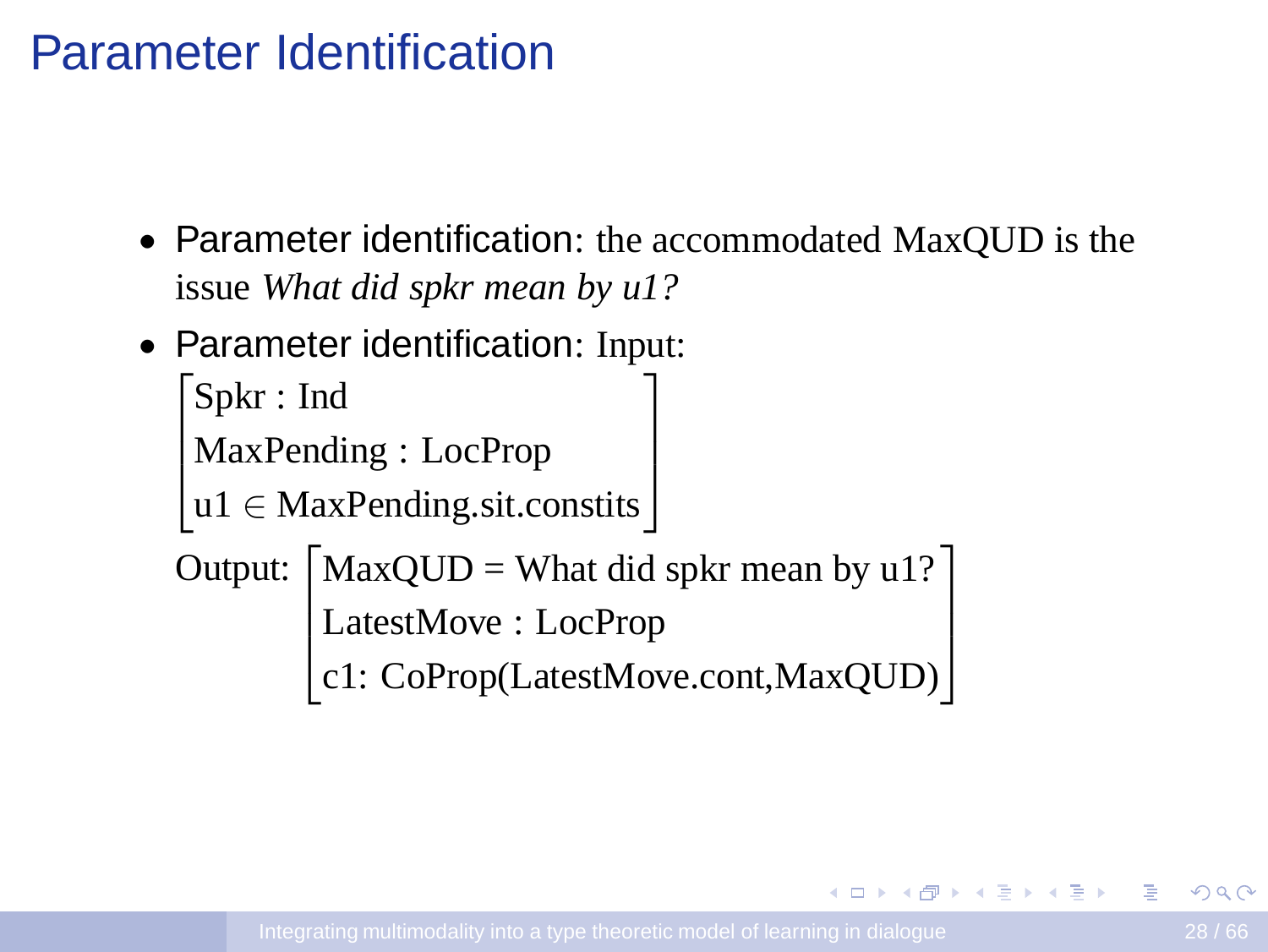#### Parameter Identification

- Underpins CRs such as:
	- (5) A: Is Georges here? B: Who do you mean 'Georges'?/WHO?/Georges? (= Who is 'Georges'?) A: Georges Perec B: Not any more.
- We can also deal with corrections, as in (6). B's corrective utterance is co-propositional with λ*x*Mean(A,u2,x), and hence allowed in by the specification.
	- (6) a. A: Is Bo here?
		- b. B: You mean Jo.

イロト イ押ト イヨト イヨト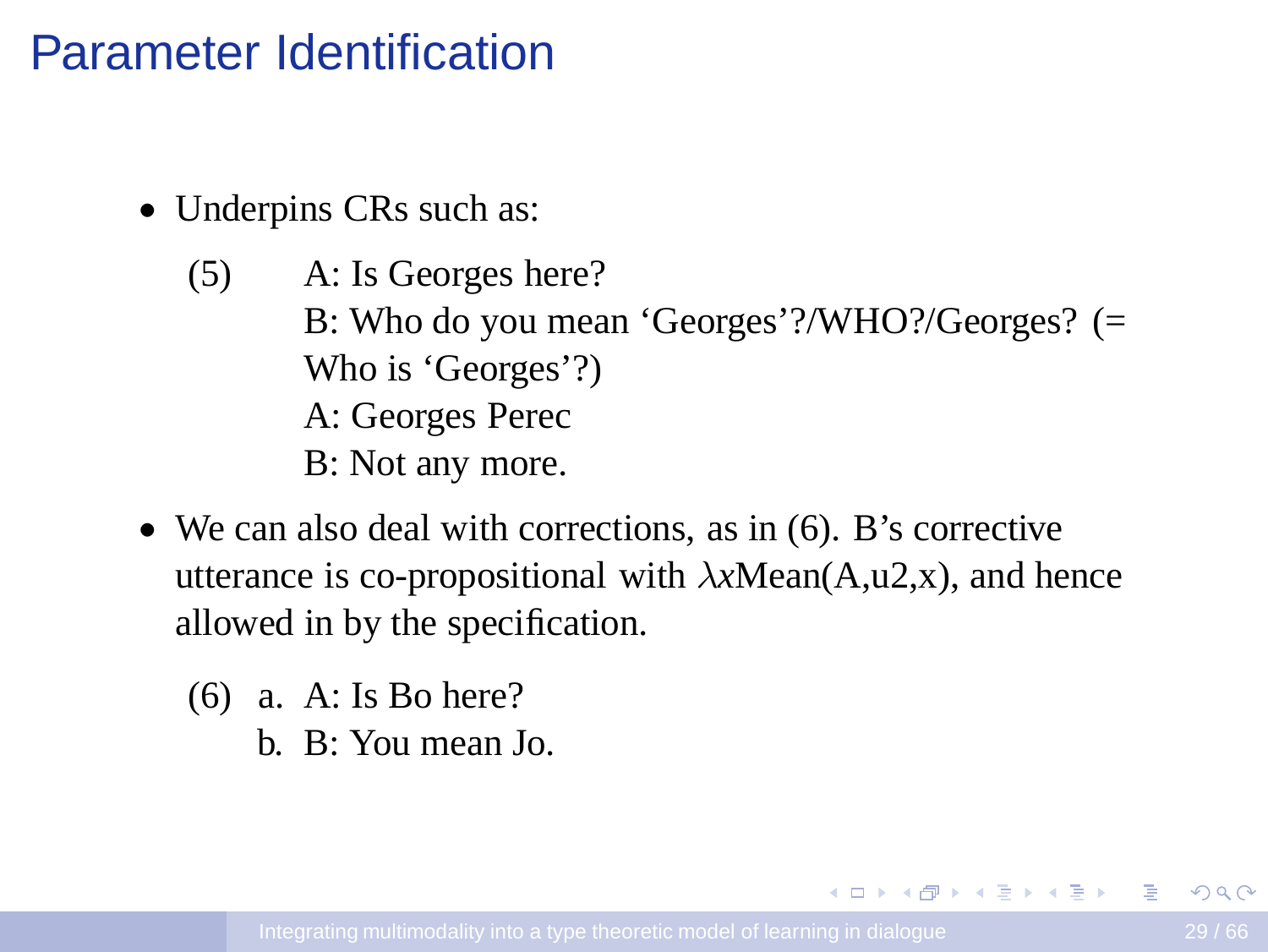# Utterance processing in KoS

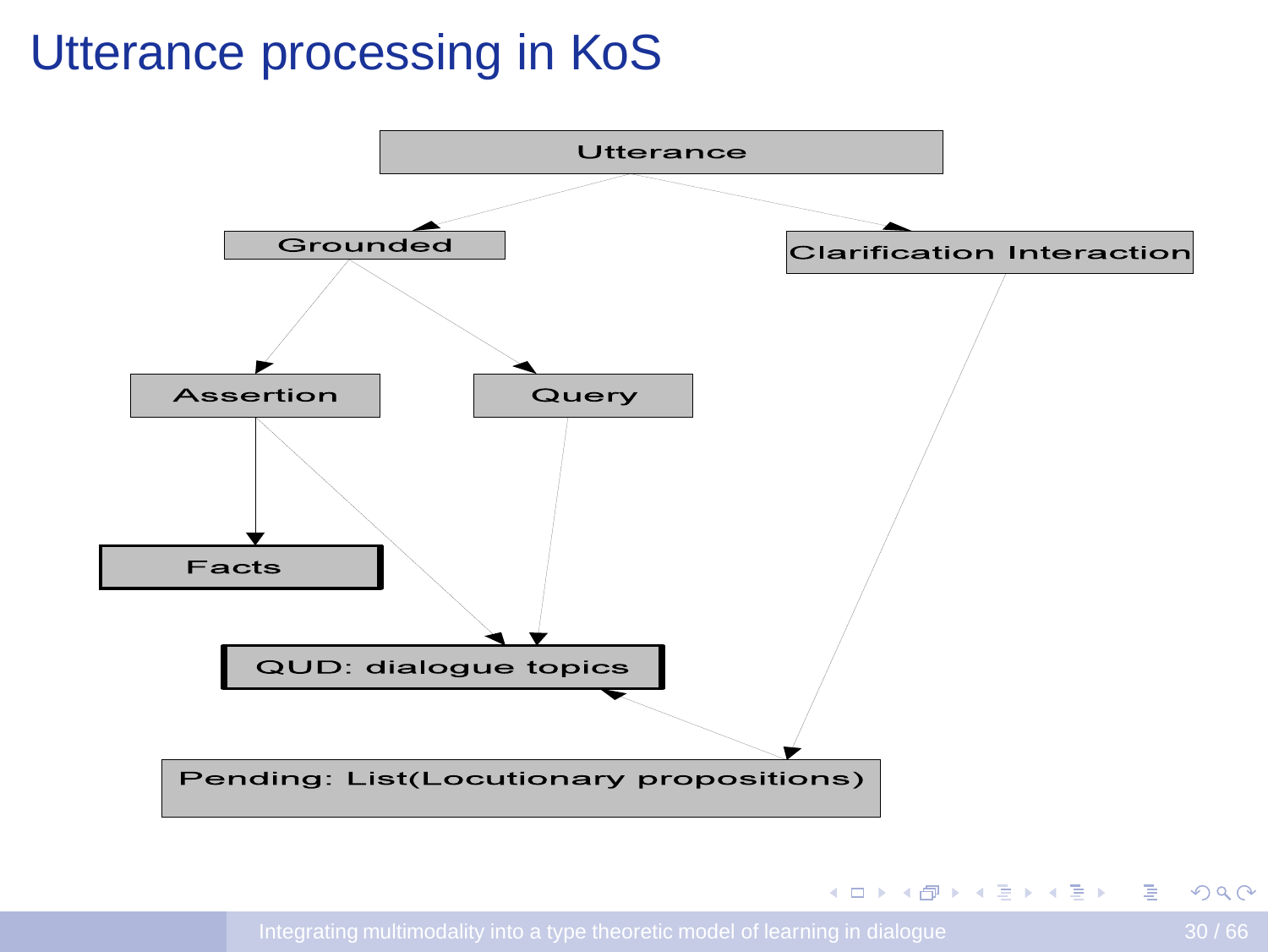#### Basic picture of utterance dynamics

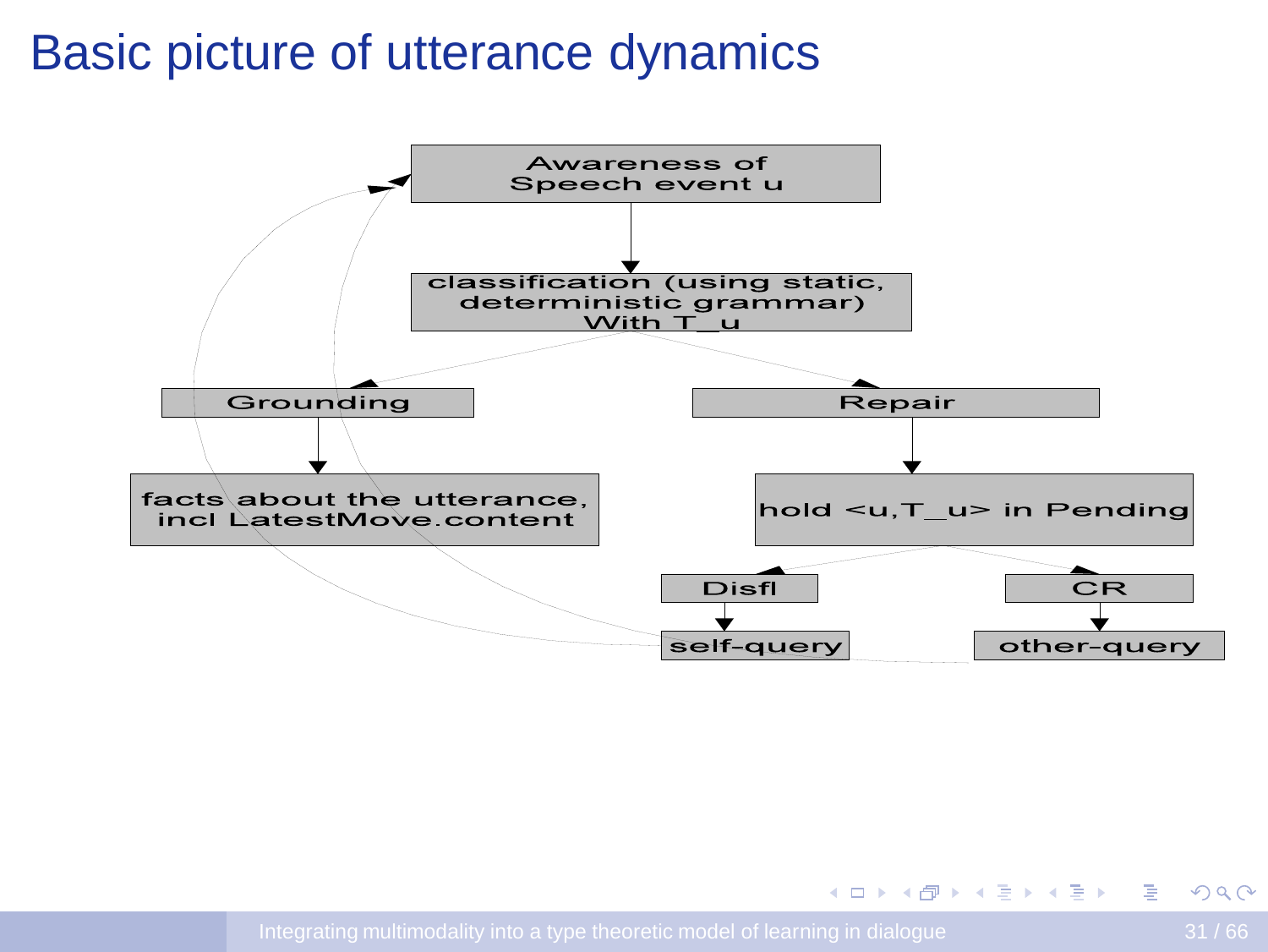## Utterance dynamics and language learning

- Clarification interaction here concerns problems with specific utterance *tokens*.
- Straightforward extension to incoporate dynamics at word type level. (See Purver, 2004, Cooper and Larsson, 2009)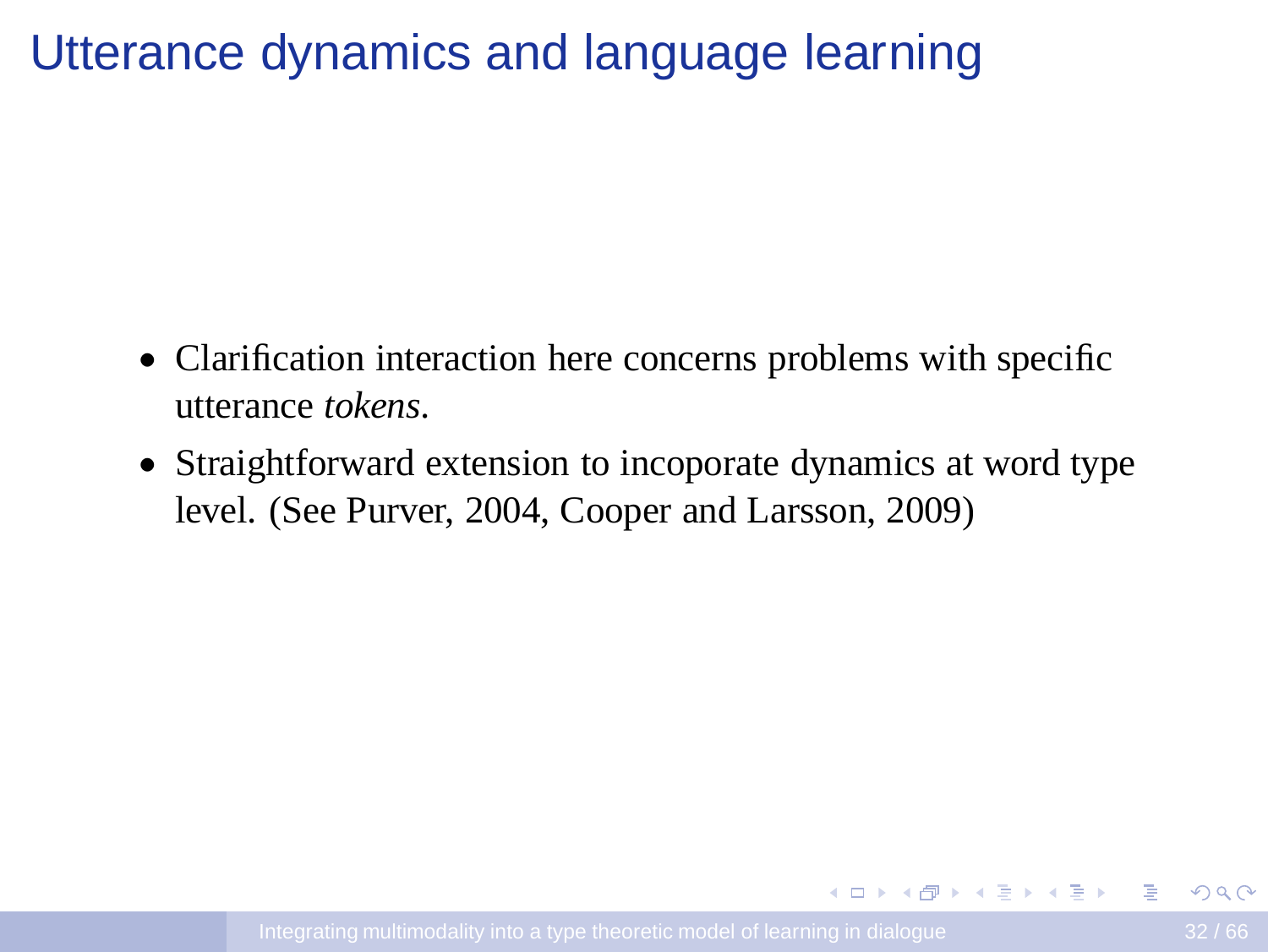# Some missing ingredients for a model of language learning

- multimodality for bootstrapping
- accommodating uncertainty in classification that does not lead to interaction—grammar induction.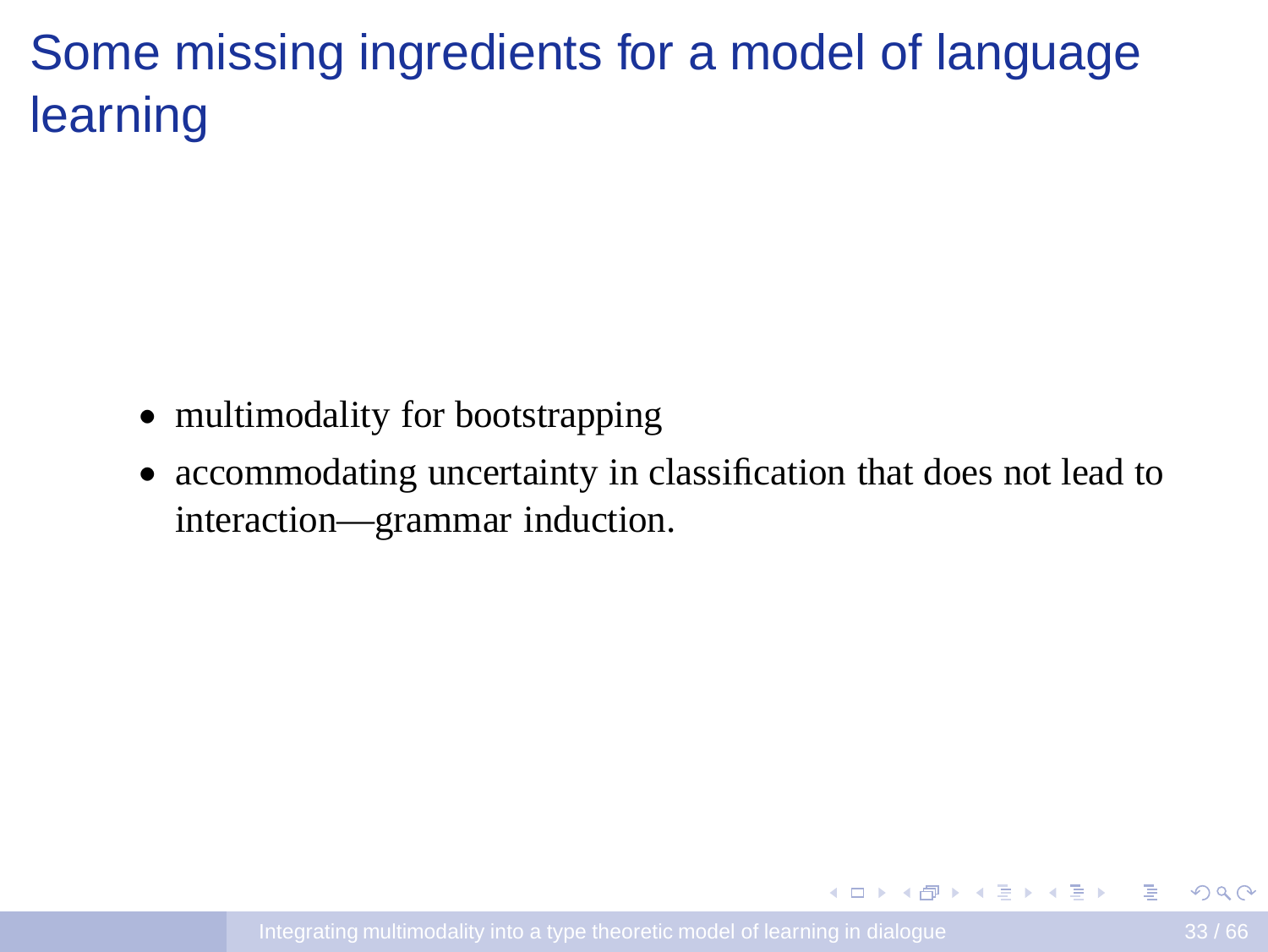#### Where we are now

[Semantics and Dialogue in KoS](#page-11-0)

#### [Interacting at the one word stage](#page-33-0) [Child Utterances](#page-34-0)

[Incorporating multimodality](#page-45-0)

[Some examples](#page-50-0)

[Conclusions and Future Work](#page-63-0) References67

<span id="page-33-0"></span> $\mathbf{E} = \mathbf{A} \oplus \mathbf{A} + \mathbf{A} \oplus \mathbf{A} + \mathbf{A} \oplus \mathbf{A} + \mathbf{A} \oplus \mathbf{A}$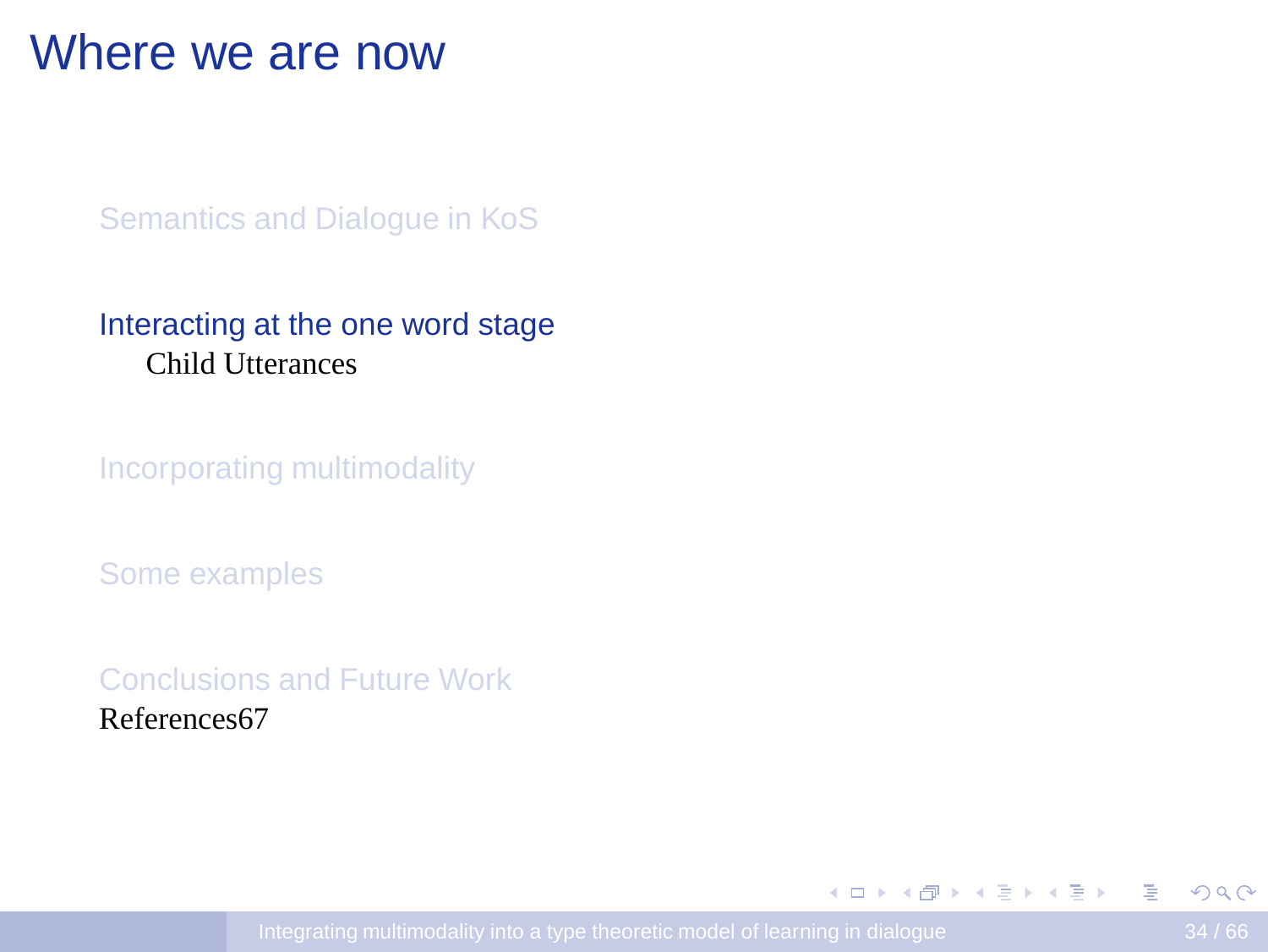#### Child Utterances

- **Meaningful, agrammatical utterances:** A majority of the child's utterances are unclassifiable by the adult grammar, at both phonological and lexical levels.
- Many, nonetheless, can be made sense of, but only when visual context is included.

<span id="page-34-0"></span>イロメ (例) マミメマミメーキー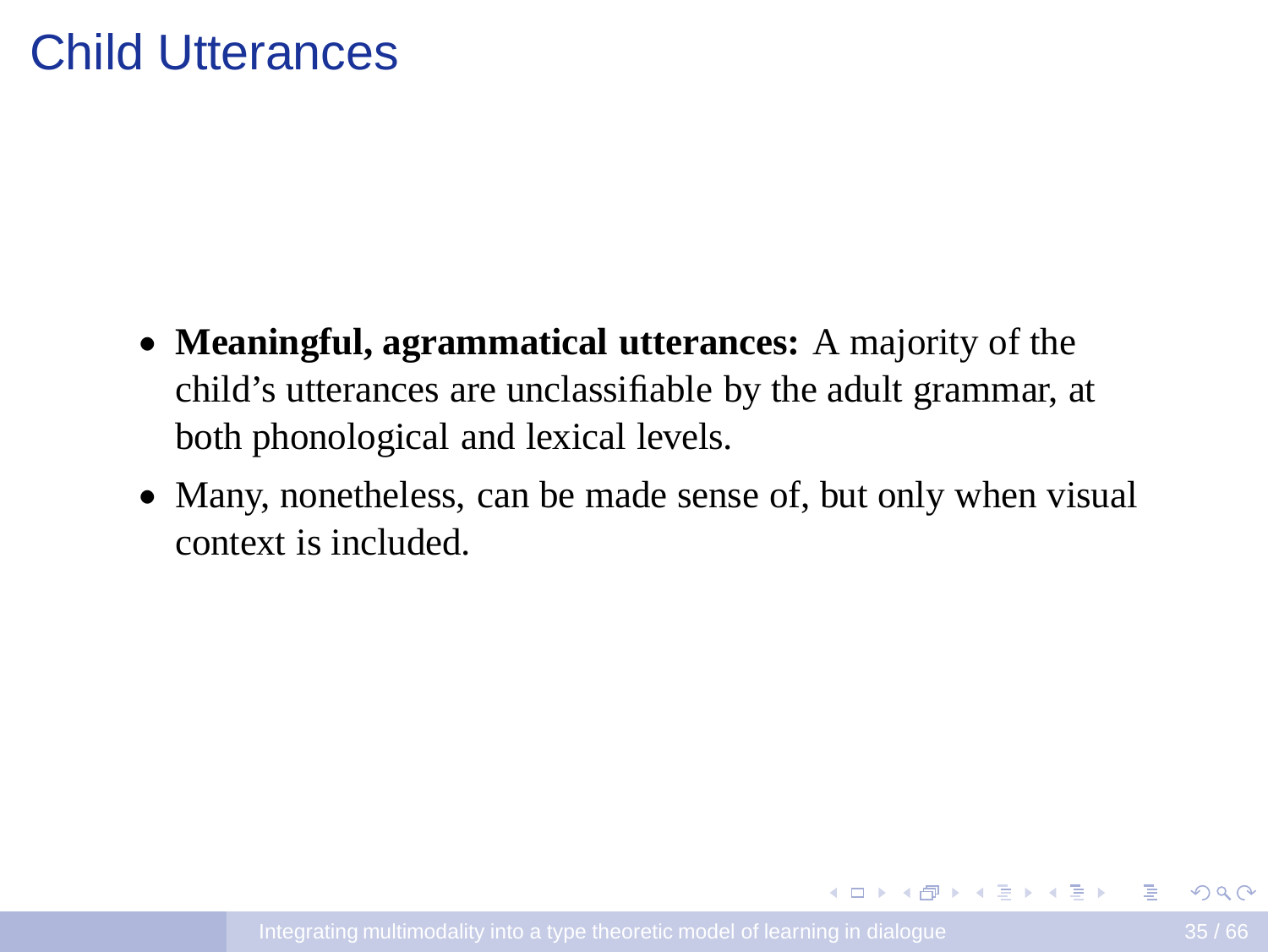#### Madeline example 1

From the Colaje corpus (Parisse, C. and Morgenstern, A, 2011)

 $\Rightarrow$ 

イロト イ押 トイヨ トイヨ トー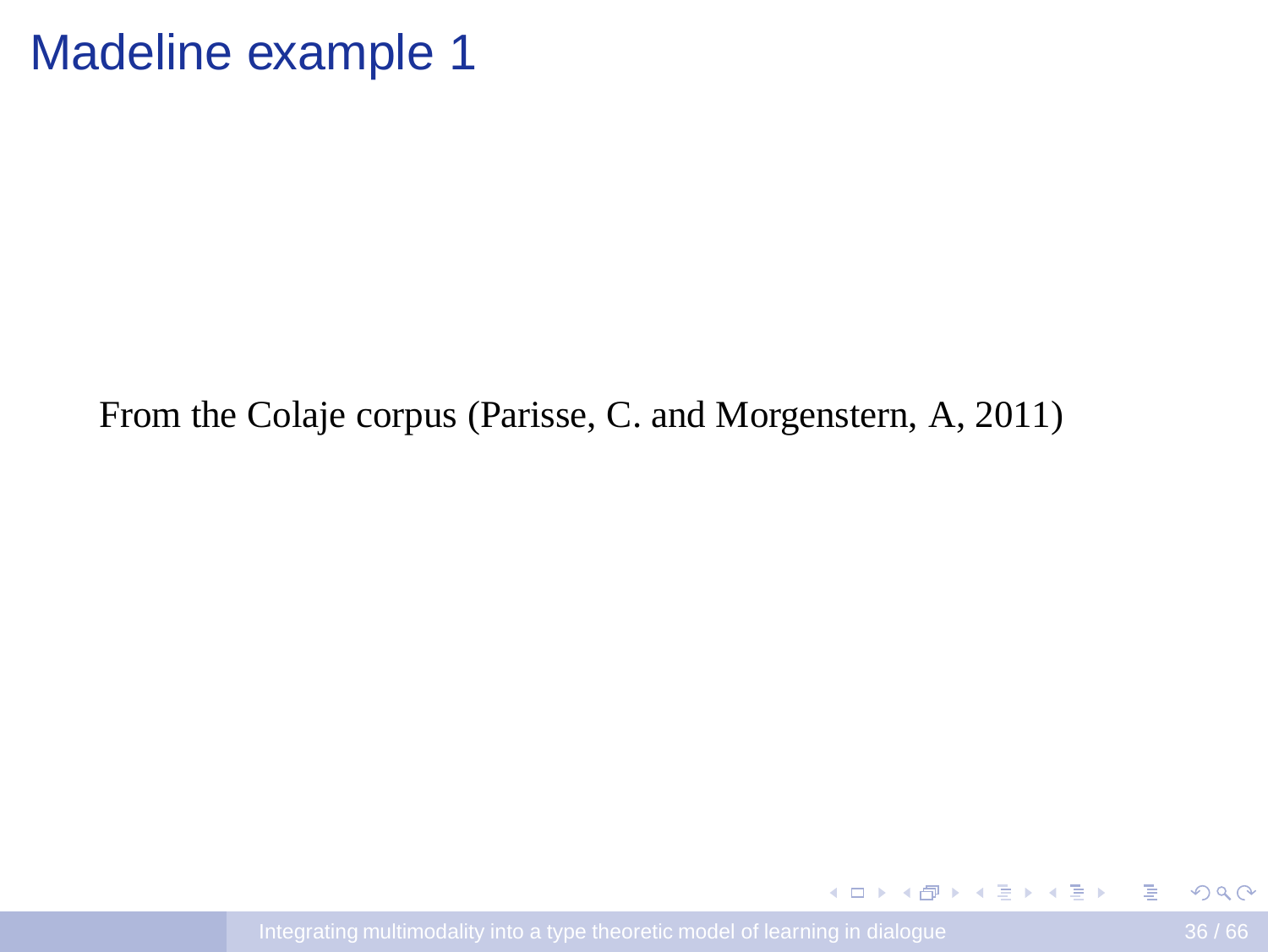# Madeline example 1 (1;07)

<span id="page-36-0"></span>\*OBS: un escargot *a snail* \*CHI: Sha \*MOT: berko ! \*OBS: un escargot ! *a snail* \*MOT: et tu vois il est dans sa maison faut le laisser . *You see it's in its house, need to leave it.* \*MOT: faut le laisser l´a . *need to leave it.* \*MOT: non c'est pas tr`es propre . *it's not very clean* \*CHI: olaja \*MOT: attention ta tˆete . *watch it, your head* \*CHI: ajaja \*MOT: non on va le laisser l'escargot c'est pas tr`es propre tu sais . *need to leave it. it's not very clean* \*MOT: hop . \*MOT: c'est moi qui prends ? *I'll take it?* \*CHI: jajo \*OBS: l'escargot, t'int´eresse ! *the snail interests you?* \*CHI: jajaja \*MOT: c'est un escargot Madeleine . *it's a snail, Madeleine*.

[Back](#page-51-0)

 $\equiv$ 

イロト イ押 トイヨ トイヨ トー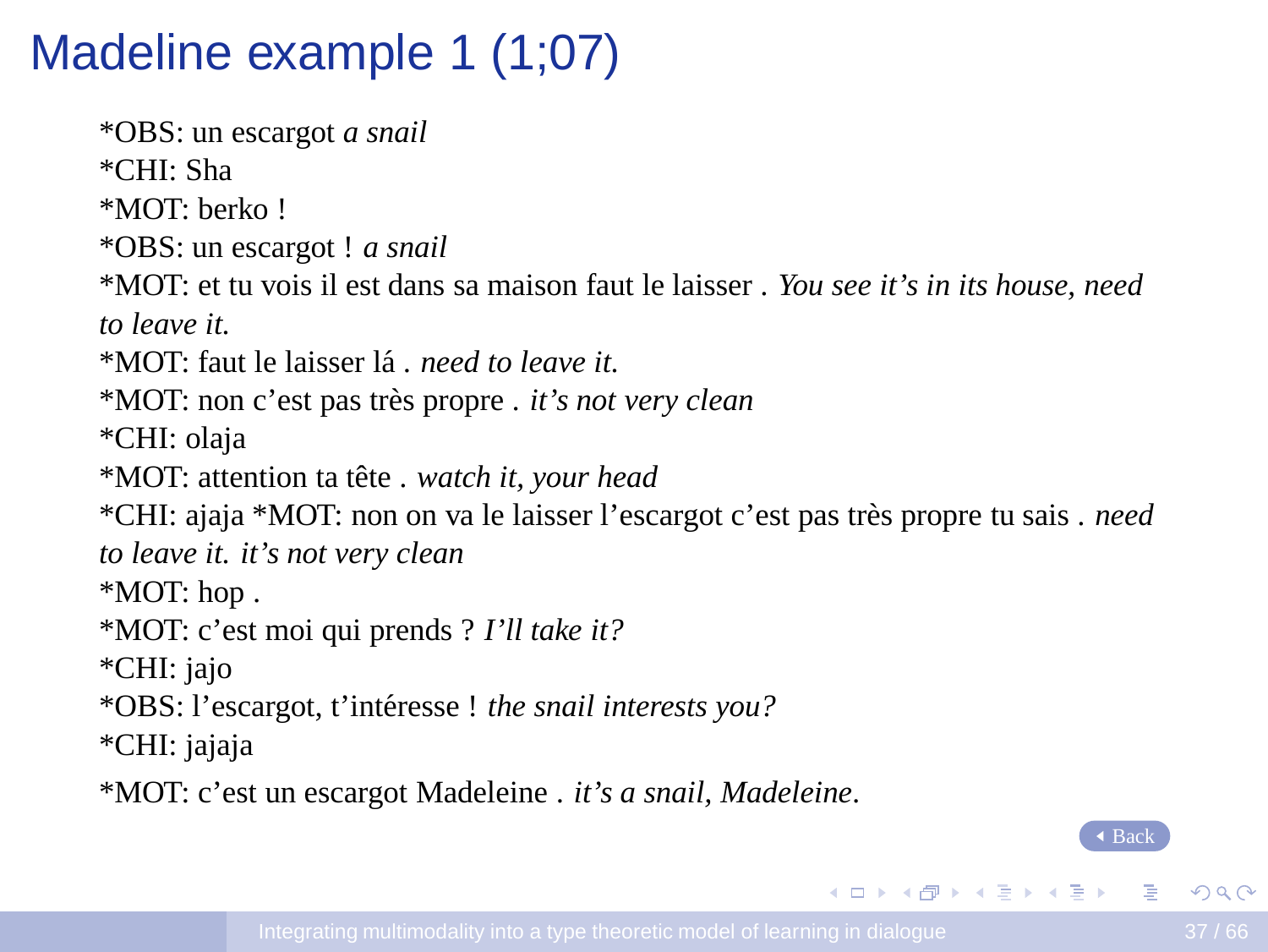#### Madeleine example 2

 $2990$ 

**K ロ ▶ K 倒 ▶ K 重 ▶ K 重 ▶ 一重**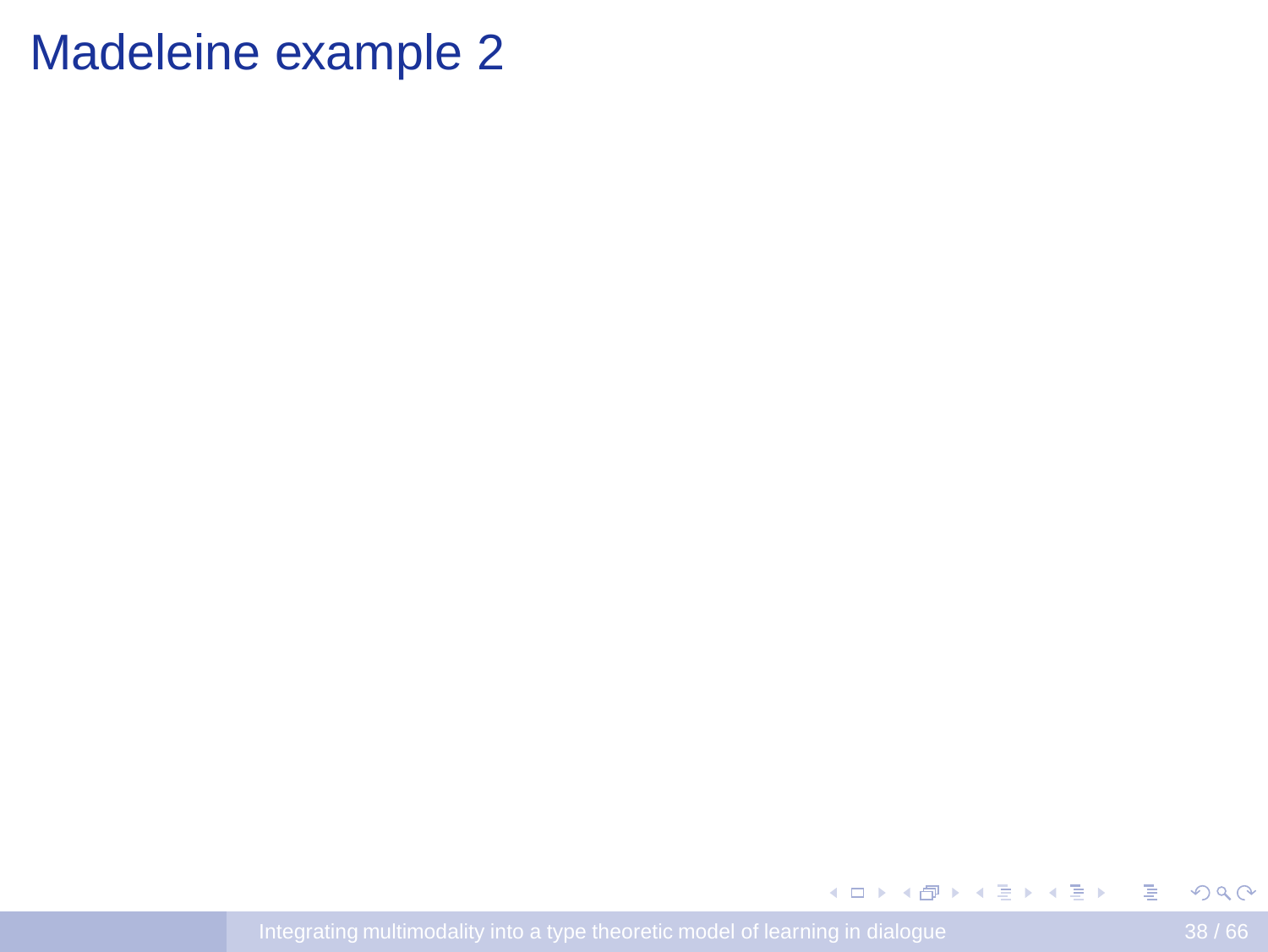# Madeleine example 2 (1;07)

\*CHI: enlever . (*remove*) \*CHI: yy b´eb´e . (yy *baby*) \*CHI: laver . (*wash*) \*CHI: l'enlever . (*remove it*) \*MOT: tu l'as lav´e hier . (*you washed it yesterday*) \*MOT: oui . (*yes*) \*CHI: **beb´ e´** . (*baby*) <sup>\*</sup>MOT: oui ah mais on n'a pas réussit à enlever ca . *\*Yes, oh but you didn't manage to remove it*).

\*MOT: il est un peu sale ? (*it's a bit dirty*).

 $\triangle$  [Back](#page-62-0)

**KORK ERKERKERKER**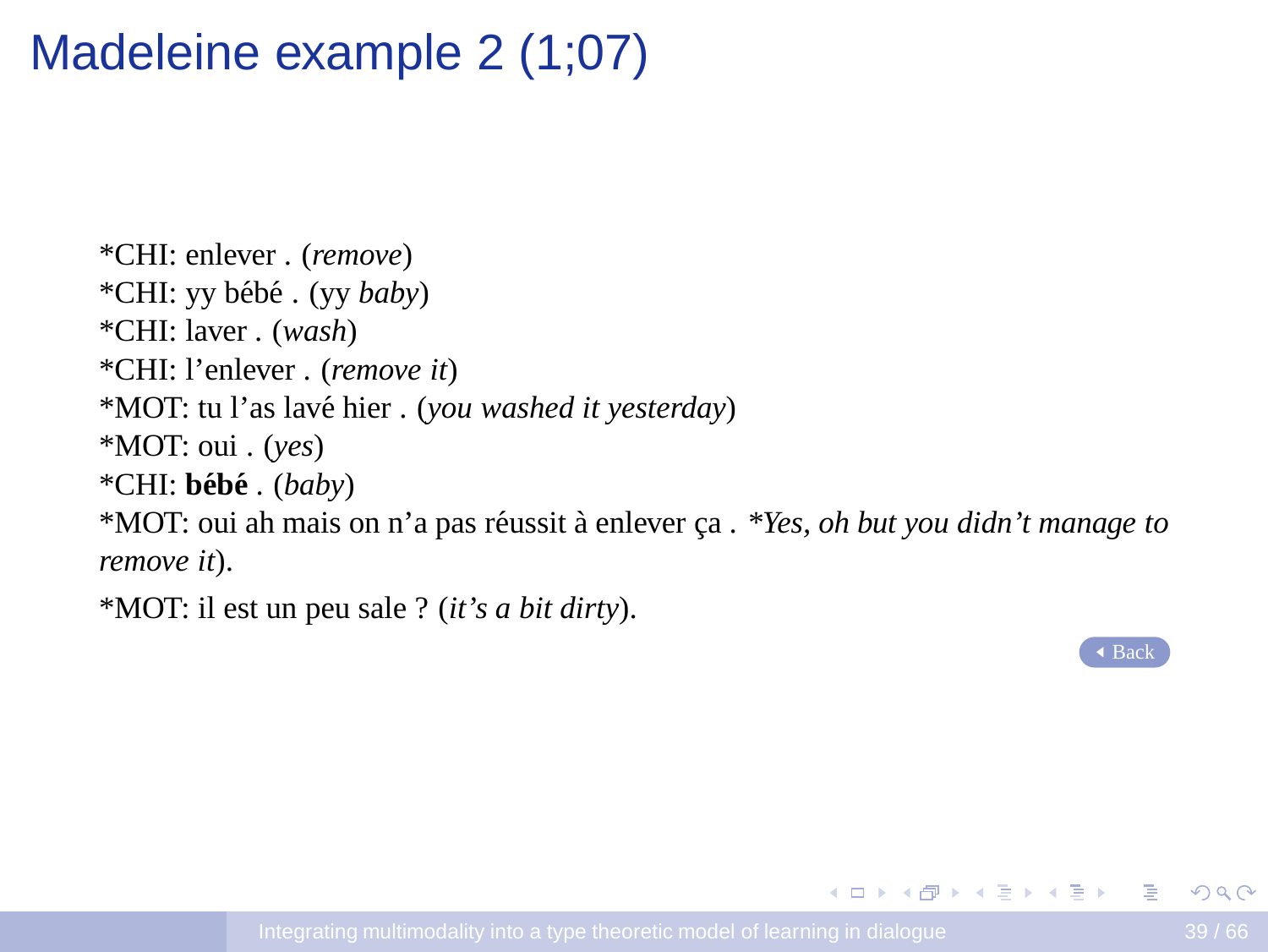#### Madeleine example 3

 $298$ 

**K ロ ▶ K 倒 ▶ K 重 ▶ K 重 ▶ 一重**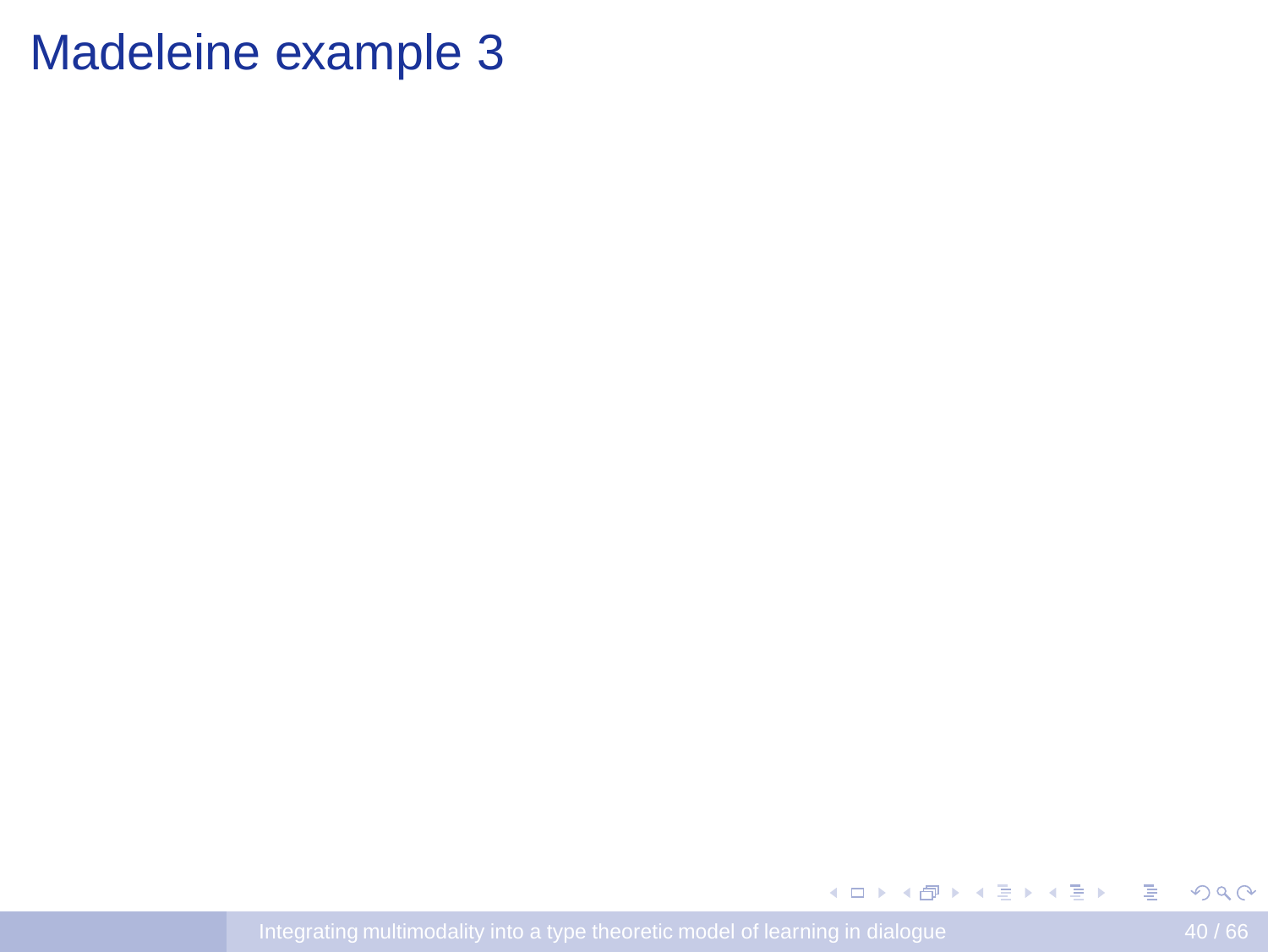## Madeleine example (1;04): example 3

<span id="page-40-0"></span>act: CHI looks at MOT and taps with the hand on the trike saddle, gesturing for her to sit on it.*This seat for you?* \*MOT: ah non pas pour moi . *Ah No, not for me*

G.

イロト イ押 トイヨ トイヨ トー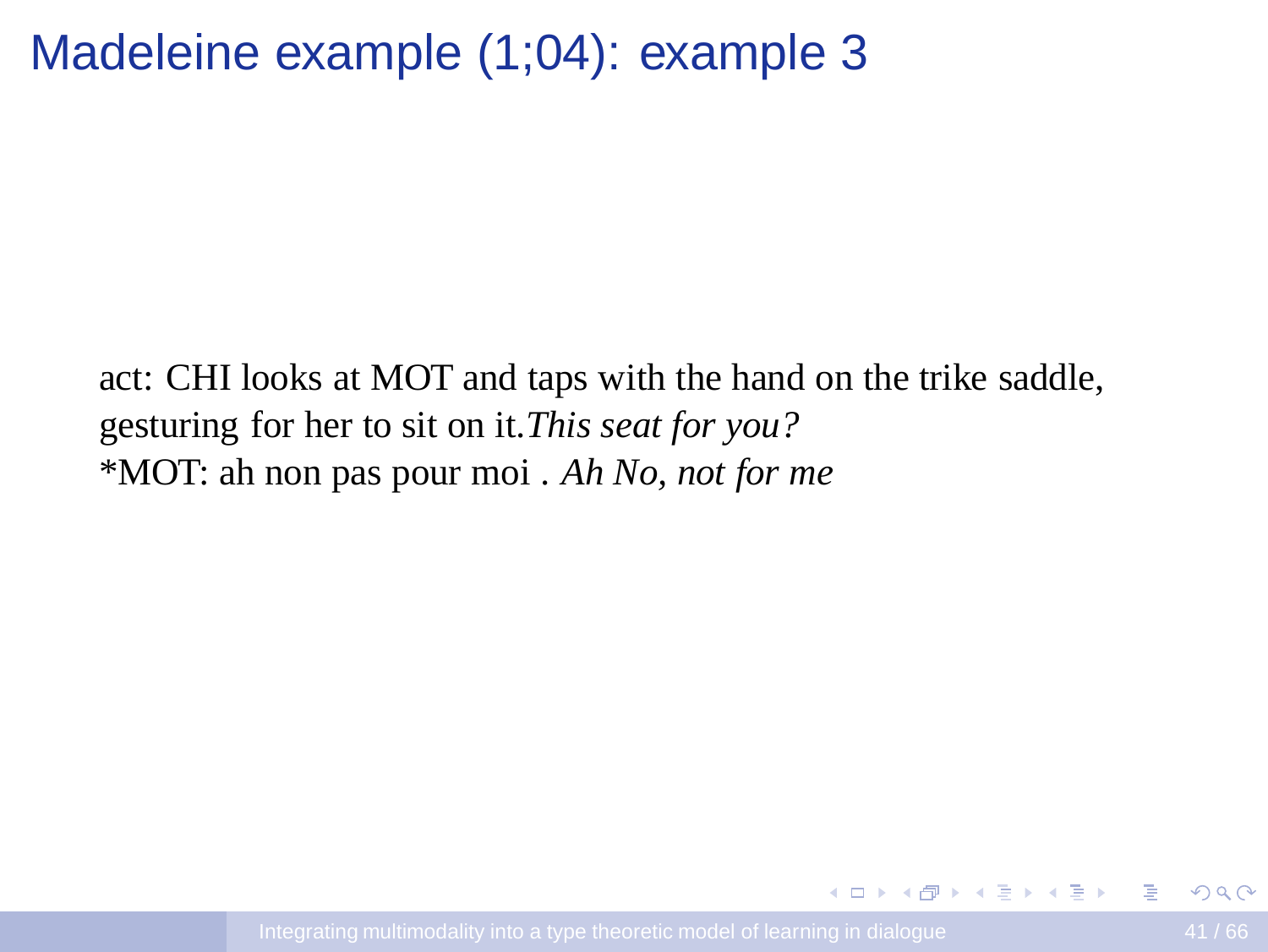#### Madeleine example 4

\*OBS: hou, joli petit sac `a dos . *Nice backpack* \*CHI: maman . *Mum* (= It's Mum's backpack) \*OBS: c'est à maman? (= It's Mum's?)

B

イロト イ押ト イヨト イヨト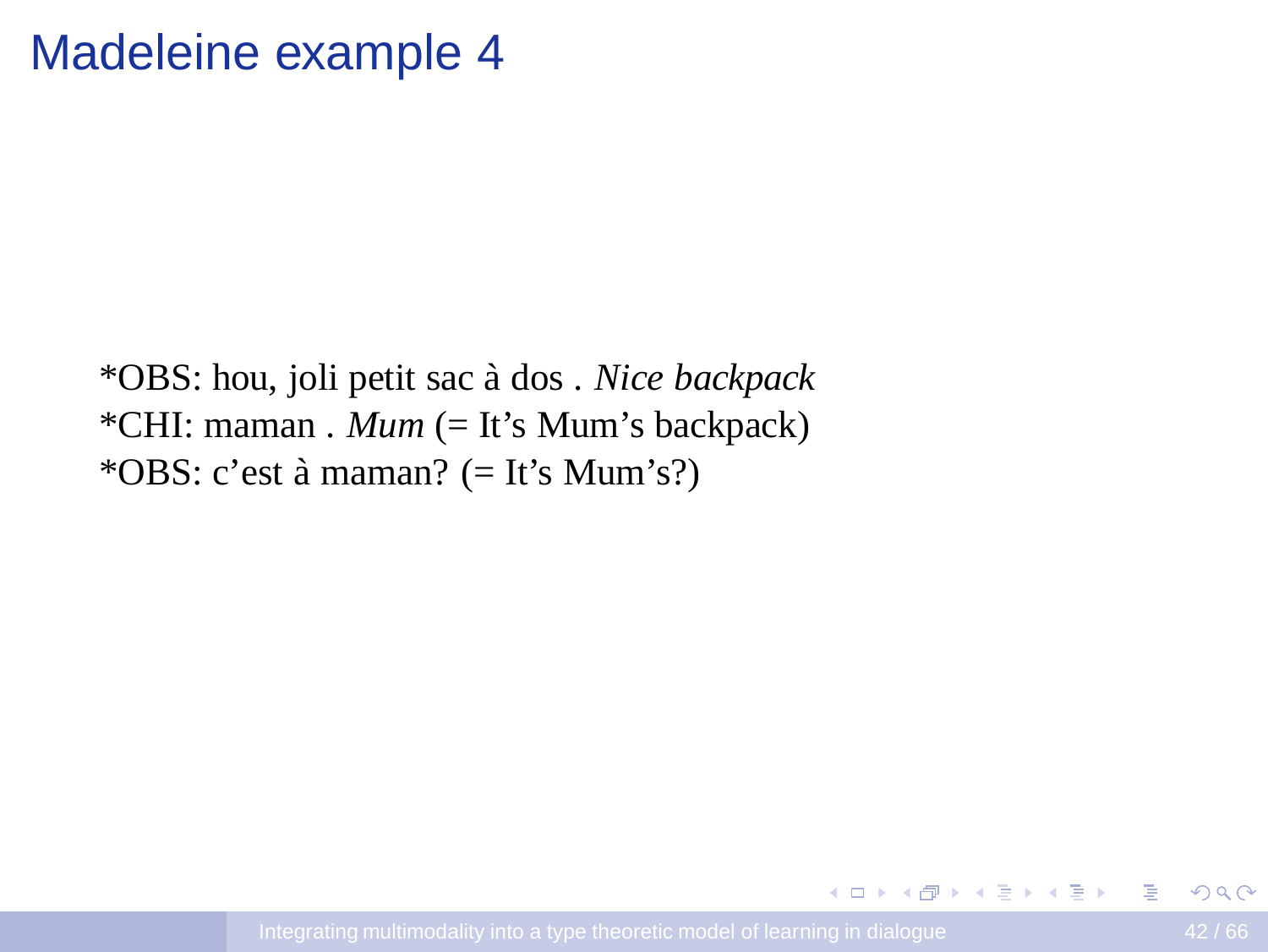#### Parent Utterances

- The parent addresses the child in ordinary natural language.
- Although many of the utterances have a metacommunicative *intent* (that the child acquire a given word or response pattern) the constructions used are not (rarely find: 'The word we use to describe this object is  $\dots$ .
- Genre has its own characteristics:
	- answering their own questions
	- accommodating clarification questions that have not been asked

イロメイタメイミメイミメーヨー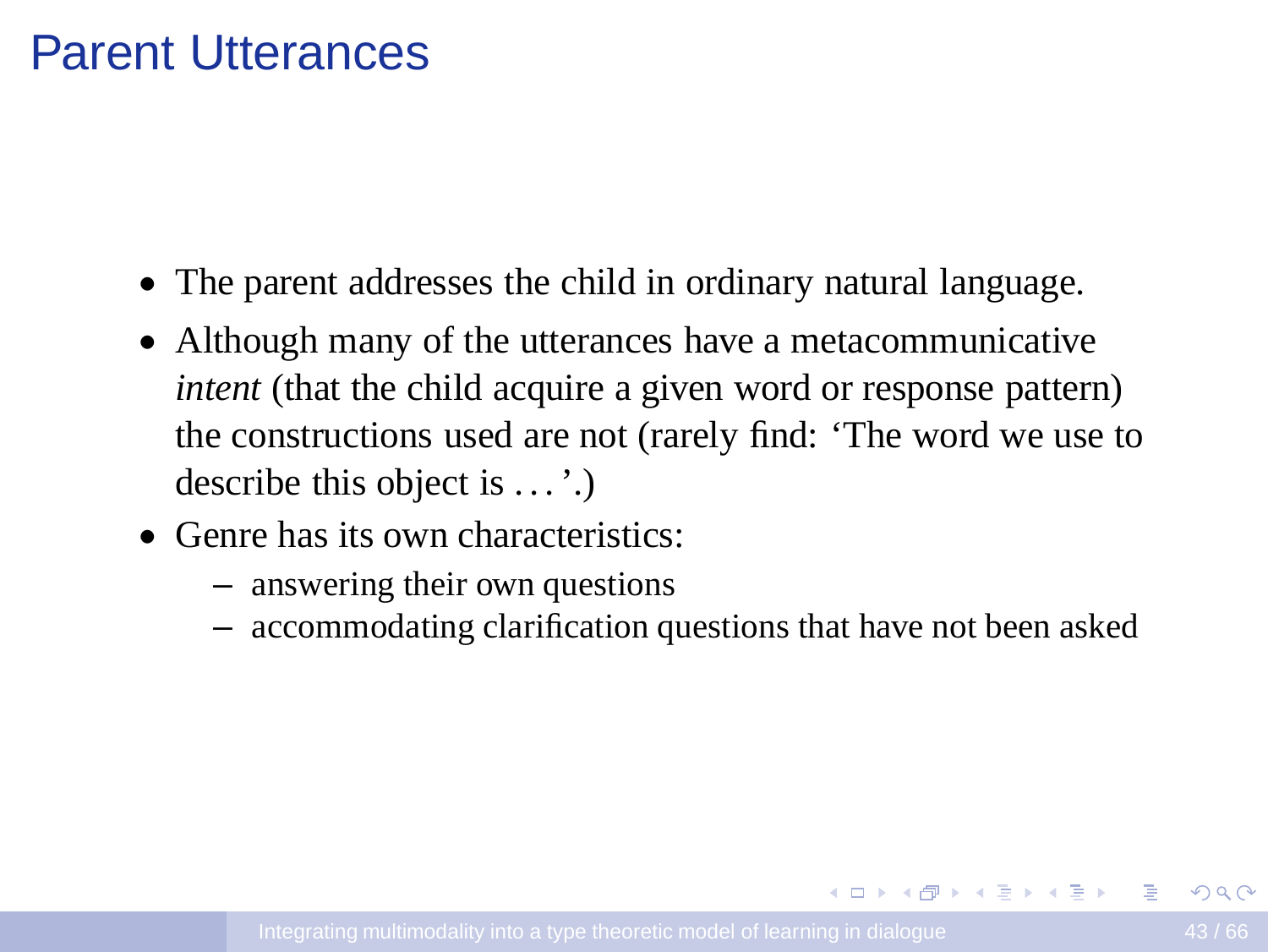#### Parent Utterances

\*MOT: hein y a combien de roues dans ton tricycle ? *How many wheels on your tricycle?*

\*CHI: silence (child stares at tricycle)

\*MOT: regarde ca c'est une roue . *Look that's a wheel* (points to the wheel)

CHI: (moves the handlebar, then observes MOT's gesture)

\*MOT: ca c'est une autre roue . *That's another wheel* (points to the wheel)

\*CHI: silence (child stares at second wheel)

\*MOT: et ça c'est une troisième roue *That's a third wheel*.

\*MOT: y a trois roues . *(So) there are three wheels*.

**KORK ERKERKERKER**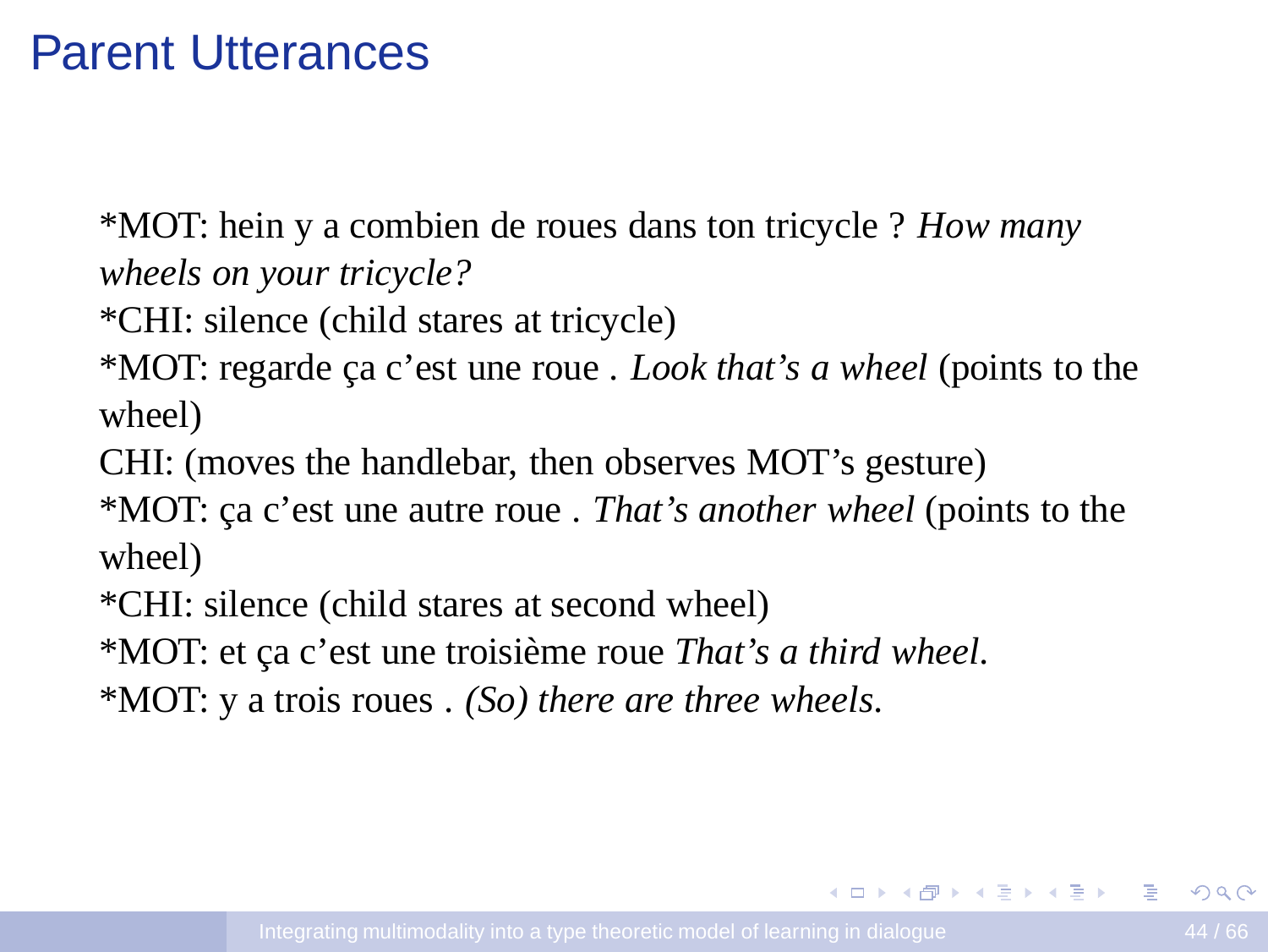#### Parent Utterances

- Parents face the challenge of what to talk about with an interlocutor who will much of the time not respond comprehensibly.
- Parents can and do talk about whatever can be made visibly prominent and is linguistically describable.
- a conversational genre I characterize below as *visually accessible chat*.
- The main issue driving such interaction is *what is the word used to refer to the visually prominent entity?*

<span id="page-44-0"></span>**KORK ERKERKERKER**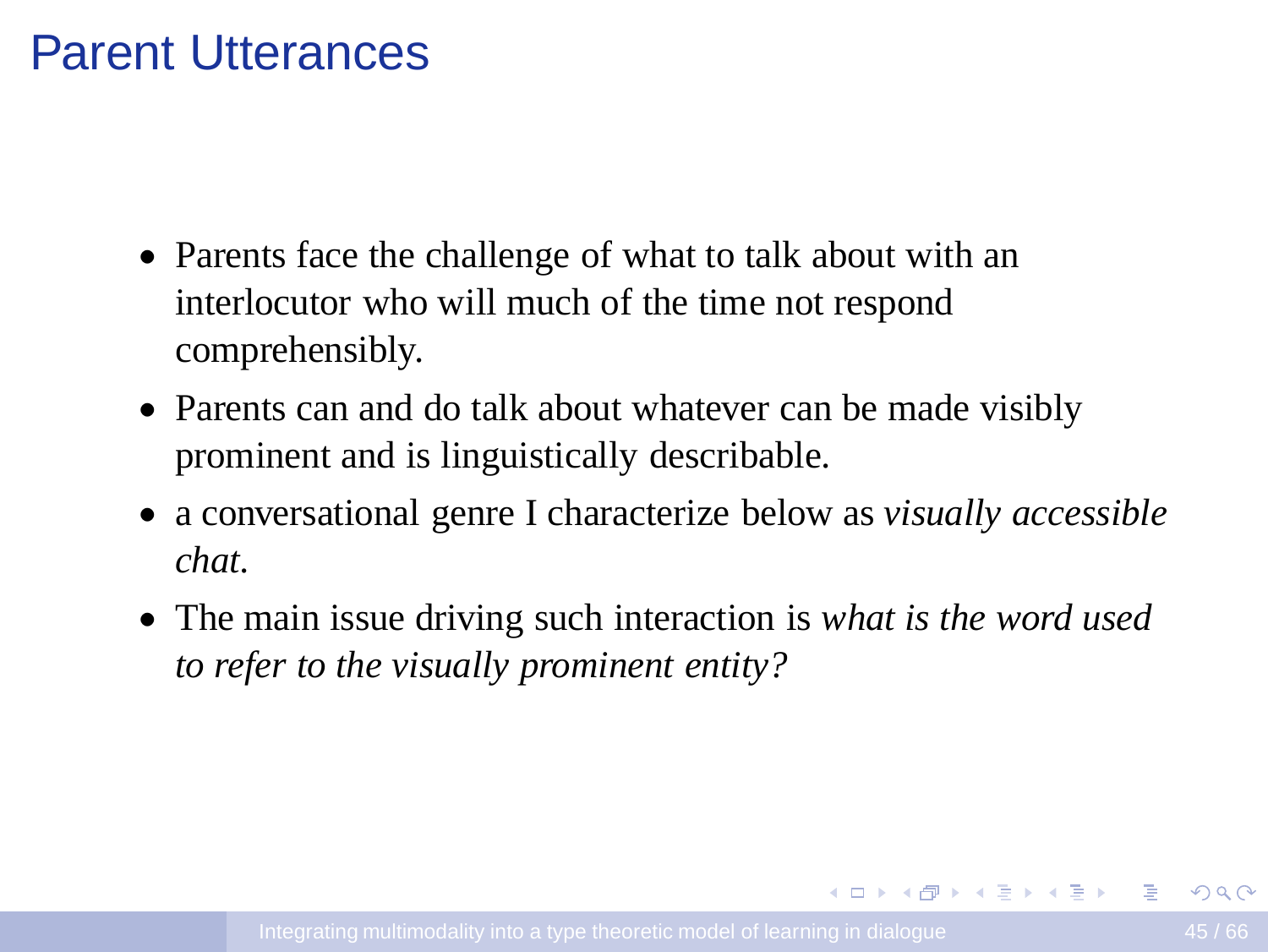#### Where we are now

[Semantics and Dialogue in KoS](#page-11-0)

[Interacting at the one word stage](#page-33-0) [Child Utterances](#page-34-0)

[Incorporating multimodality](#page-45-0)

[Some examples](#page-50-0)

[Conclusions and Future Work](#page-63-0) References67

<span id="page-45-0"></span> $\mathbf{E} = \mathbf{A} \oplus \mathbf{A} + \mathbf{A} \oplus \mathbf{A} + \mathbf{A} \oplus \mathbf{A} + \mathbf{A} \oplus \mathbf{A}$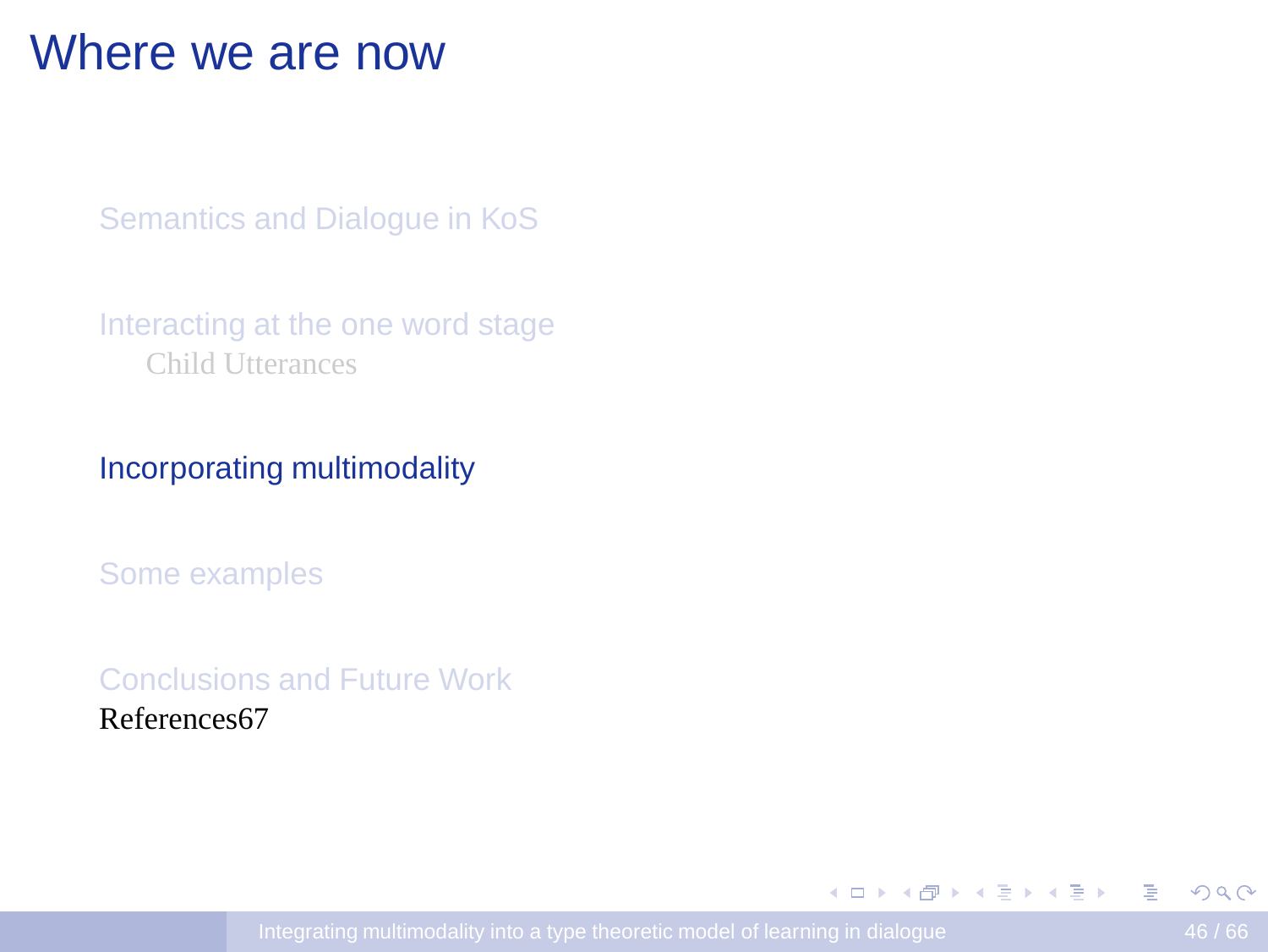# Making the visual explicit in the DGB: some assumptions

Wolfe 2001:

- Vision before attention.
- Vision with attention.
- Vision after attention: quick decay and memory as entities, not via visual scene.

#### • **Visual Attention:**

- The evidence suggests that focal attention can be directed to one or, perhaps, a few objects at any one time.
- The number of possible targets for attention in a visual scene is usually many times that number.
- Consequently, most of the visual stimuli that we see at any moment are represented either preattentively or postattentively.

イロンス 何メス ミンス ミンニミン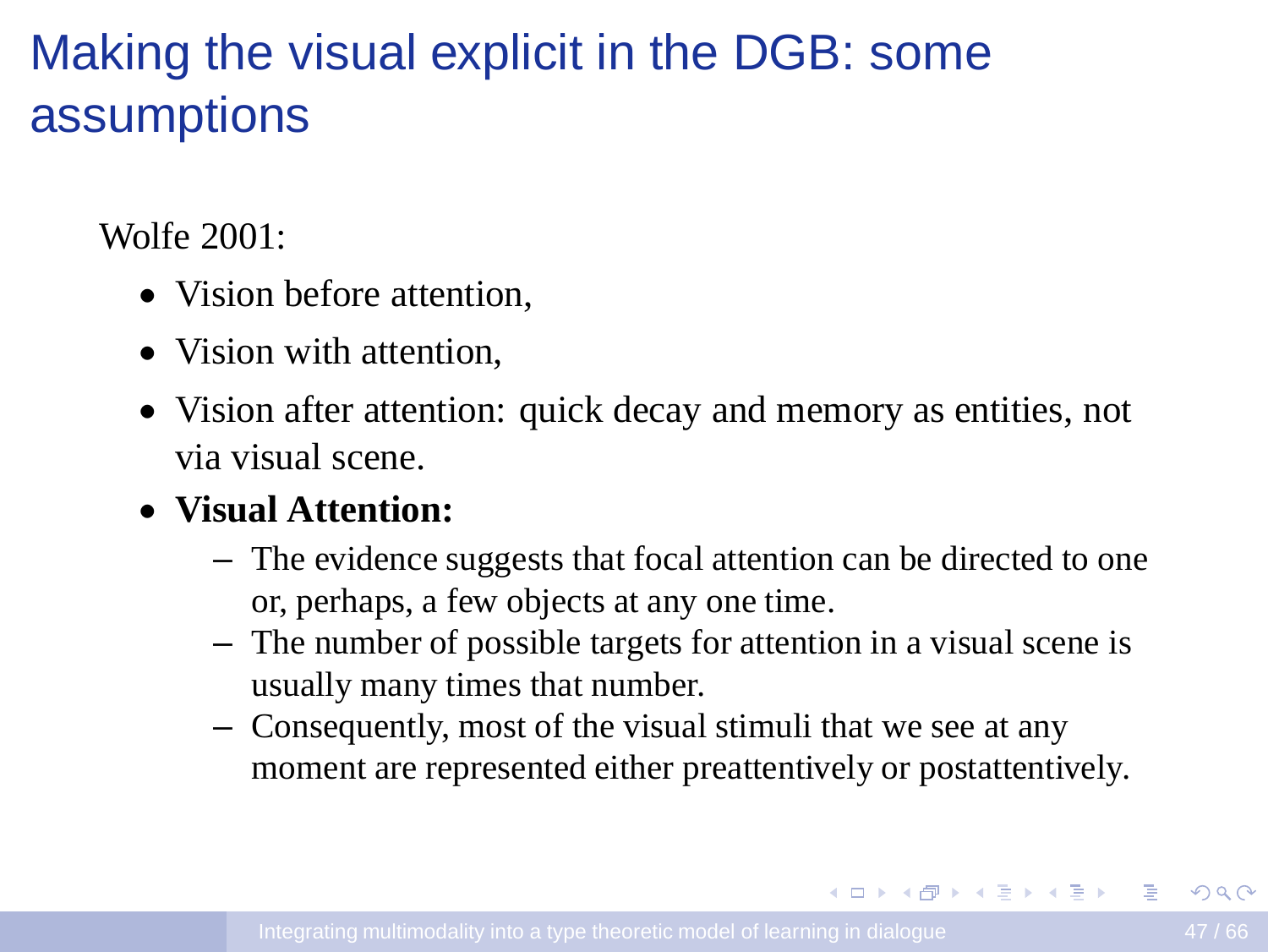### Making the visual explicit in the DGB

- Add extra field VisField : RecType to DGB (cf. MSOA in Grosz) 1987, Poesio and Rieser 2011)
- Represents dialogue participant's (view of) visual situation and attended entities.
- Basic structure: VisInf  $=$   $\lceil$  $\overline{\phantom{a}}$ VisSit : RecType InAttention : Ind c1 : member(InAttention,VisSit)  $\overline{1}$  $\overline{\phantom{a}}$
- A witness for VisInf : VisWitness  $=$  $\overline{\phantom{a}}$  $VisSit = vissit0$ InAttention = focent1 c1 : In(focent1,vissit0) 1  $\overline{\phantom{a}}$

<span id="page-47-0"></span>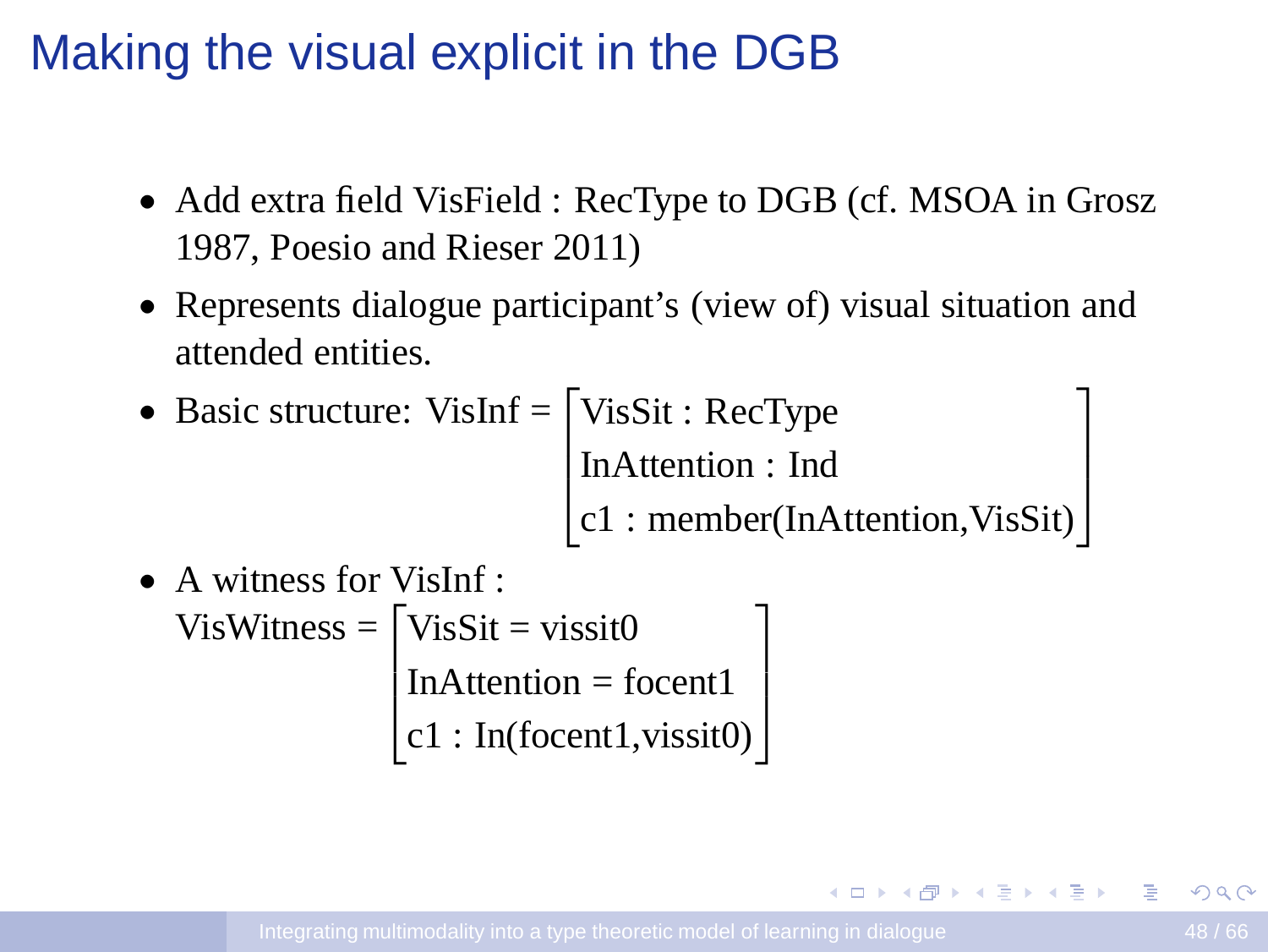# Making the visual explicit in the DGB: an example

• Visual situation involving doll with spot on head, where the spot is attentional focus:

|  |                                 | $\lceil x \rceil$ Ind                        |  |  |
|--|---------------------------------|----------------------------------------------|--|--|
|  | VisSit:                         | $c1 : \text{doll}(x)$                        |  |  |
|  |                                 |                                              |  |  |
|  |                                 | $y: Ind$<br>c2 : head(y,x)                   |  |  |
|  |                                 | z:Ind                                        |  |  |
|  |                                 | $\left[ c3 : spot(z) \wedge On(z,y) \right]$ |  |  |
|  | $InAttention = VisSit.z: Ind$   |                                              |  |  |
|  | c1: member(InAttention, VisSit) |                                              |  |  |

- Just like we represent various dimensions of sign (phon, syn, sem, ctxt), potentially long term, could one do the same for the visual, viz. incorporate vector representation of scene entities (cf. Kelleher06, Chao 2010).
- <span id="page-48-0"></span>• Depends on ingredients needed for recove[ry](#page-47-0) [fro](#page-49-0)[m](#page-48-0) [p](#page-49-0)[ro](#page-44-0)[b](#page-45-0)[l](#page-49-0)[e](#page-50-0)[m](#page-44-0)[s](#page-45-0)[.](#page-49-0)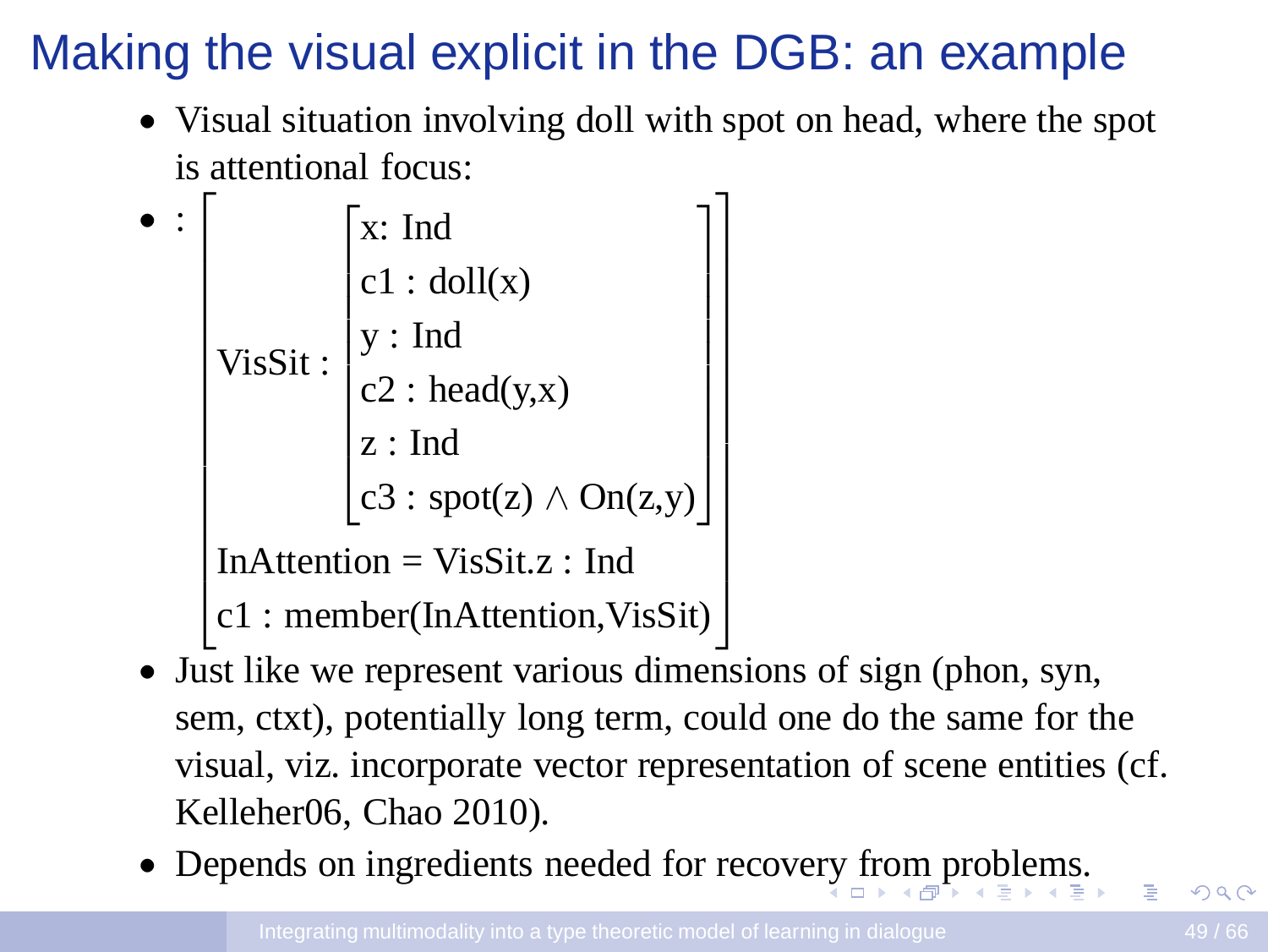## Making the visual explicit in the DGB

- VisInf dynamics independent of but coupled with utterance dynamics:
	- VisInf can remain static.
	- VisSit can remain static but InAttention change ('What an ugly spot!')
	- VisSit can change by utterance ('hands up')
	- Change in VisSit can cause utterance ('Look!')

<span id="page-49-0"></span>**KORK ERKERKERKER**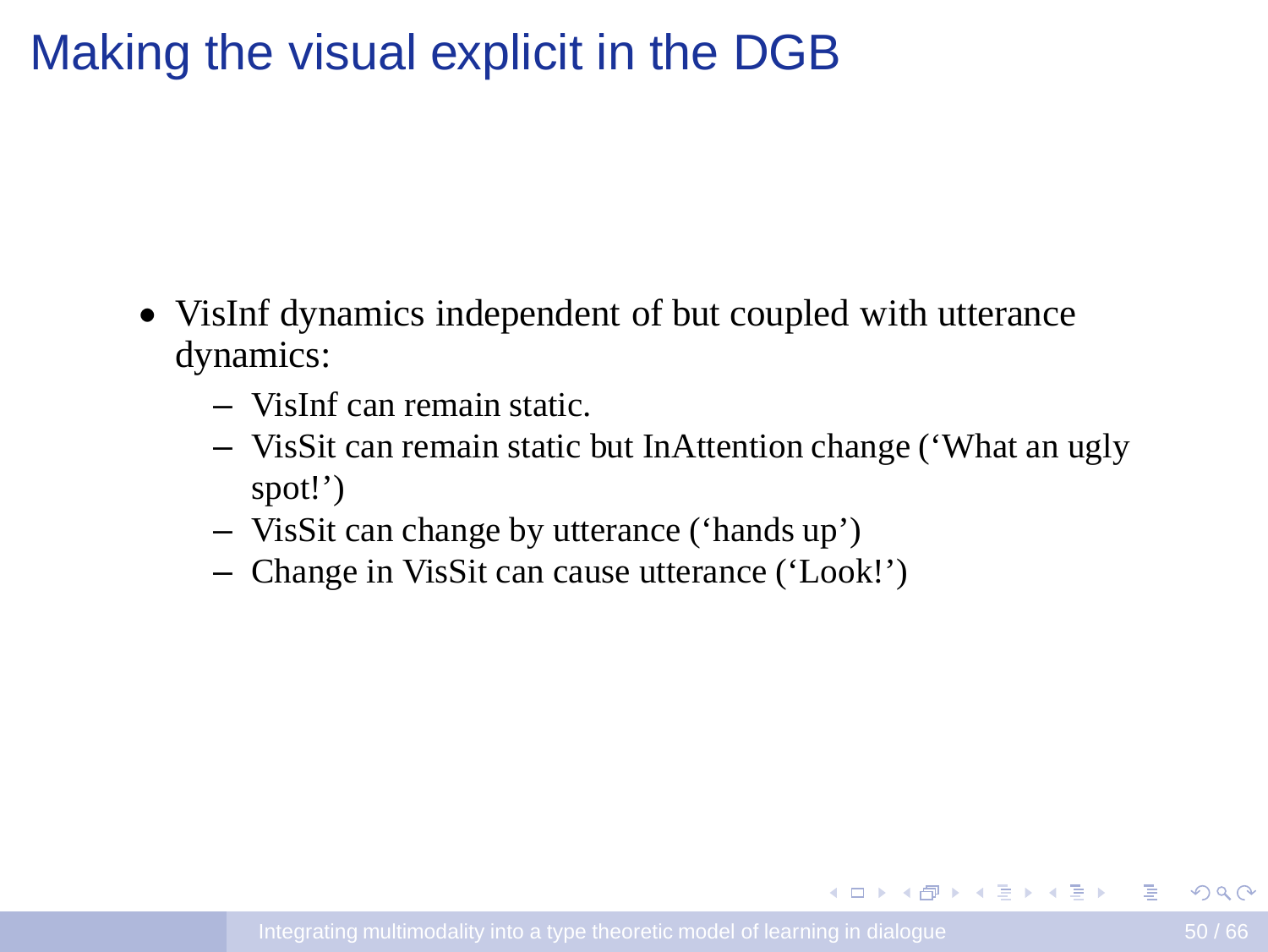#### Where we are now

[Semantics and Dialogue in KoS](#page-11-0)

[Interacting at the one word stage](#page-33-0) [Child Utterances](#page-34-0)

[Incorporating multimodality](#page-45-0)

[Some examples](#page-50-0)

[Conclusions and Future Work](#page-63-0) References67

<span id="page-50-0"></span>イロメイタメイミメイミメーヨー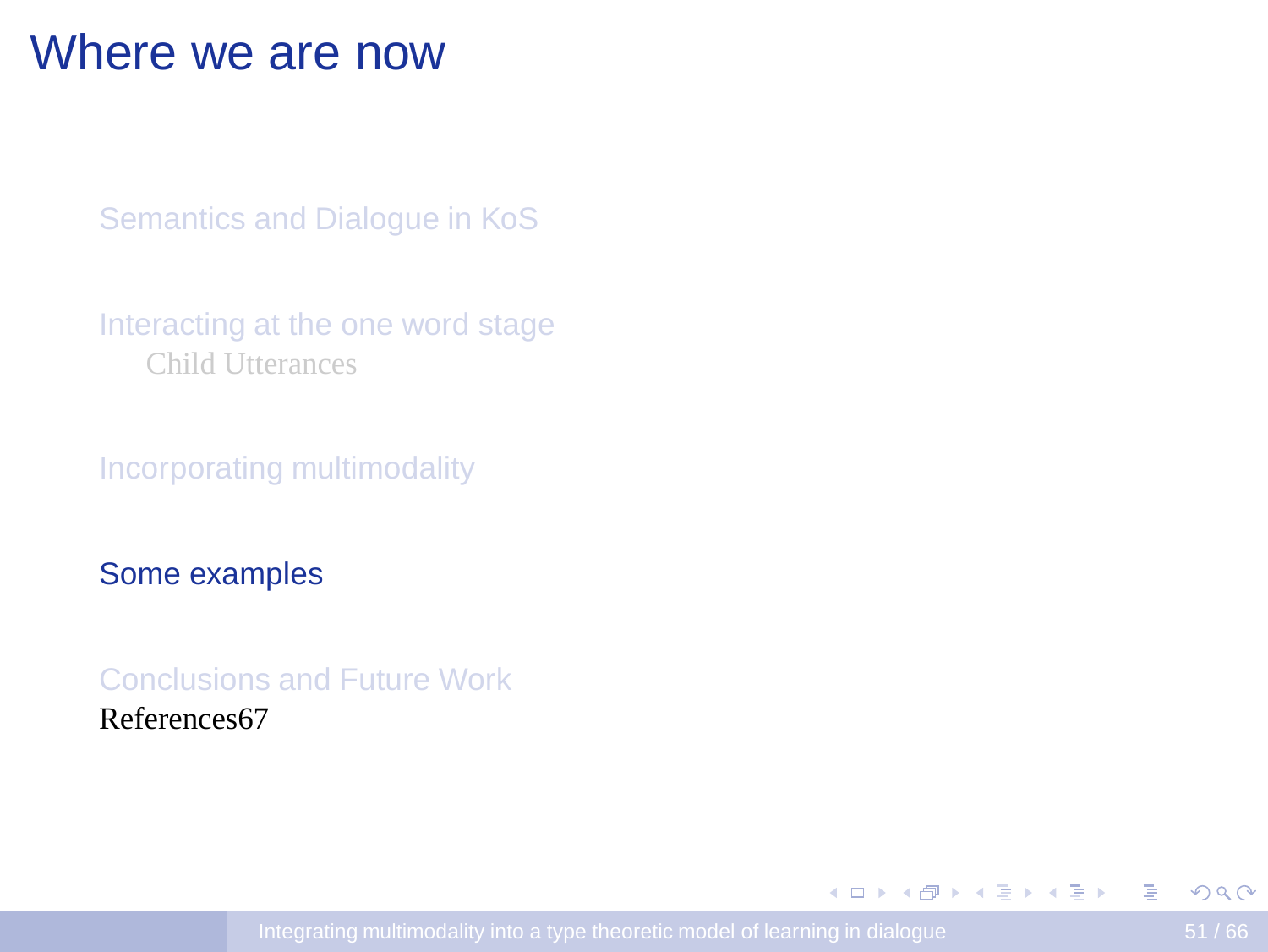# Visually based non-sentential utterances

<span id="page-51-0"></span>• Just about all adult utterances (e.g.  $(1), (3), (4), (5), (6), (8), (10)$ ) *presuppose* shared visual context.

> $\overline{1}$  $\overline{1}$  $\overline{1}$  $\overline{1}$  $\overline{1}$  $\overline{1}$

- The NSUs in  $(1)$ ,  $(3)$ ,  $(5)$ ,  $(7)$  involve multi-modally–resolved constructions.
- Canonical adult *Non*: negative simple answer to MaxQUD 1

```

phon : non
\vert cat = adv : syncat

dgb-params.max-qud : PolarQuestn

cont: NegProp
```
c1: SimpleAns(cont,max-qud)

[Back](#page-36-0)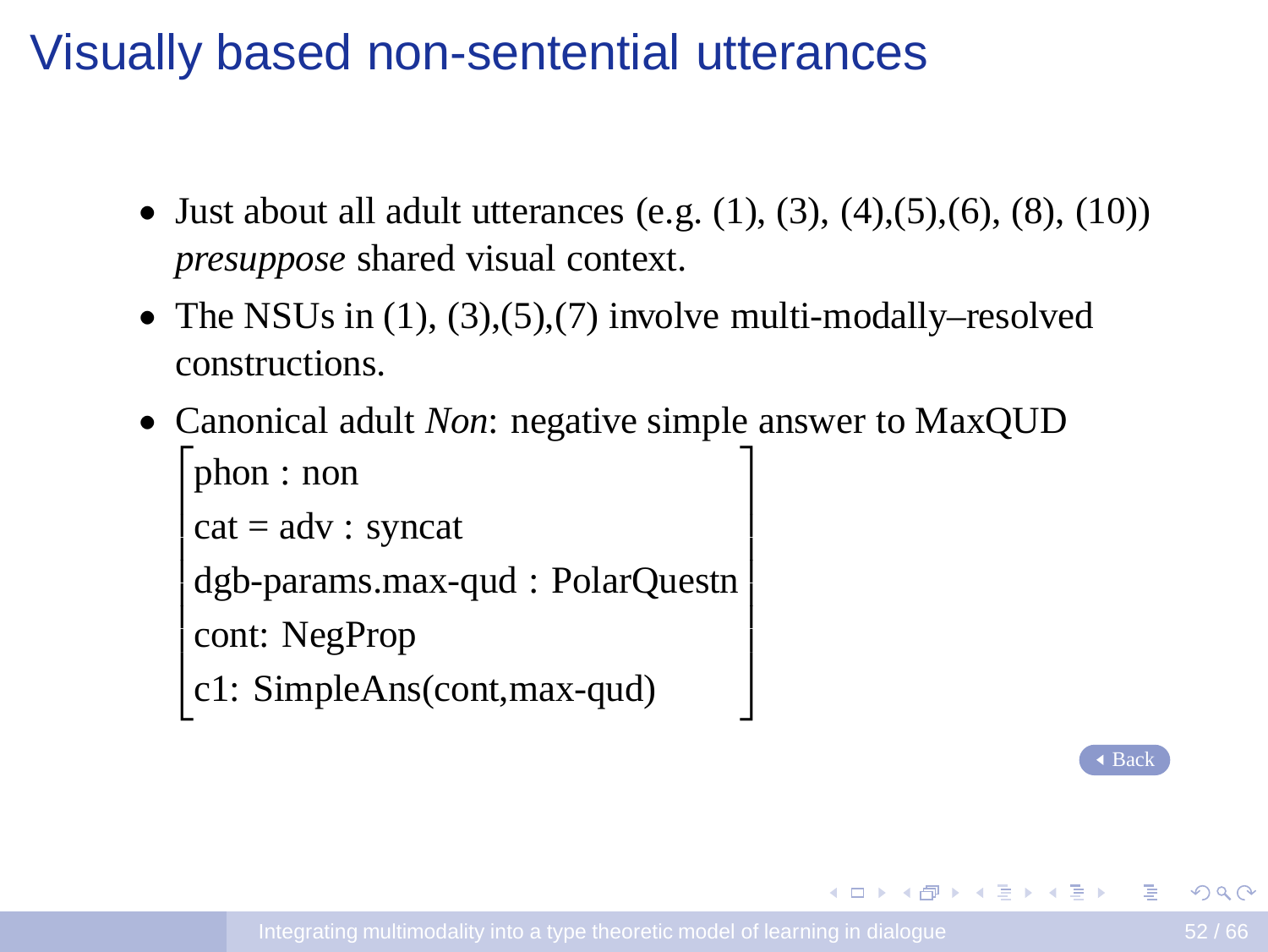## Visually based non-sentential utterances

• Multimodal *Non*: A's objection to B's observable action

```
\mathbf{I}\vert cat = adv : syncat\overline{1}\overline{1}\overline{1}

   phon : non
    dgb-params :

A: Ind

                                      B: Indc : addressing(A,B)
                                         v : VisInf
                                         In(P(B), v.VisSit)
                                                                                          \overline{1}

    \text{cont} = \neg \text{Want}(A, (P(B))) : \text{Prop}\overline{1}\overline{1}\overline{1}\overline{1}\overline{1}\overline{1}\overline{1}\overline{1}\overline{1}\overline{1}\mathbf{I}\overline{1}\mathbf{I}\overline{1}\overline{1}\overline{1}
```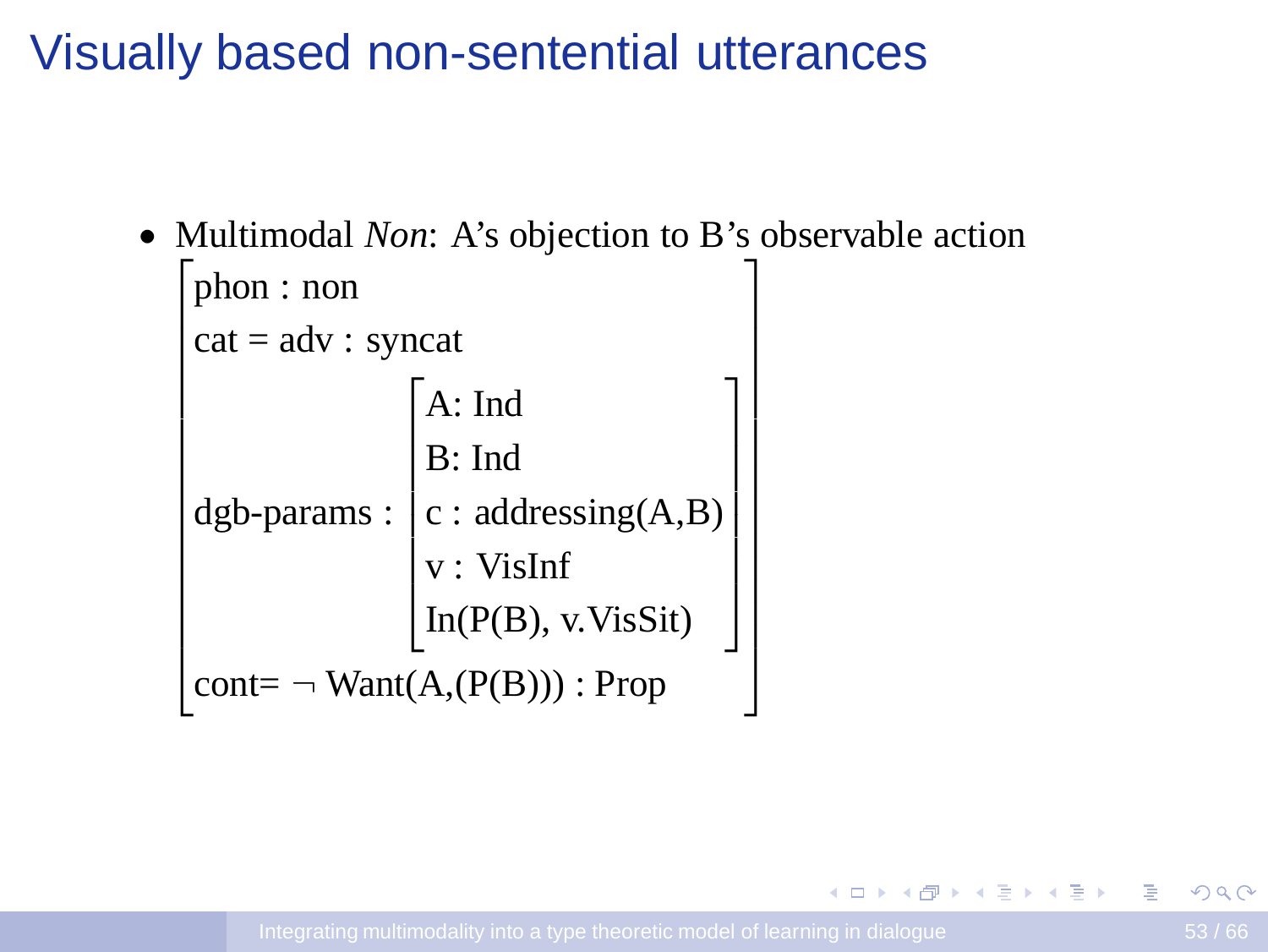## Visually based non-sentential utterances

- *Un escargot* an instance of the following construction: *entity InAttention has NP's descriptive property*
- Rough sketch:

(7) 
$$
\begin{bmatrix} cat = V[+fin] : syncat \\ hd-dtr.cont : \begin{bmatrix} x : Ind \\ c1 : P(x) \end{bmatrix} \\ dgb-params : \begin{bmatrix} v : \begin{bmatrix} Vissit : RecType \\ InAttention = hd-dtr.cont : Ind \\ member(InAttention, VisStt) \end{bmatrix} \end{bmatrix} \end{bmatrix}
$$
cont = P(hd-dtr.cont.x) : Prop

 $+ \Box + \overline{A}$ 

 $\mathbf{A}$  . The first set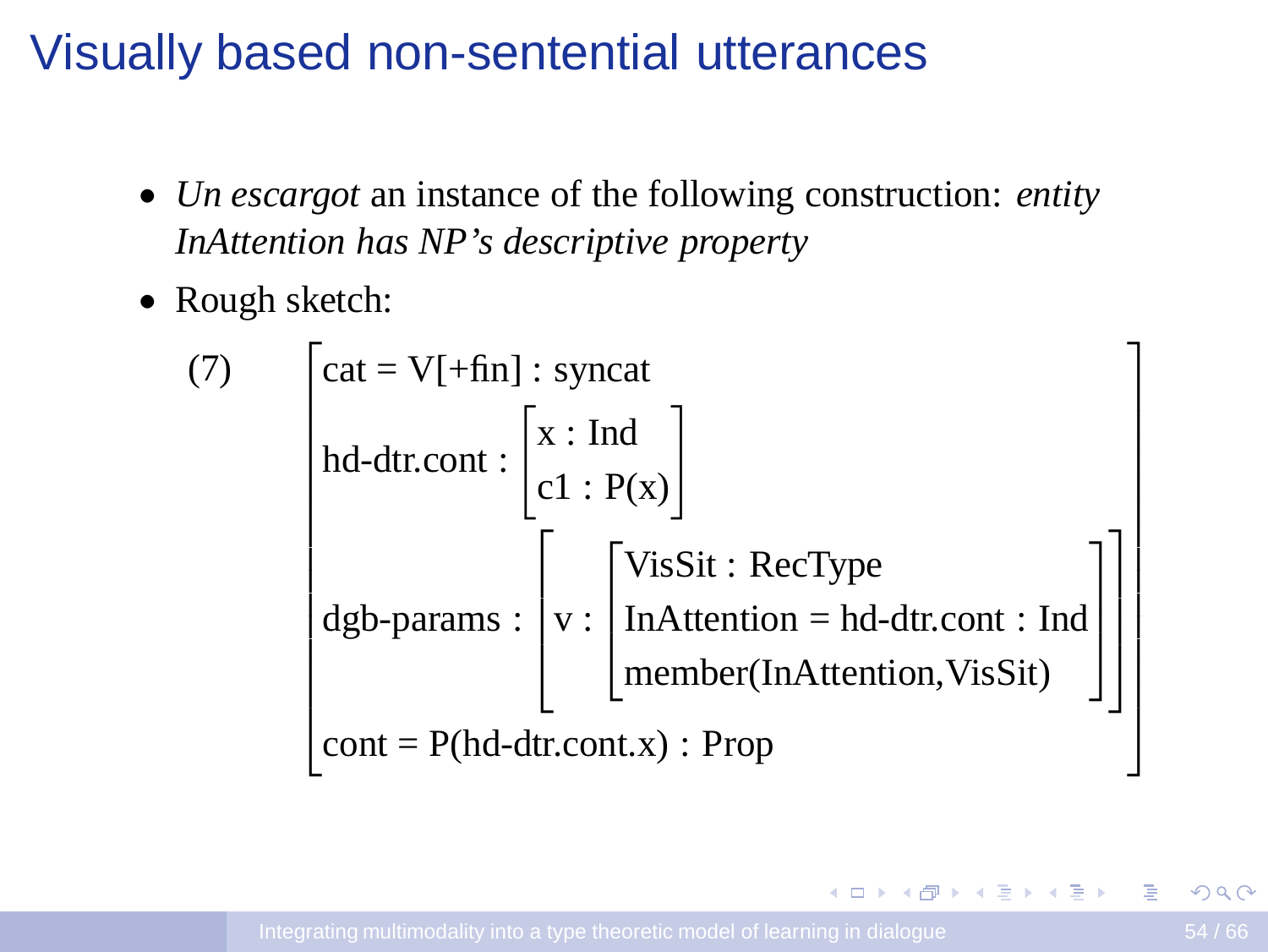## Visually based chat

- In terms of coherence, infelicitous as a conversation between two adults.
- Lack of deterministic grounding by child licences "redundant" repetitions.
- Instance of *visually based chat* genre.

<span id="page-54-0"></span>イロンス 何メス ミンス ミンニミン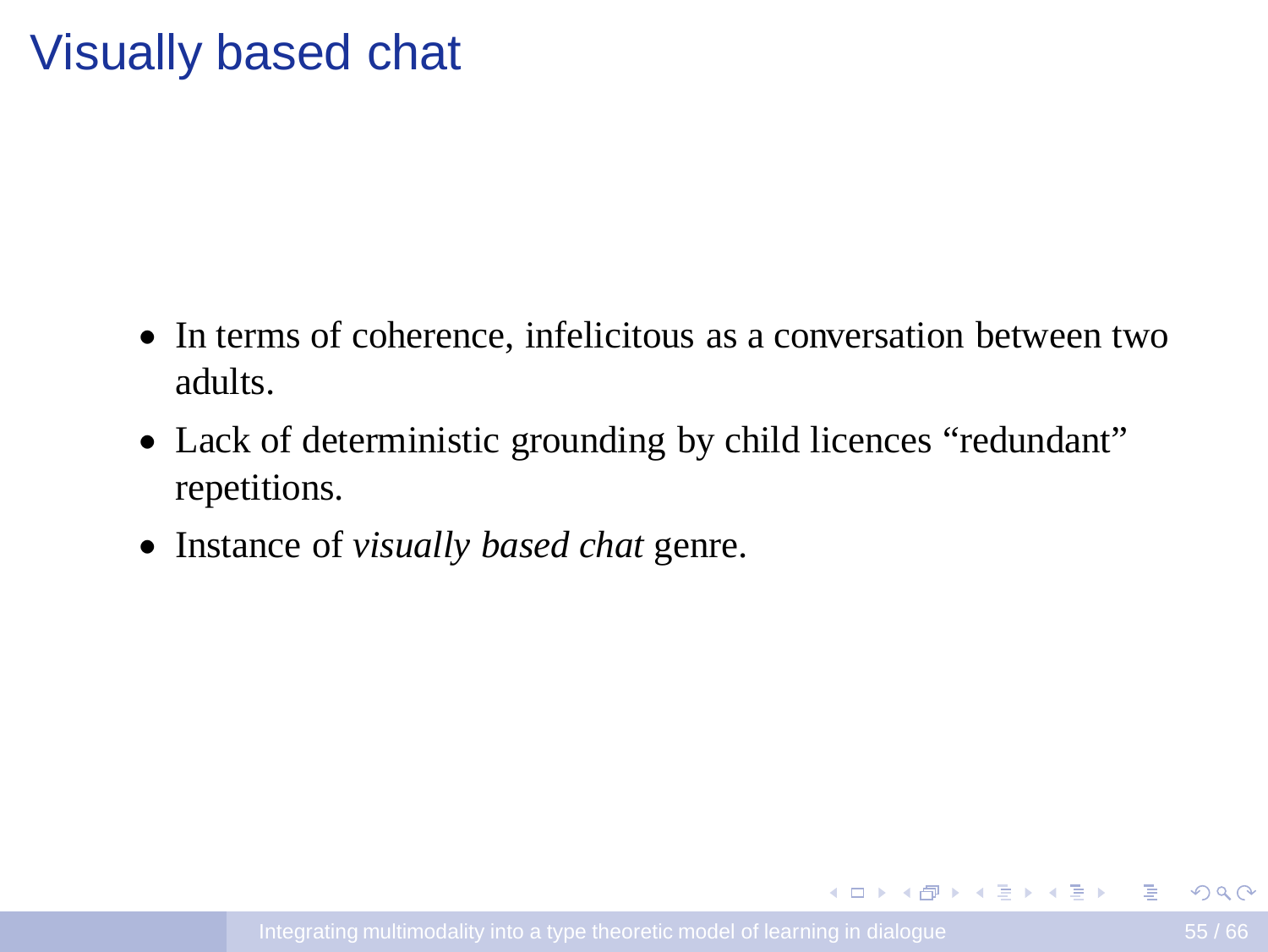# Genre specificity

- Relevance driven by the domain plays an important role, as emphasized by a vast literature in AI, going back at least to Cohen & Perrault, 1979; Allen & Perrault, 1980.
- <span id="page-55-0"></span>• In some cases the activity is very clearly defined and tightly constrains what can be said. In other cases the activity is far less restrictive on what can be said:
	- (8) a. **Buying a train ticket**: c wants a train ticket: c needs to indicate where to, when leaving, if return, when returning, which class, s needs to indicate how much needs to be paid
		- b. **Buying in a boulangerie**: c needs to indicate what baked goods are desired, b needs to indicate how much needs to be paid
		- c. **Chatting among friends**: first: how are conversational participants and their near ones?
		- d. **Buying in a boulangerie from a long standing acquaintance:** combination of (b[\) a](#page-54-0)[nd](#page-56-0) [\(](#page-54-0)[d\)](#page-55-0)[.](#page-56-0)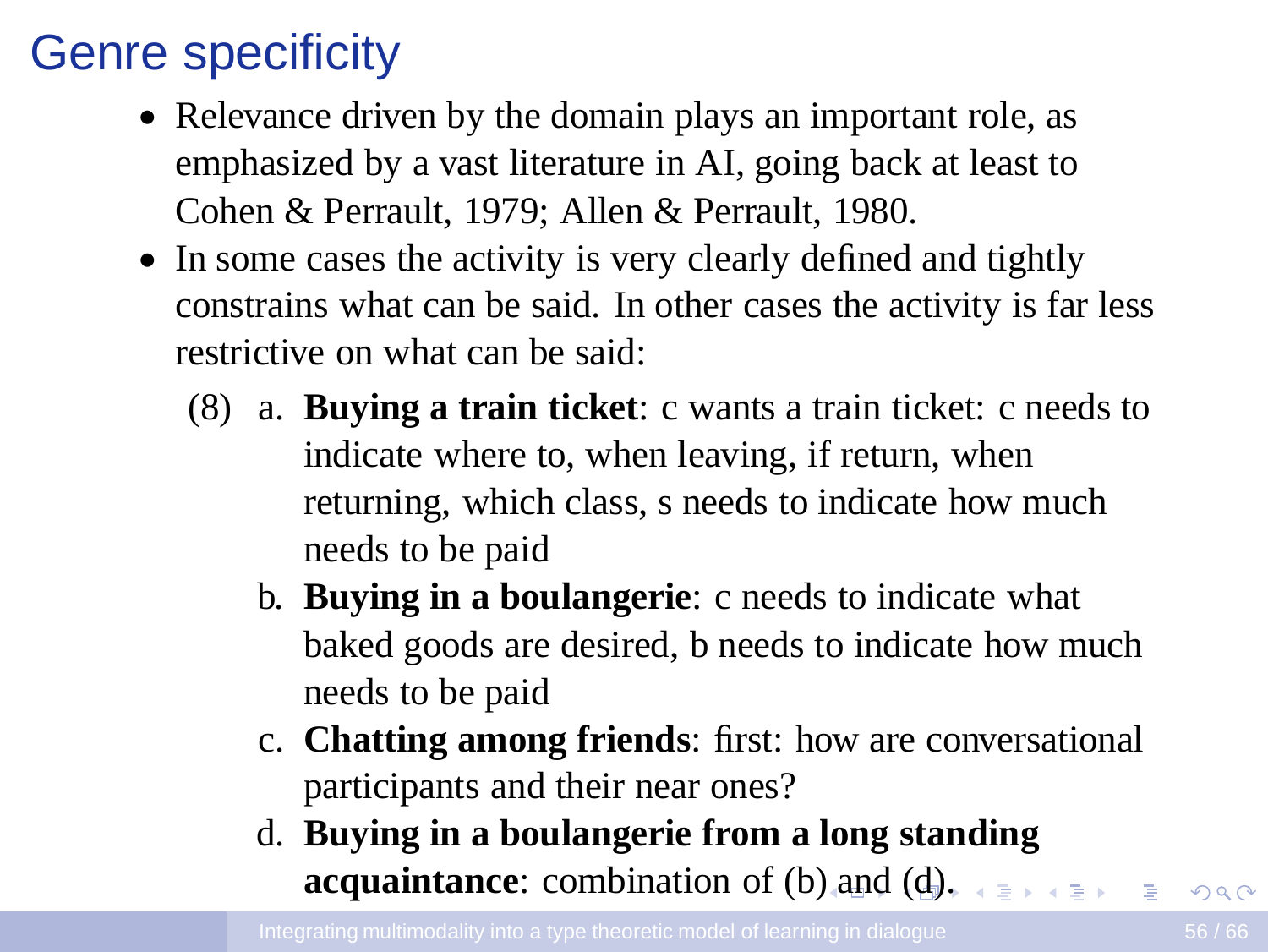#### Genre-based Relevance

- An account of genre-based relevance presupposes a means of classifying a conversation into a genre.
- One way of so doing is by providing the description of an information state of a conversational participant who has *successfully* completed such a conversation.
- Final states of a conversation will then be records of type T for T a subtype of DGB*fin*, here Questions No (longer) Under Discussion (QNUD) denotes a list of issues characteristic of the genre which will have been resolved in interaction:

(9) 
$$
DGB_{fin} = \begin{bmatrix} \text{Facts : Prop} \\ \text{QNUD = list : list(question)} \\ \text{Moves : list(IllocProp)} \end{bmatrix}
$$

<span id="page-56-0"></span>イロト イ押 トイヨ トイヨ トー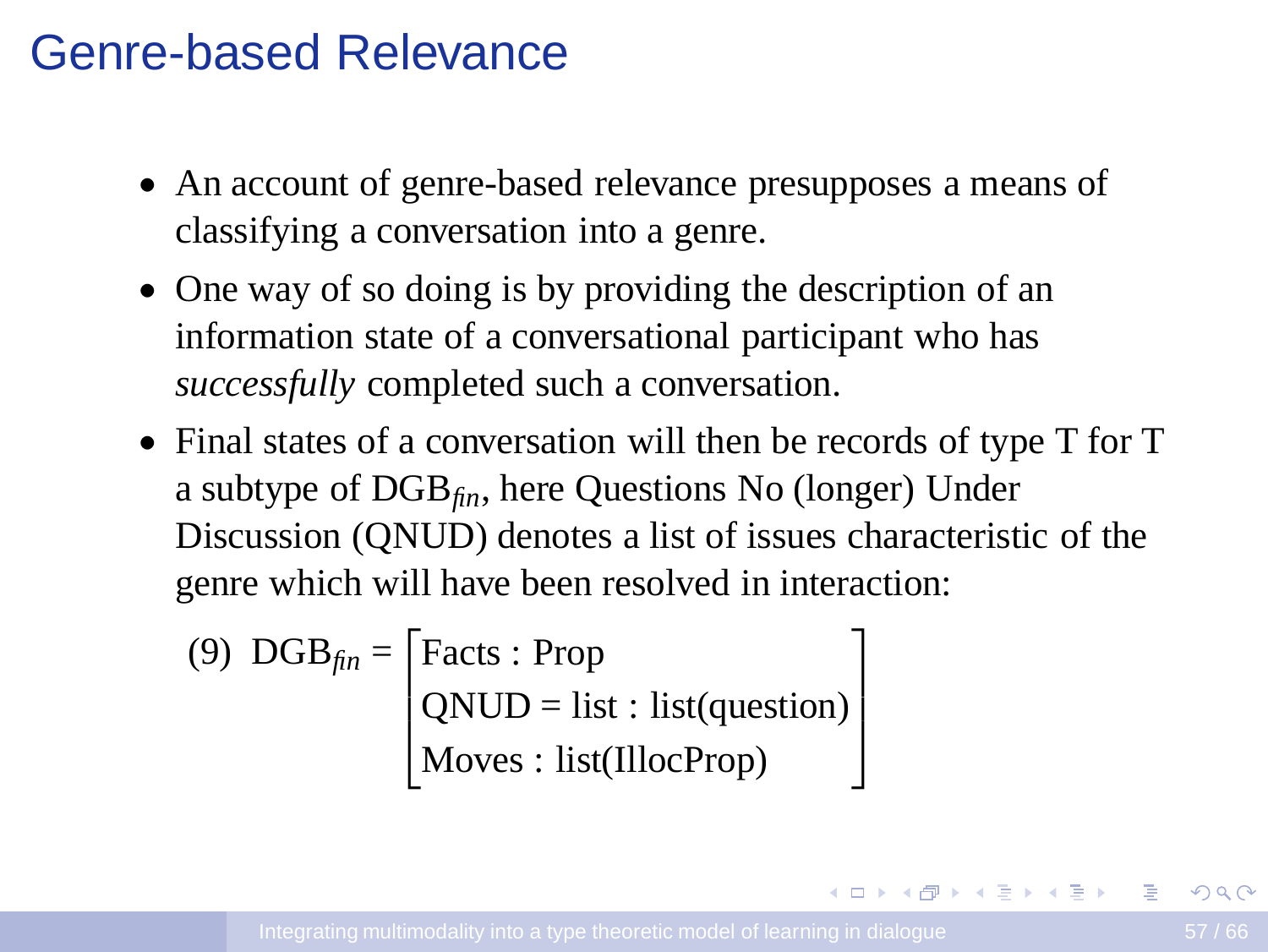# Some Genres

- CasualChat:
	- $\big| A : \text{Ind}$
	- $\vert B: \text{Ind}$
	- $\vert$  t: Time

c1 : 
$$
Spec(A,t) \vee Spec(B,t)
$$

facts : Set(Prop)

```
qnu: list(question)
```

$$
c2: \left\{ \lambda P.P(A), \lambda P.P(B) \right\} \subset \text{quad}
$$
  
moves: list(IllocProp)

 $\overline{1}$  $\mathbf{I}$  $\mathbf{I}$  $\mathbf{I}$  $\mathbf{I}$  $\overline{1}$  $\mathbf{I}$  $\overline{1}$  $\mathbf{I}$  $\mathbf{I}$  $\overline{1}$  $\mathbf{I}$  $\overline{1}$  $\mathbf{I}$  $\overline{1}$  $\overline{1}$ 

B

 $\mathbf{A} \equiv \mathbf{B} + \mathbf{A} \mathbf{B} + \mathbf{A} \mathbf{B} + \mathbf{A} \mathbf{B} + \mathbf{A}$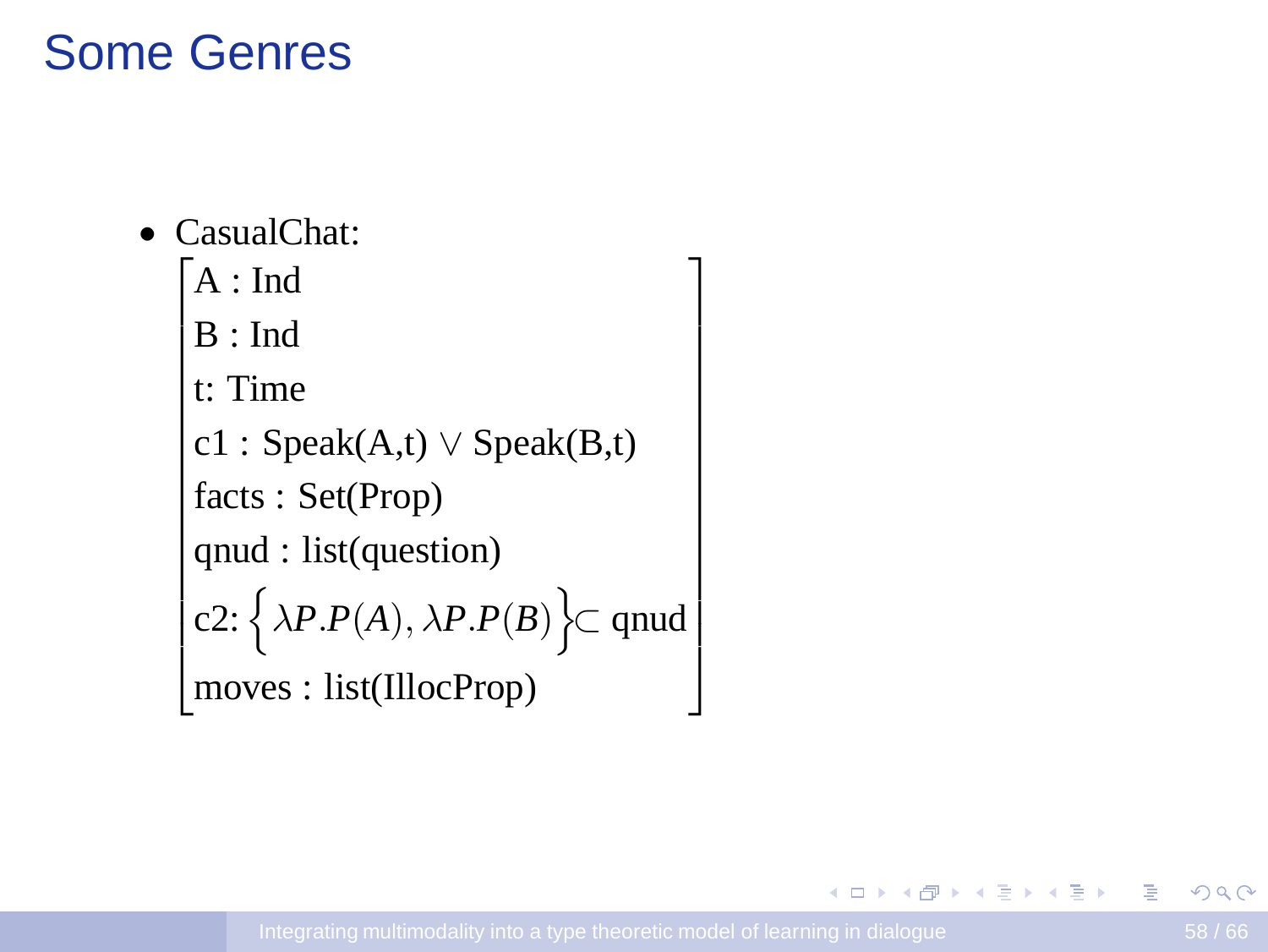### Some Genres

• BakeryChat:

```
\big| A : \text{Ind}\begin{bmatrix} B : \text{Ind} \\ t: \text{Time} \end{bmatrix}c1 : Speak(A,t) \vee Speak(B,t)

facts : Set(Prop)
\sqrt{\frac{1}{\text{quasi}}\cdot \text{dist}(\text{question})}

   B : Ind
    c2: \left\{\begin{matrix} \lambda P.P(A), \lambda P.P(B), \lambda x.\text{InShopBuy}(A,x), \\ \lambda x.\text{Pay}(A,x) \end{matrix}\right\} \subset \text{quad}moves : list(IllocProp)
                                                                                                                                                         \overline{1}\overline{1}\overline{1}\overline{1}\overline{1}\overline{1}\overline{1}\overline{1}\overline{1}\overline{1}
```
イロメ イ押メ イヨメ イヨメー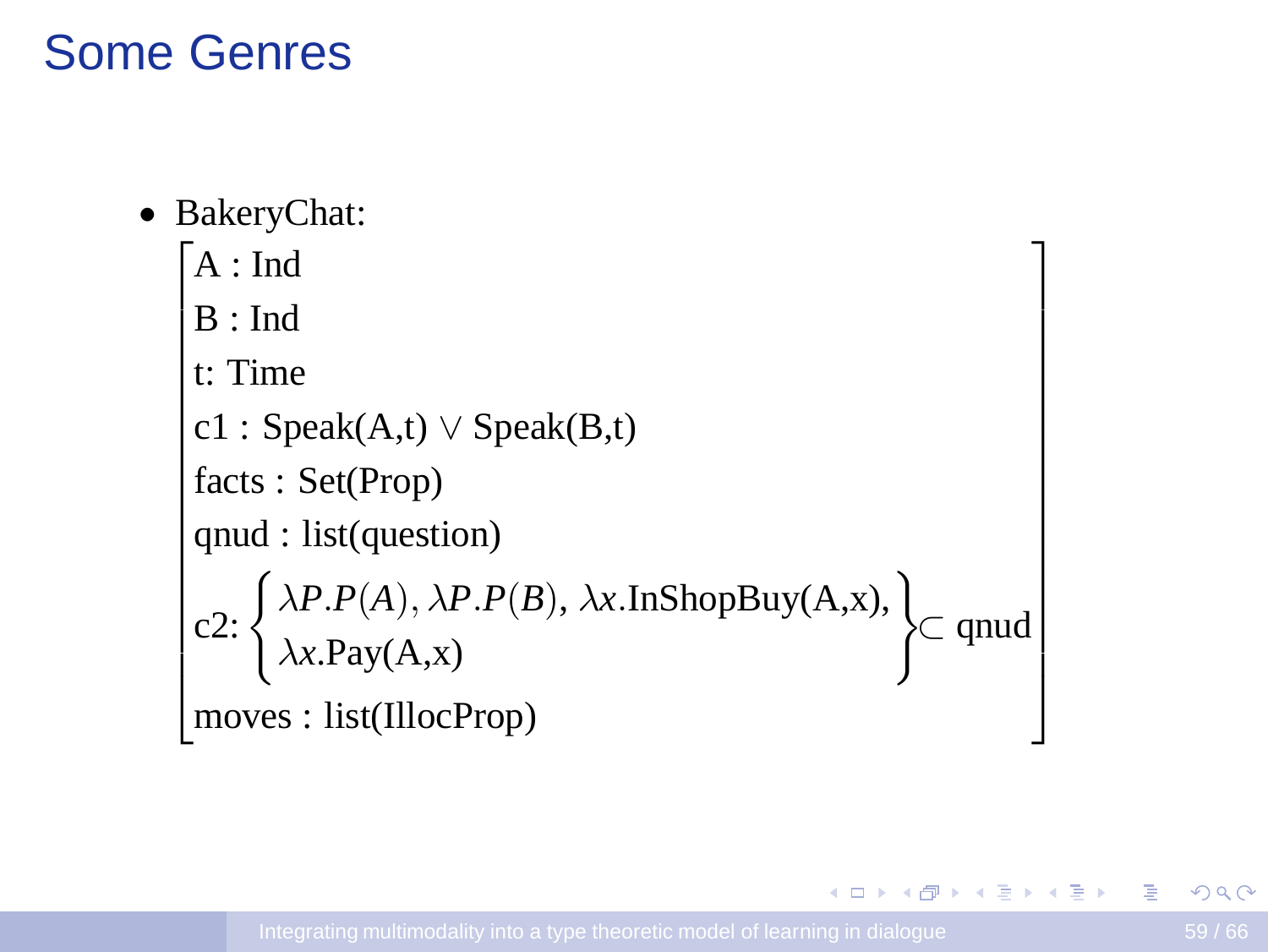#### What drives the dialogue?

- Activity relevance: one can make an initiating move m0 if one believes that that the current conversation updated with m0 is of a certain genre G0.
- Making move *m*0 given what has happened so far (represented in *dgb*) can be *anticipated* to conclude as final state *dgb*1 which is a conversation of type G0:
	- (10) m0 is relevant to G0 in dgb0 for A iff A believes that there exists dgb1 such that  $dgb \sqsubset dgb1$  and such that  $dgb1:GO$

イロンス 何メス ミンス ミンニミン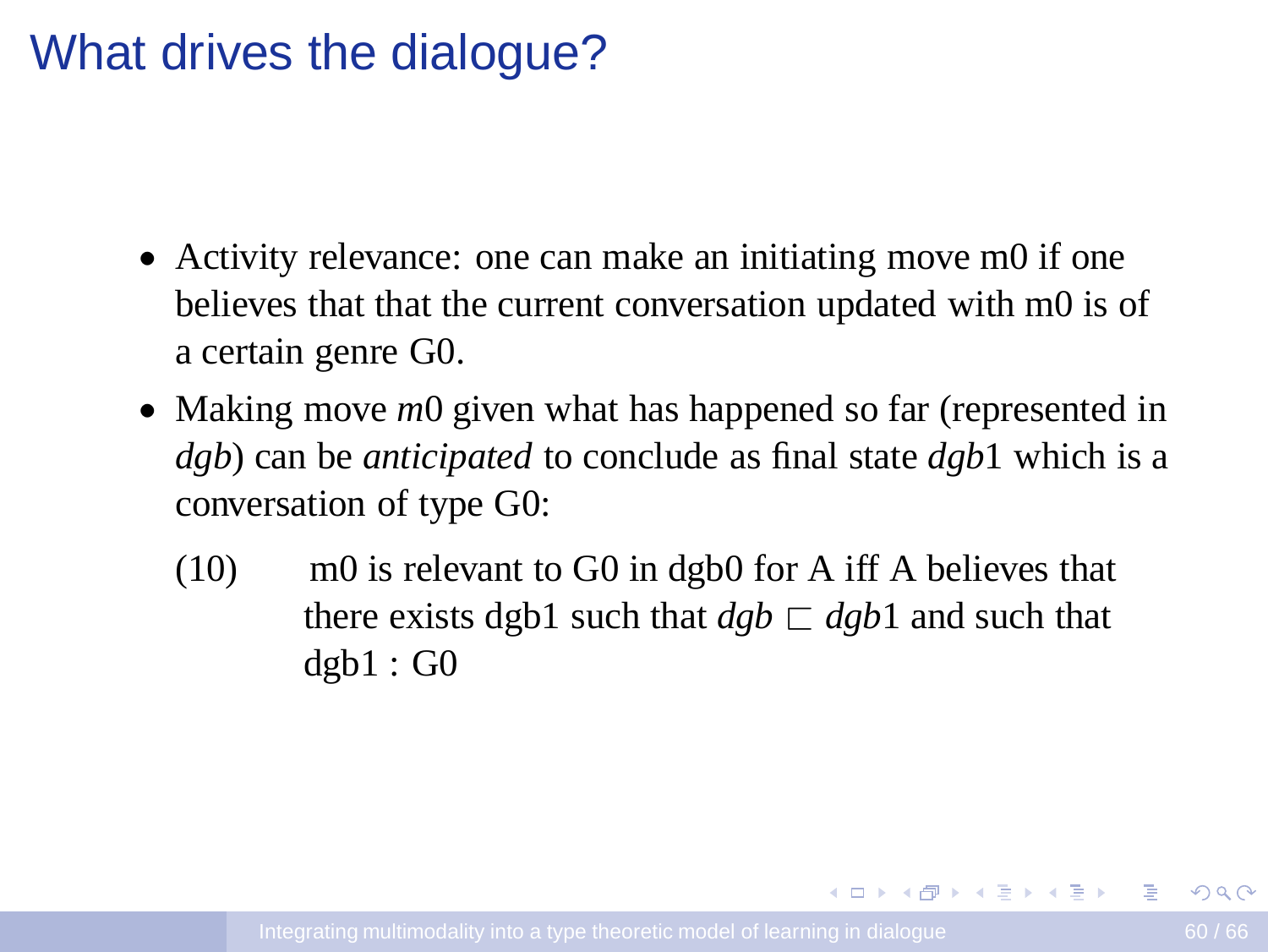# Visually based chat

• Rough sketch of genre: issue to be discussed— *what is the word used to refer to the visually prominent entity?*.  $\overline{1}$ 

> 1  $\overline{1}$

 $\overline{1}$  $\overline{1}$  $\overline{1}$  $\overline{1}$  $\overline{1}$  $\overline{1}$  $\overline{1}$  $\overline{1}$  $\overline{1}$  $\overline{1}$  $\overline{1}$  $\overline{1}$  $\overline{1}$  $\overline{1}$  $\overline{1}$  $\overline{1}$  $\overline{1}$  $\overline{1}$  $\overline{1}$  $\overline{1}$  $\overline{1}$  $\overline{1}$  $\overline{1}$  $\overline{1}$  $\overline{1}$  $\overline{1}$  $\overline{1}$ ╋

- $\big| A$  : Ind
- $|B:Ind$
- $\overline{1}$  $c : child(B)$  $\overline{1}$
- t: Time  $\overline{1}$

 $\overline{\phantom{a}}$  $\overline{1}$  $\overline{\phantom{a}}$  $\overline{\phantom{a}}$  $\overline{1}$  $\overline{\phantom{a}}$  $\overline{1}$ 

```
c1 : Speak(A,t) \vee Speak(B,t)
\overline{1}
```

```

facts : Set(Prop)
\overline{1}
```

```

qnud : list(question)
\overline{1}
```

```
\sqrt{ }VisSit : RecType
```
v :  $\vert$ InAttention : Ind

```
| member(InAttention, VisSit) |
```

```
\overline{1}\overline{1}\overline{1}moves : list(locProp)
```
- $\overline{1}$  $\overline{1}$ m : LocProp
- $|c2$ : member(m, moves)  $\overline{\phantom{a}}$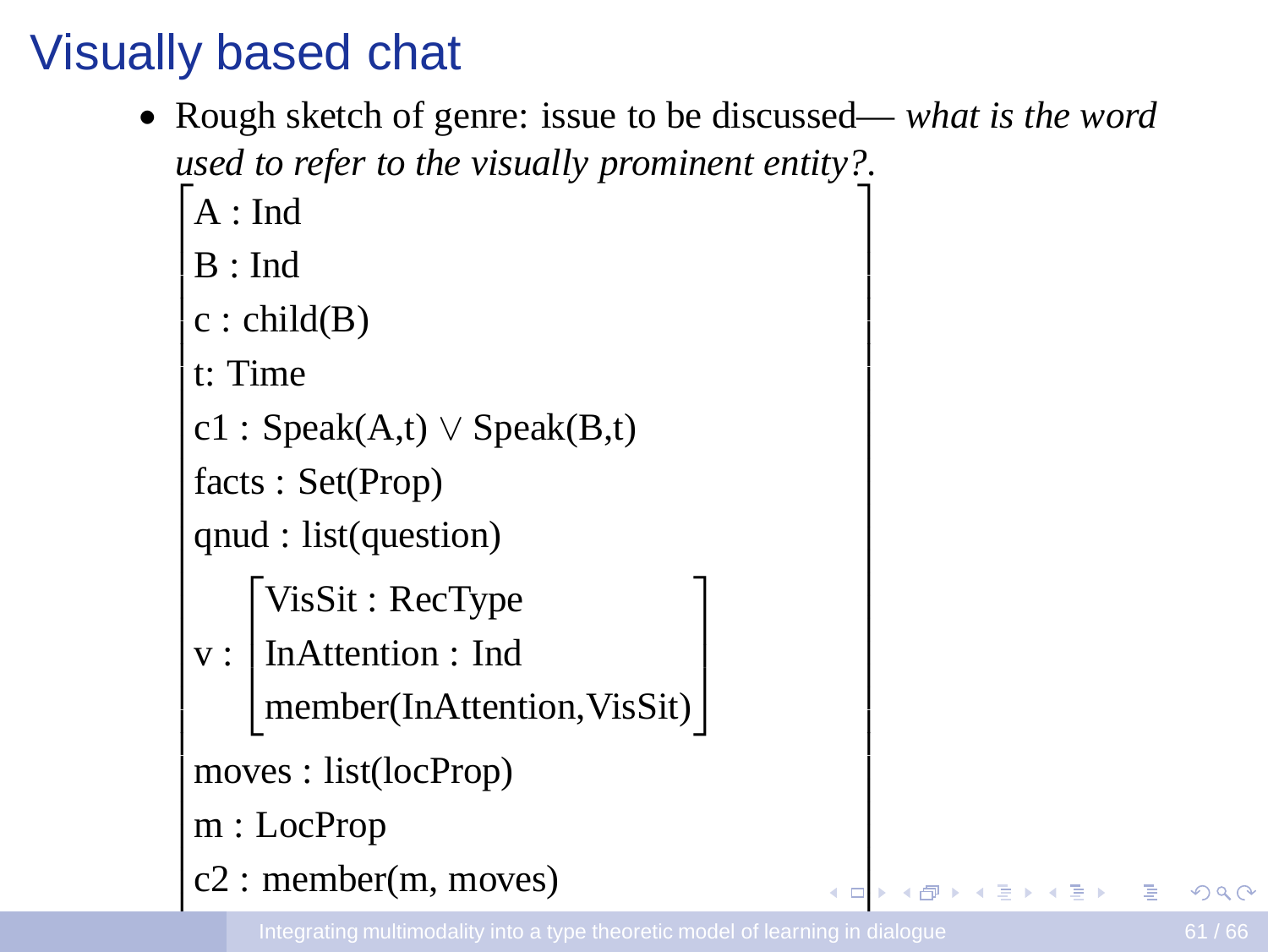# Gesturally supported non-sentential utterances by children

- $\bullet$  'Bébé' has no appropriate linguistic antecedent (though clues provided.)  $\mapsto$  'baby has the spot.' (The baby's spot needs removing?)
- Nor does it involve genre-specific exophoric resolution (e.g. In a boulangerie: *Une tradition, SVP*)
- Resolving property provided gesturally.
- Like exophoric NSUs this underdetermines content (e.g. Clark, 1996)

<span id="page-61-0"></span>イロンス 何メス ミンス ミンニミン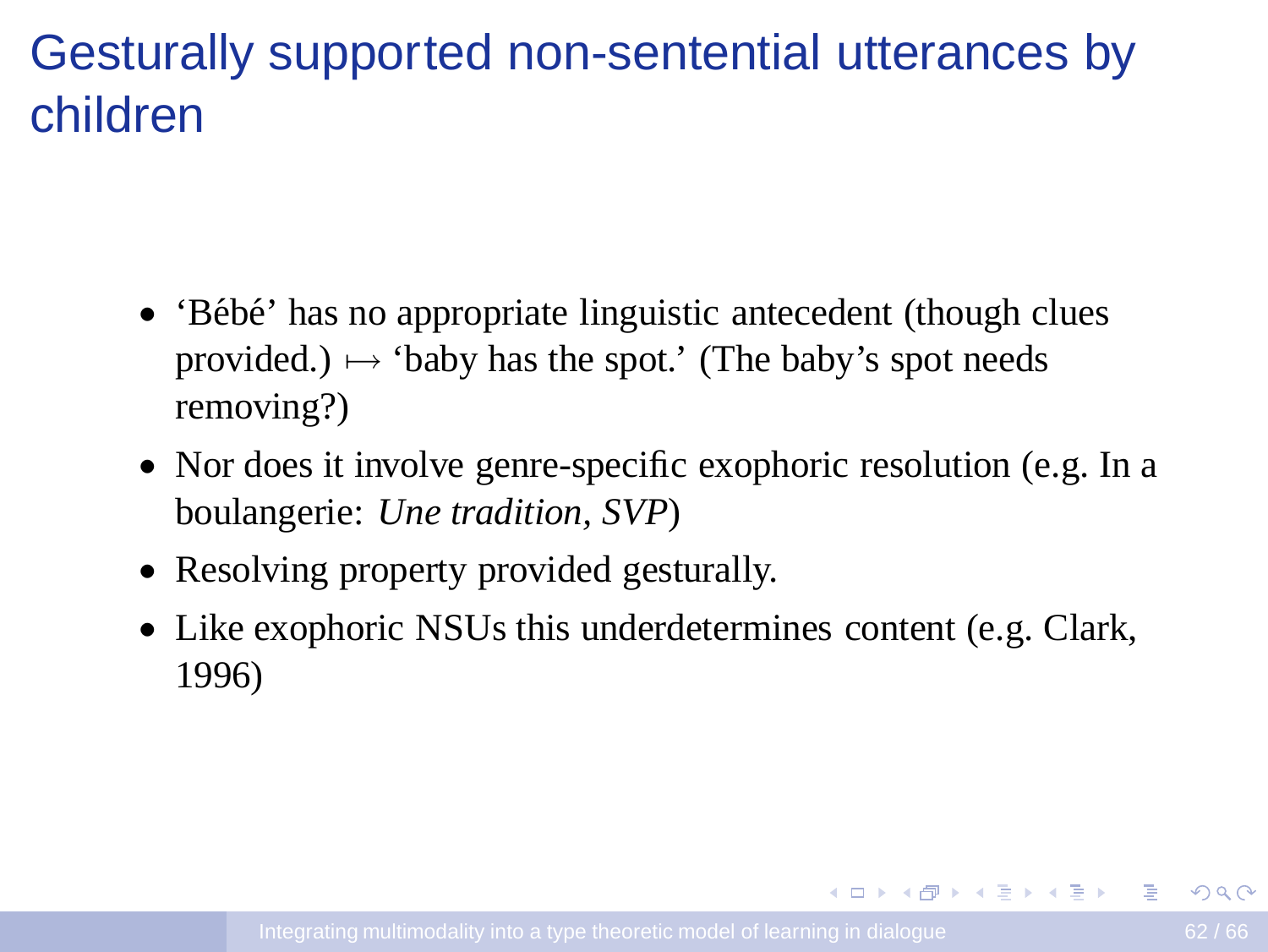#### Gesturally supported non-sentential utterances

<span id="page-62-0"></span>• Rough sketch of construction:

| (11) |                                                                          |                            |                                                                                                          |  |
|------|--------------------------------------------------------------------------|----------------------------|----------------------------------------------------------------------------------------------------------|--|
|      | $\begin{bmatrix} cat = V[ + fin] : syncat \\ hd-dr : sign \end{bmatrix}$ |                            |                                                                                                          |  |
|      |                                                                          | a:Ind                      |                                                                                                          |  |
|      |                                                                          | b: Ind                     |                                                                                                          |  |
|      |                                                                          | addressing(a,b)            |                                                                                                          |  |
|      | dgb-params:                                                              |                            | V: $\begin{bmatrix} Vissit : RecType \\ InAttention = hd-dtr.cont : Ind \\ & \cdots & SUS \end{bmatrix}$ |  |
|      |                                                                          |                            |                                                                                                          |  |
|      |                                                                          |                            | member(InAttention,VisSit)                                                                               |  |
|      |                                                                          | c: Show(a,b,v.InAttention) |                                                                                                          |  |
|      | $cont = Poss(hd-dtr.cont, v. InAttention)$ : Prop                        |                            |                                                                                                          |  |

 $\triangleleft$  [Back](#page-40-0)

Þ

 $\mathbf{A} \equiv \mathbf{B} + \mathbf{A} \mathbf{B} + \mathbf{A} \mathbf{B} + \mathbf{A} \mathbf{B} + \mathbf{A}$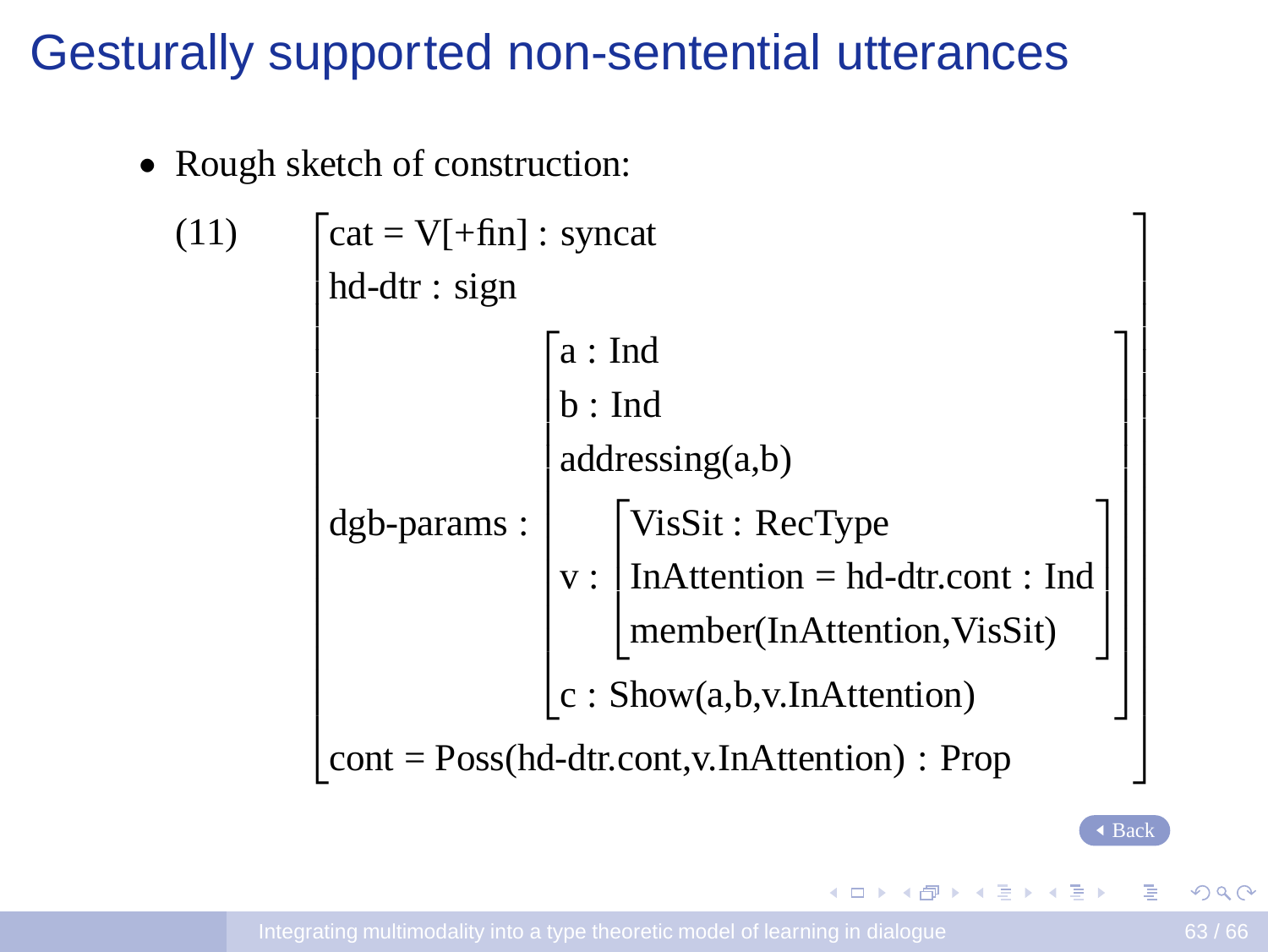#### Where we are now

[Semantics and Dialogue in KoS](#page-11-0)

[Interacting at the one word stage](#page-33-0) [Child Utterances](#page-34-0)

[Incorporating multimodality](#page-45-0)

[Some examples](#page-50-0)

[Conclusions and Future Work](#page-63-0) References67

<span id="page-63-0"></span> $\mathbf{E} = \mathbf{A} \oplus \mathbf{A} + \mathbf{A} \oplus \mathbf{A} + \mathbf{A} \oplus \mathbf{A} + \mathbf{A} \oplus \mathbf{A} + \mathbf{A} \oplus \mathbf{A} + \mathbf{A} \oplus \mathbf{A} + \mathbf{A} \oplus \mathbf{A} + \mathbf{A} \oplus \mathbf{A} + \mathbf{A} \oplus \mathbf{A} + \mathbf{A} \oplus \mathbf{A} + \mathbf{A} \oplus \mathbf{A} + \mathbf{A} \oplus \mathbf{A} + \mathbf{A} \oplus \mathbf{A} + \mathbf{A$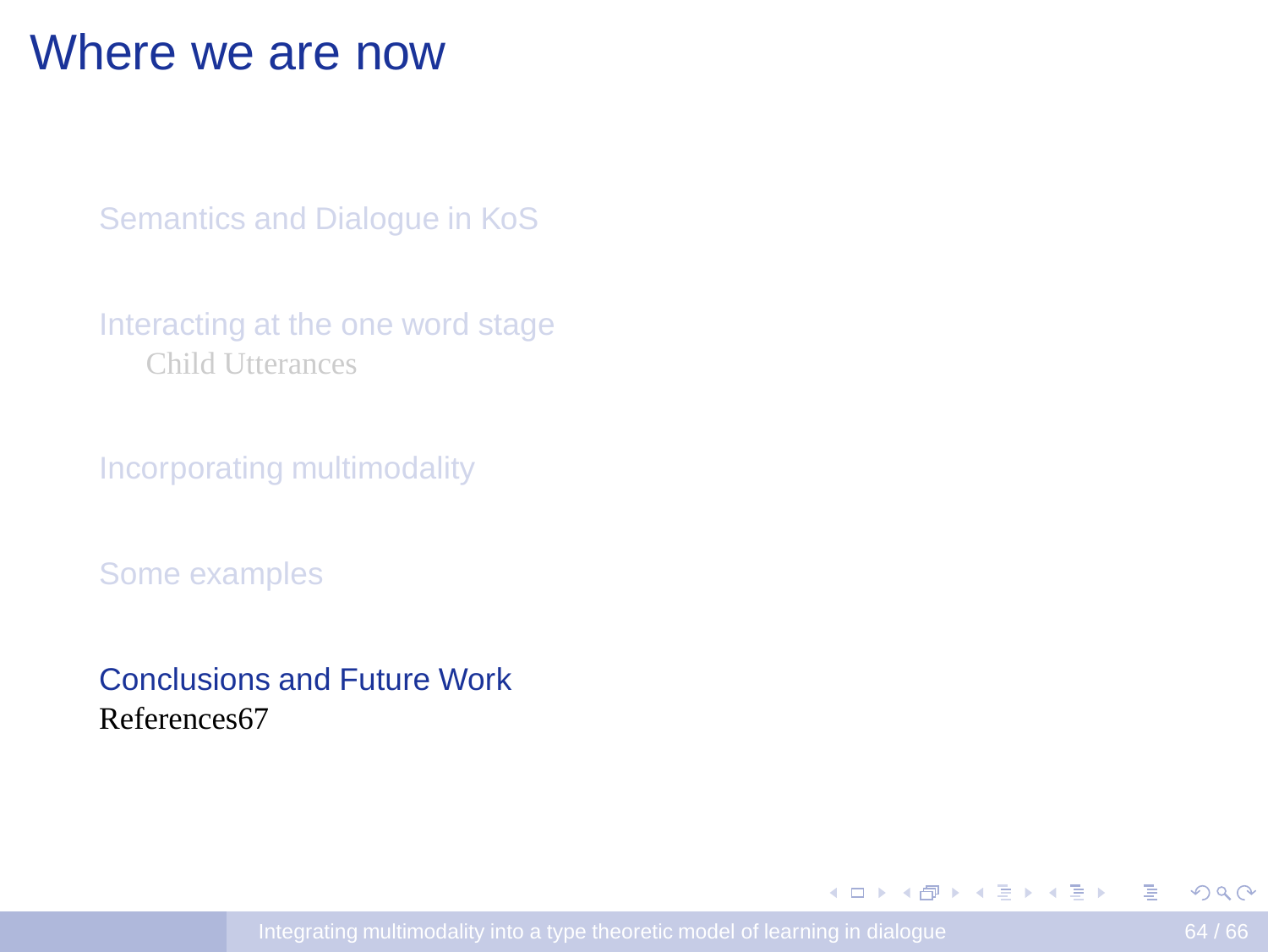## Main Points

- Starting point: language viability requires interactive language learning
- Aspects of Language learning emergent from dialogue interaction.
- Enabled by uniform treatment of illocutionary and metacommunicative interaction in KoS.
- Rough sketch of extension that makes visual aspect explicit in Dialogue GameBoard.
- Application to describe visually based and gesturally supported non-sentential utterances.

**KORK ERKERKERKER**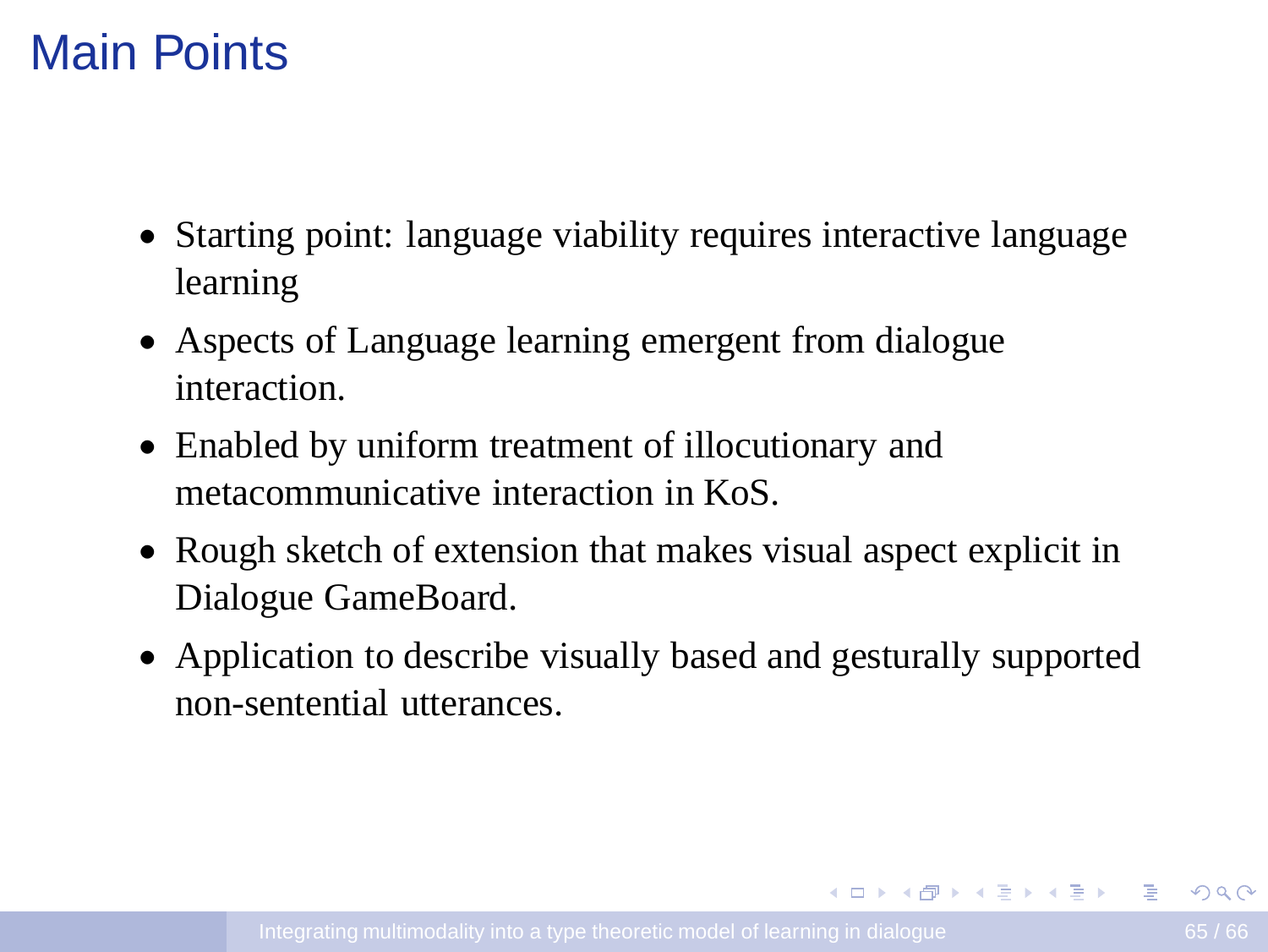## Future Work

- Experimental work classifying visually based and gesturally supported NSUs.
- Pathway from visually based and gesturally supported NSUs using carer feedback to grammar induction.
- A learning theoretic account of the transition from visually based and gesturally supported NSUs to NSUs resolved with reference to linguistically produced semantic entities.
- Scaling up Macura's language simulation to NL.

イロンス 何メス ミンス ミンニミン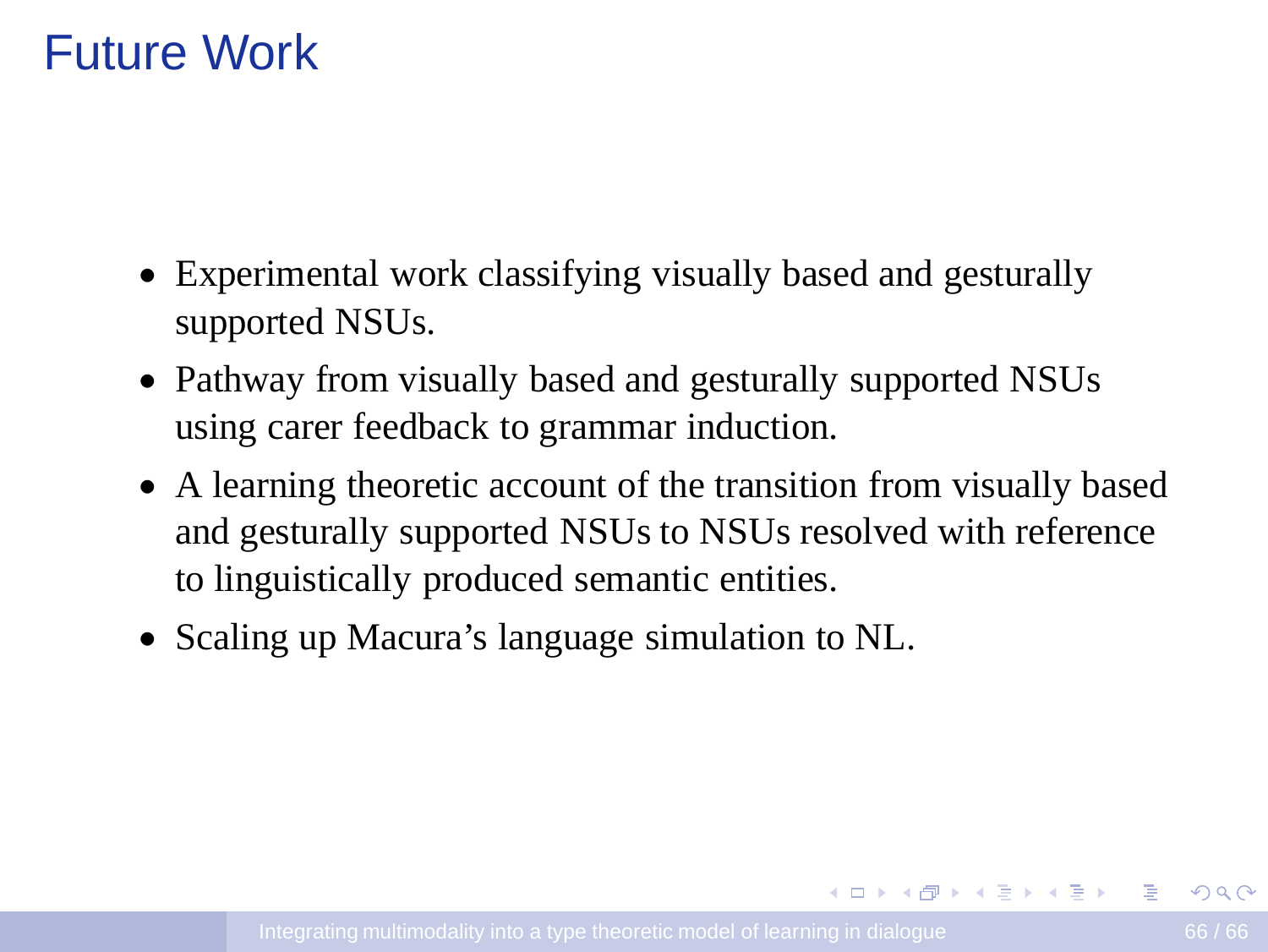- Allen, J. & Perrault, R. 1980. Analyzing intention in utterances. *Artificial Intelligence*, *15*, 143–178.
- Chater, N. & Christiansen, M. 2008. Language acquisition meets language evolution. *Cognitive Science*, *34*(7), 1131–1157.
- Clark, A. & Lappin, S. 2010. *Linguistic Nativism and the Argument from the Poverty of the Stimulus*. Wiley Blackwells.
- Clark, H. 1996. *Using Language*. Cambridge University Press, Cambridge.
- Cohen, P. & Perrault, R. 1979. Elements of a plan-based theory of speech acts. *Cognitive Science*, *3*, 177–212.
- Cooper, R. 2005. Austinian truth in martin-löf type theory. *Research on Language and Computation*, *3*(4), 333–362.
- Fern´andez, R. 2006. *Non-Sentential Utterances in Dialogue: Classification, Resolution and Use*. Ph.D. thesis, King's College, London.
- Fillmore, C. & Kay, P. 1999. Grammatical constructions and linguistic generalizations: the *what's x doing y?* construction. *Language*, *75*, 1–33. **KORK ERKERKERKER**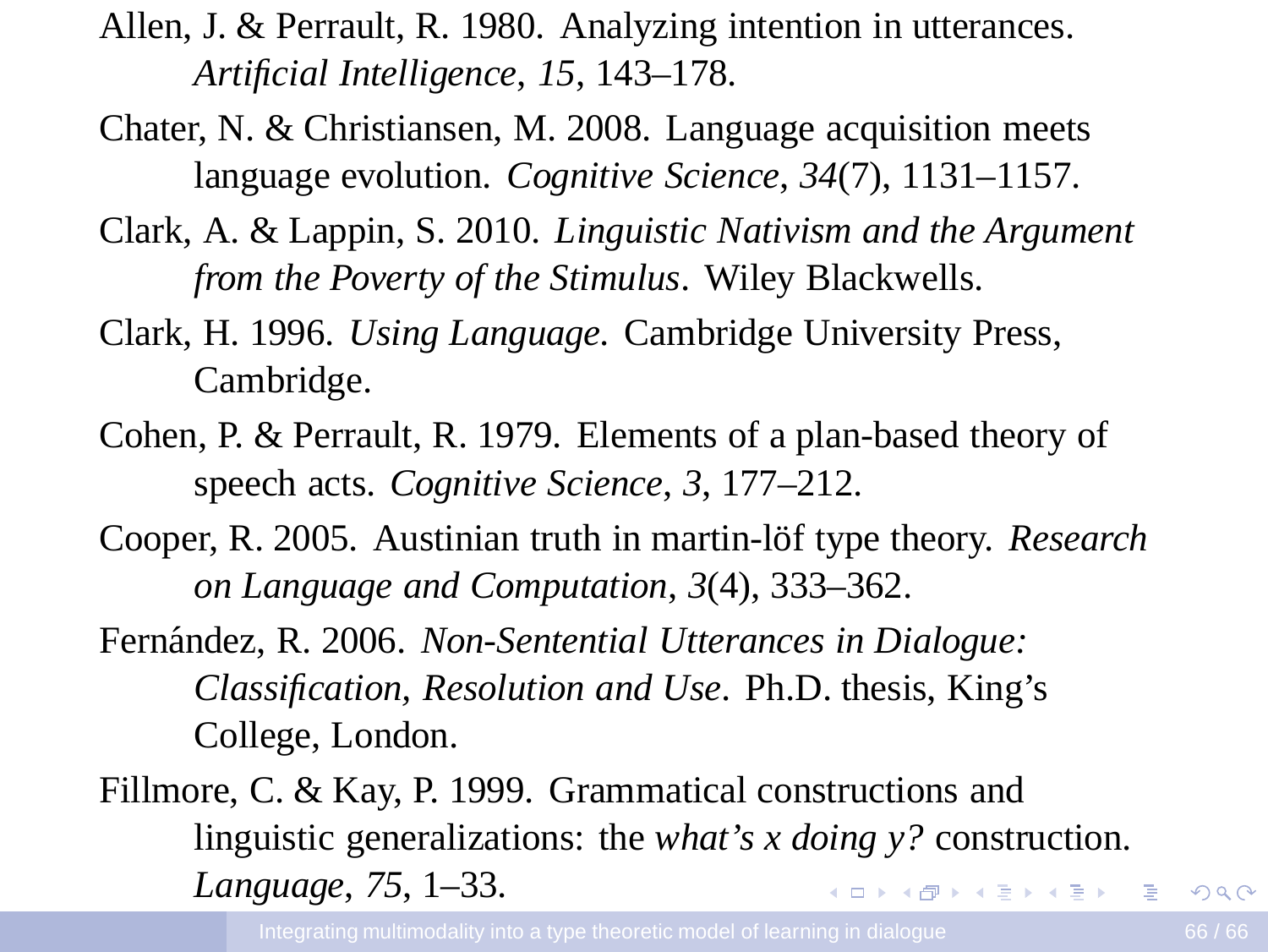Ginzburg, J. 1996. Interrogatives: questions, facts, and dialogue. In Lappin, S. (Ed.), *Handbook of Contemporary Semantic Theory*, pp. 359–423. Blackwell, Oxford.

- Ginzburg, J. 2011. *The Interactive Stance: Meaning for Conversation*. Oxford University Press, Oxford.
- Ginzburg, J. & Cooper, R. 2004. Clarification, ellipsis, and the nature of contextual updates. *Linguistics and Philosophy*, *27*(3), 297–366.
- Ginzburg, J., Fernández, R., & Schlangen, D. 2011. Disfluencies as intra-utterance dialogue moves..
- Ginzburg, J. & Sag, I. A. 2000. *Interrogative Investigations: the form, meaning and use of English Interrogatives*. No. 123 in CSLI Lecture Notes. CSLI Publications, Stanford: California.
- Larsson, S. 2002. *Issue based Dialogue Management*. Ph.D. thesis, Gothenburg University.
- Macura, Z. 2007. *Metacommunication and Lexical Acquisition in a Primitive Foraging Environment*. Ph.D. thesis, King's College, London. イロメイタメイミメイミメーヨー